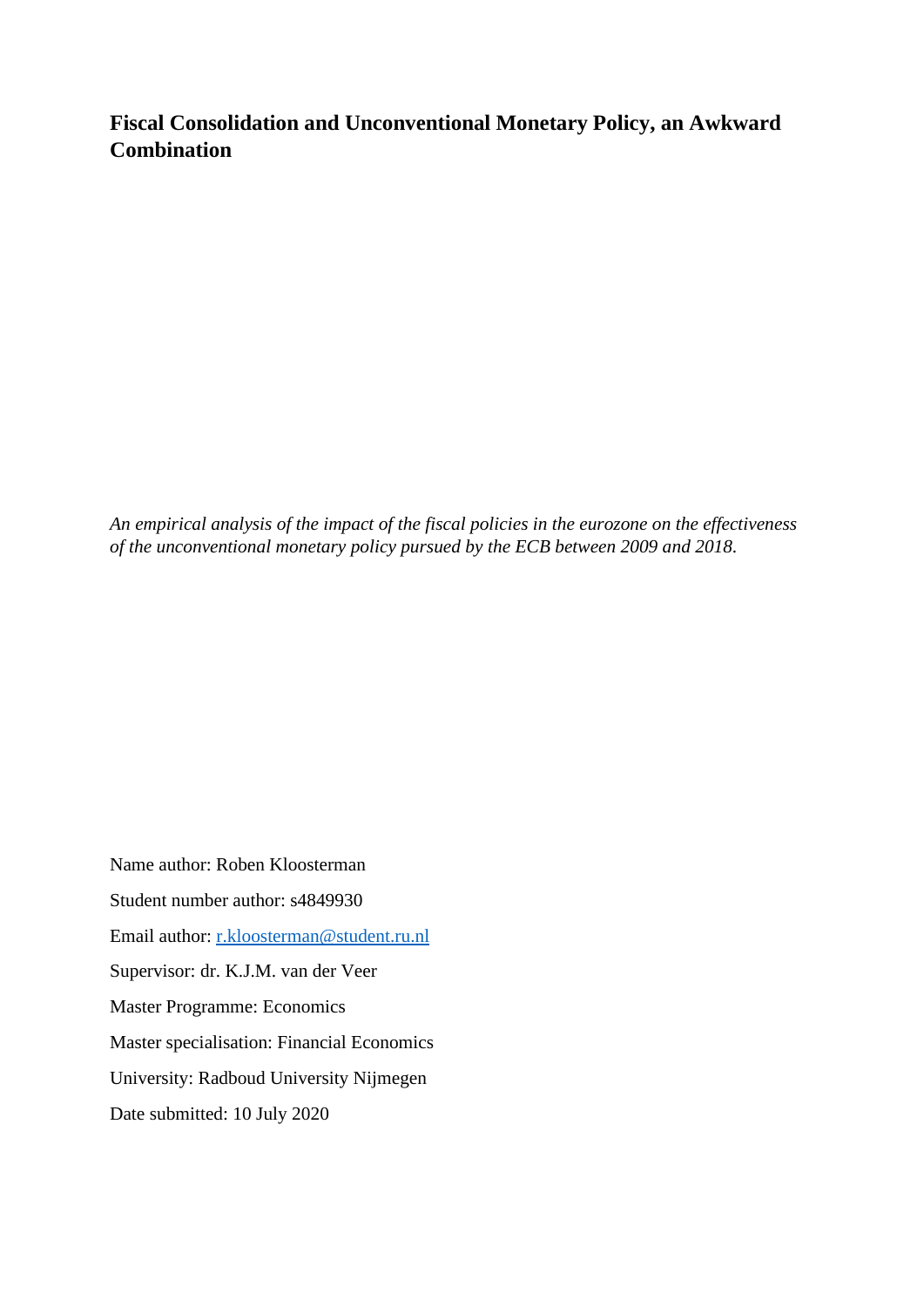# **Abstract**

I investigate the impact of fiscal policy on the effectiveness of unconventional monetary policy conducted between 2009 and 2018. I do this firstly by estimating the effectiveness of unconventional monetary policy using a Structural Vector Autoregressive (SVAR) model and secondly by making this model of monetary policy conditional on fiscal policy in a Vector Autoregression with exogenous variables (VARX). Using both a recursive and sign restrictions identification strategy to identify unconventional monetary policy shocks, I find that unconventional monetary policy has been successful in raising output and inflation. When including fiscal policy as an exogenous variable, I find that fiscal policy, which was mostly consolidative during this time period, has halved the peak inflation response of unconventional monetary policy but has not affected the peak output response in an economically relevant way.

Keywords: Monetary policy, fiscal policy, VAR model, SVAR model, VARX model, effectiveness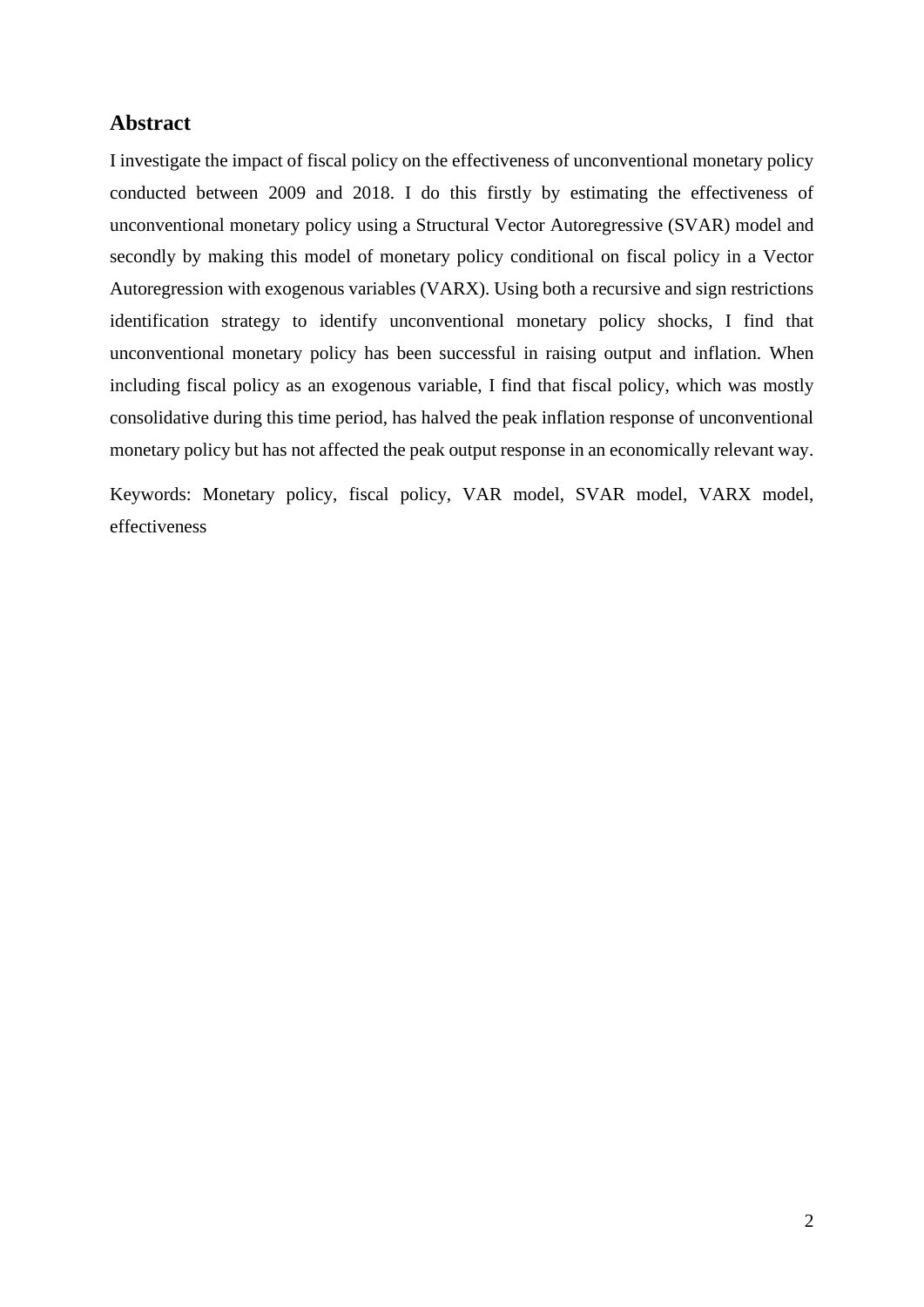# **Table of contents**

| 1.            |          |    |
|---------------|----------|----|
| 2.            |          |    |
|               |          |    |
|               |          |    |
|               |          |    |
|               |          |    |
|               |          |    |
|               |          |    |
| 3.            |          |    |
|               |          |    |
|               |          |    |
|               |          |    |
|               |          |    |
|               |          |    |
|               |          |    |
|               |          |    |
|               |          |    |
|               |          |    |
|               |          |    |
|               |          |    |
|               |          |    |
|               |          |    |
| $\mathcal{A}$ | Results. | 28 |
|               |          |    |
|               |          |    |
|               |          |    |
| 5.            |          |    |
| 6.            |          |    |
| 7.            |          |    |
| 8.            |          |    |
|               |          |    |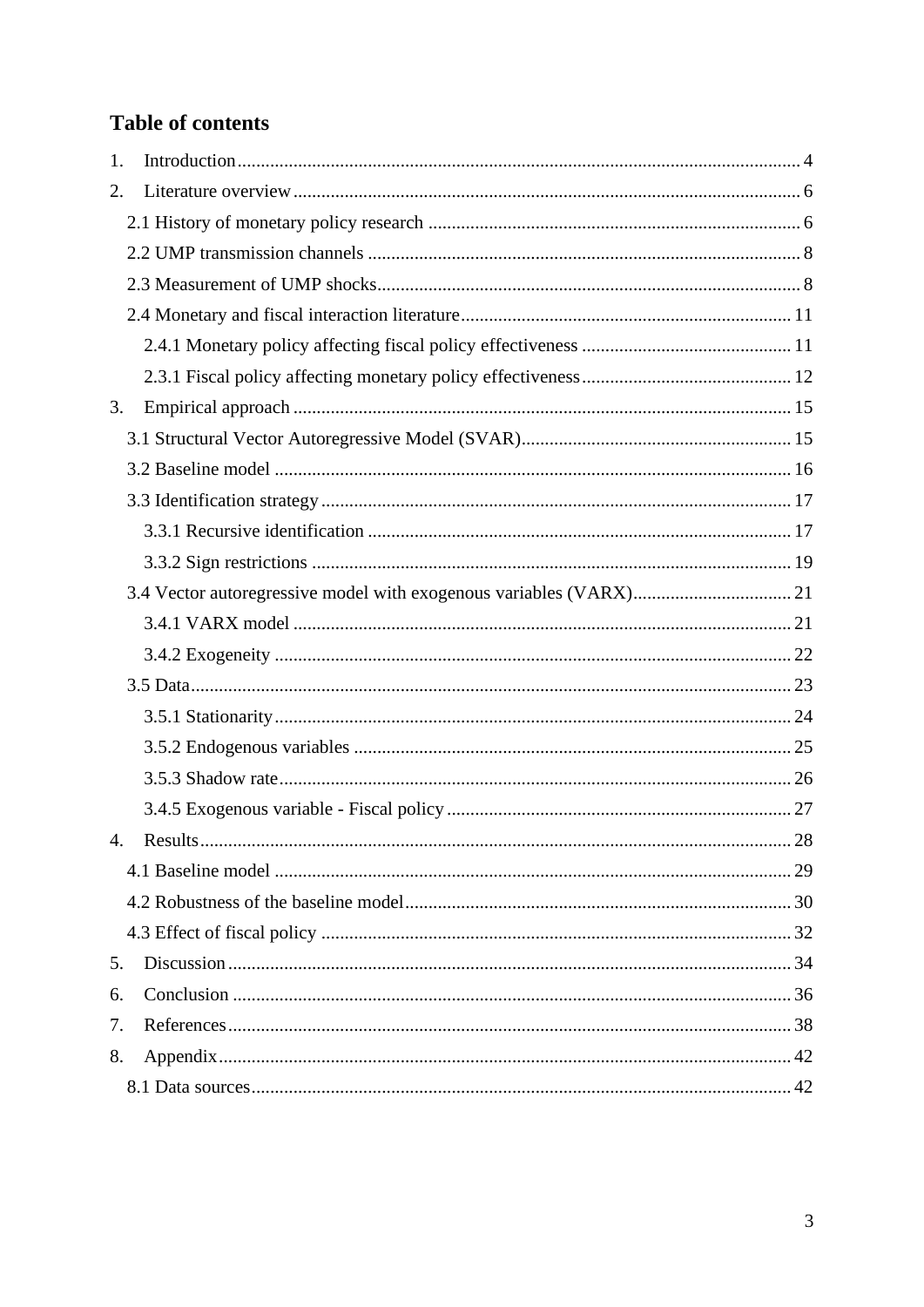# <span id="page-3-0"></span>**1. Introduction**

Since the outbreak of the financial crisis in 2008, the ECB has implemented extremely loose monetary policy. It has gradually lowered its policy rates to zero and below and has been conducting asset purchasing programmes buying up to 80 billion of assets each month between 2015 and 2018. With a short hiatus in between, the ECB is currently buying 20 billion of assets each month.

Despite the monetary stimulus, the economic performance in the eurozone has been mediocre. Economic growth has been slow with only 0,88% average year-on-year growth (own calculations) and unemployment is much higher than in the US and Japan (Eurostat, 2020). On top of that, inflation has consistently missed the ECB's inflation target since the outbreak of the global financial crisis. Only since 2018, inflation is close but below 2%, as the ECB is aiming for. This was short lived, however, as inflation dropped as soon as the ECB temporarily stopped its asset purchasing programme.

The fact that the loose monetary policy was not able to increase inflation to the desired level and lift the eurozone out of its mediocre growth path might be explained by the austerity measures that were implemented by eurozone governments at the same time. Following the global financial crisis, many eurozone governments were stuck with excessive debt levels which needed to be addressed. Encouraged by the European institutions and the common budget rules, countries either voluntarily or forcedly, cut their spending. These fiscal policies had a serious impact on economic growth in the eurozone and left the ECB with a counterproductive fiscal environment to conduct its monetary policy operations in.

Despite the prevailing view that monetary and fiscal policy should each focus on achieving distinct goals, fiscal and monetary policies do not work completely independently from each other. Rather, they can reinforce or obstruct each other. In the case of fiscal policy, it has been found that fiscal policies are more effective under the effective lower bound (ELB) than under normal circumstances (Eggertson, 2011; Christiano, Eichenbaum & Rebelo, 2011; Bonam, de Haan & Soederhuizen*,* 2017). Vice versa, fiscal policy affects monetary policy outcomes through the effect that fiscal policy has on aggregate demand, the interest rate and inflation (Tran, 2019; Fontana, Pacella & Realfonzo, 2017).

In this thesis, I want to empirically test the impact of the fiscal policies on the effectiveness of monetary policy between 2009 and 2018. My research question is as follows: What has been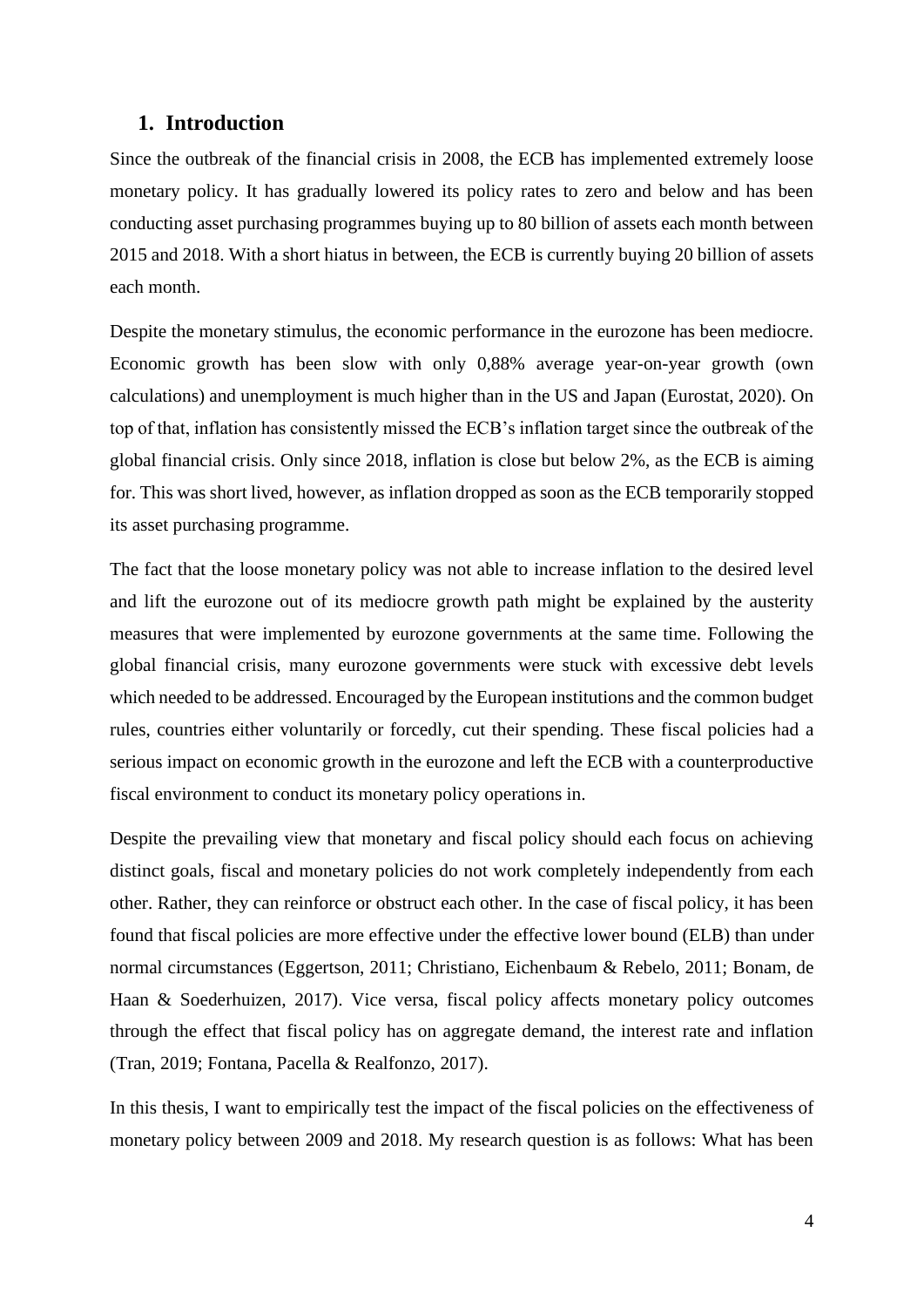the impact of the consolidative fiscal policies in the eurozone on the effectiveness of unconventional monetary policy (UMP) implemented by the ECB?

To find an answer to my research question, I will firstly estimate a structural vector autoregressive (SVAR) model of UMP transmission to estimate the impact of UMP on inflation and output. In the second step, I will make the monetary policy system I estimated in step one conditional on fiscal policy. This will be done by including the primary balance as an exogenous variable in a vector autoregressive model with unmodelled variables (VARX). The contribution of this thesis to the literature is threefold. Firstly, I estimate the impact of an UMP shock in the eurozone using two identification schemes over a longer time period than any other paper has done so far. Secondly, it is a first step in trying to quantify the impact of austerity on the effectiveness of unconventional monetary policy. Thirdly, by quantifying the impact of fiscal policy on monetary policy effectiveness, I also try to contribute to the understanding of the limited effect of unconventional monetary policy.

My results show that an UMP shock, on average between the two identification schemes, increases output by about 0,12% and inflation by 0,04%. These findings are in line with what has been reported in earlier studies. When I include fiscal policy as an exogenous variable to the model, I find that the peak inflation response is halved whilst the output peak response is affected marginally. This shows that the fiscal policy between 2009 and 2018 has made UMP less effective at increasing inflation. However, it does not provide much evidence to explain the muted overall impact of UMP on output during this same period. This could be due to the fact that I use a general measure of fiscal policy rather than multiple disaggregated measures of fiscal policy that might be better at capturing fiscal policies that directly impact aggregate demand and consumption.

The remainder of this thesis is structured as follows. After the introduction, chapter 2 contains a literature overview, followed by the empirical approach in chapter 3 that contains a general discussion on VAR models and identification schemes. After the general description, I explain how I utilize VAR models and identify shocks. The chapter concludes with a discussion on data related matters. After the empirical approach, the results of the analysis will be presented in chapter 4. Subsequently the results and their implications will be discussed in chapter 5. The thesis is concluded in the sixth and final chapter where a summary of the findings is presented, suggestions for further research are made and weaknesses in the research design are discussed. The chapter ends with a policy suggestion.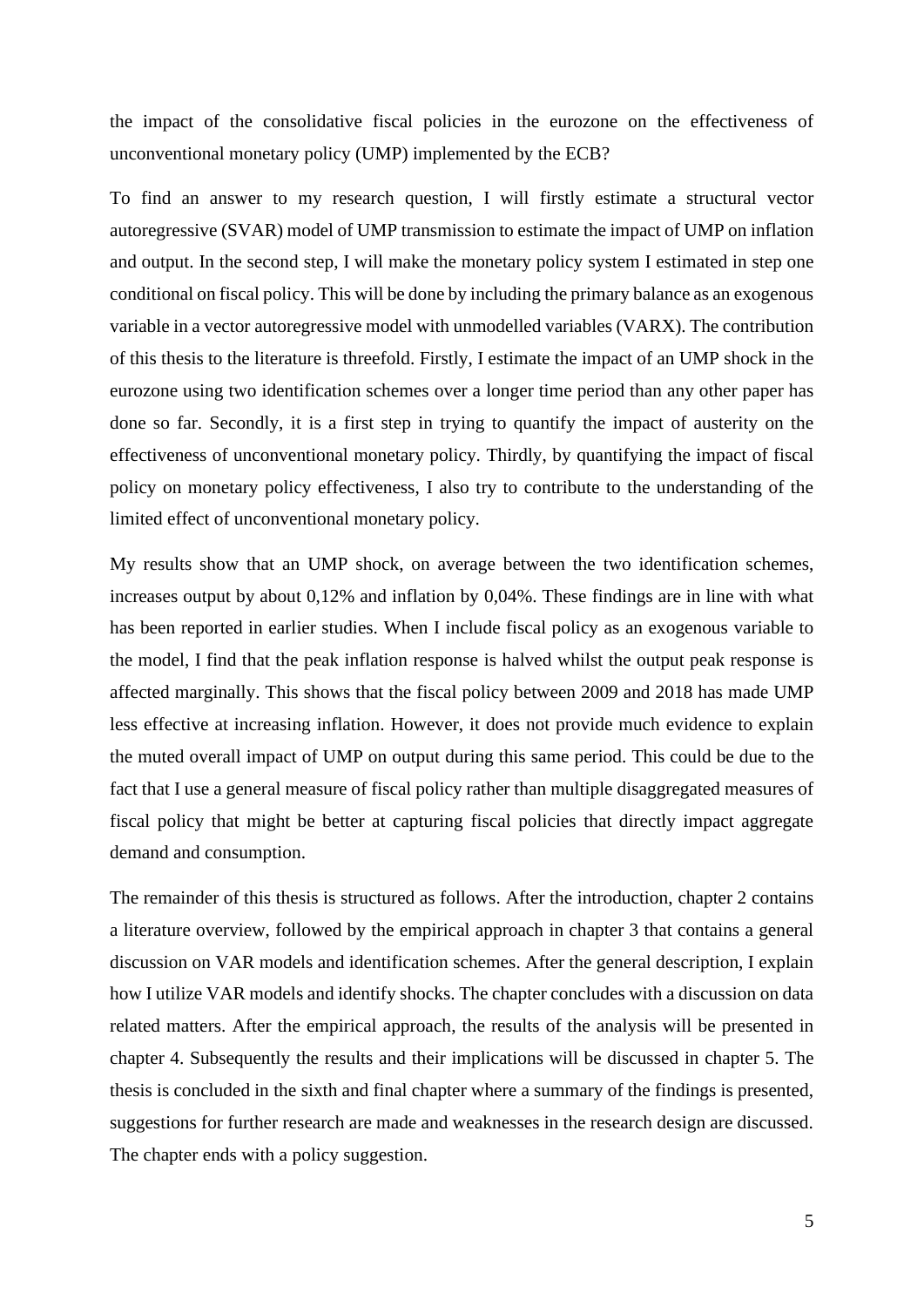# <span id="page-5-0"></span>**2. Literature overview**

Because my research question concerns monetary as well as fiscal policy, both will be discussed in the literature overview. Firstly, I will discuss the literature on estimating the impact of monetary policy extensively because answering my research questions stands or falls with a good estimation of the impact of unconventional monetary policy. Because of this reason, the bulk of attention will be devoted to this part of the literature. Secondly, the interactions between monetary policy and fiscal policy will be discussed from both a fiscal policy perspective and a monetary policy perspective. I will devote attention to the literature discussing the impact of monetary policy on the fiscal multiplier because these papers operate in a similar fashion as how I intent to answer my research question with the difference being that I approach the question from the opposite direction.

#### <span id="page-5-1"></span>**2.1 History of monetary policy research**

The research into the effects of monetary policy on the economy has a long history. During the 1970s and 1980s it was common to measure monetary policy shocks as shocks to the monetary base (Ramey, 2016). Using the monetary base, monetary policy shocks were found to be responsible for substantial output gains. Following the shift in conducting monetary policy, problems arose when the policy rate was added in the analysis. Including interest rates in a then new vector autoregressive (VAR) model, Sims (1980a) found no significant effects of monetary policy on output. The VAR model that Sims (1980b) proposed was a further development of the then prevailing restricted macroeconomic models. Restricted models are linear equation systems where the number of lags in each equation is restricted based on theoretical justifications. However, according to Sims, these restrictions had no real theoretical bearing. The model he proposed, a VAR model, is unrestricted in the sense that the number of lags in each equation that together make up the linear system of equations is equal.

Sims finding, however, led to a temporary dip in the interest in monetary policy as a factor for understanding economic fluctuations (Ramey, 2016). The interest rose again after Romer and Romer (1989), by rigorous labour and by linking monetary policy decisions to industrial production, proved that monetary policy does affect real economic outcomes (Ramey, 2016).

Romer and Romer's (1989) paper became a new starting point for the monetary policy effectiveness literature. However, seeing that the original problem of insignificance of the monetary base in explaining economic fluctuations remained, the focus shifted to correctly specifying the monetary policy function. The monetary policy function is the equation in the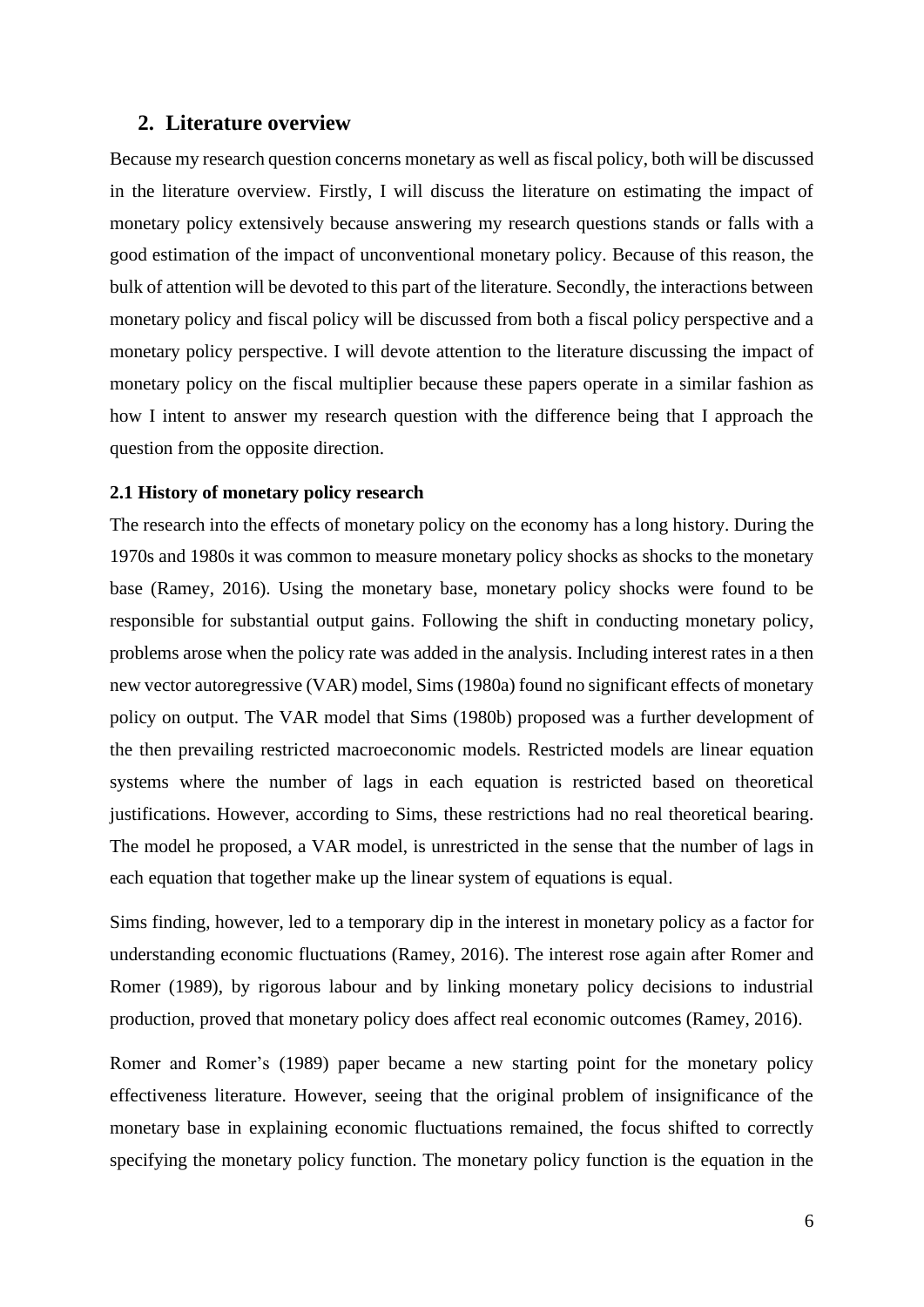VAR system that models how monetary policy is decided. A new problem that arose at this time was the so-called price puzzle. The price puzzle refers to the contradictory finding in many models that a monetary contraction leads to a short run price increase. Sims (1992), however, argued that this remarkable finding is because the central bank has more information available in determining its policy than the academic models that try to mimic this function. He showed that, by including commodity prices as a proxy for future inflation, the prize puzzle largely disappears (Ramey, 2016).

Christiano, Eichenbaum and Evans (1999) built on all the progress made in identifying monetary policy shocks by using a new recursive identification scheme for the VAR model introduced by Sims (1980b). To measure the effect of a shock in the system to the other variables in the system, an identification scheme must be applied. An identification scheme is a set of restrictions that is imposed on the contemporaneous impact of the variables following a shock in the variable of interest. Identification is necessary, because due to the unrestrictive nature of VAR models, the equations in the system all largely depend on the same variables, making the error terms correlated between equations. By applying an identification strategy to a VAR system, it is common to speak of a Structural VAR (SVAR). Christiano et al. (1999) used an identification strategy that limits the effect on impact of inflation, output and commodity prices following a monetary policy shock. By using this identification scheme, they majorly contributed to the literature because they found both significant output and inflation effects following a contractionary monetary policy shock, regardless of using the policy rate or the monetary base (Ramey, 2016).

Christiano et al. (1999) provided, what turned out to become, a benchmark for further research into the identification of monetary policy shocks in VAR models. Since then, new identification schemes have been introduced. In addition to the recursive identification strategy, sign restrictions have become prominent. Rather than restricting the movement upon impact to zero as in the recursive identification strategy, sign restrictions only impose a positive or negative restriction on the effect at impact. This makes the identification less restrictive and enables the data to speak more. A combination of the two, where some variables are restricted to zero upon impact whilst others are only restricted to be either positive or negative, has also become popular. Identification schemes will be discussed more in depth in the empirical approach chapter.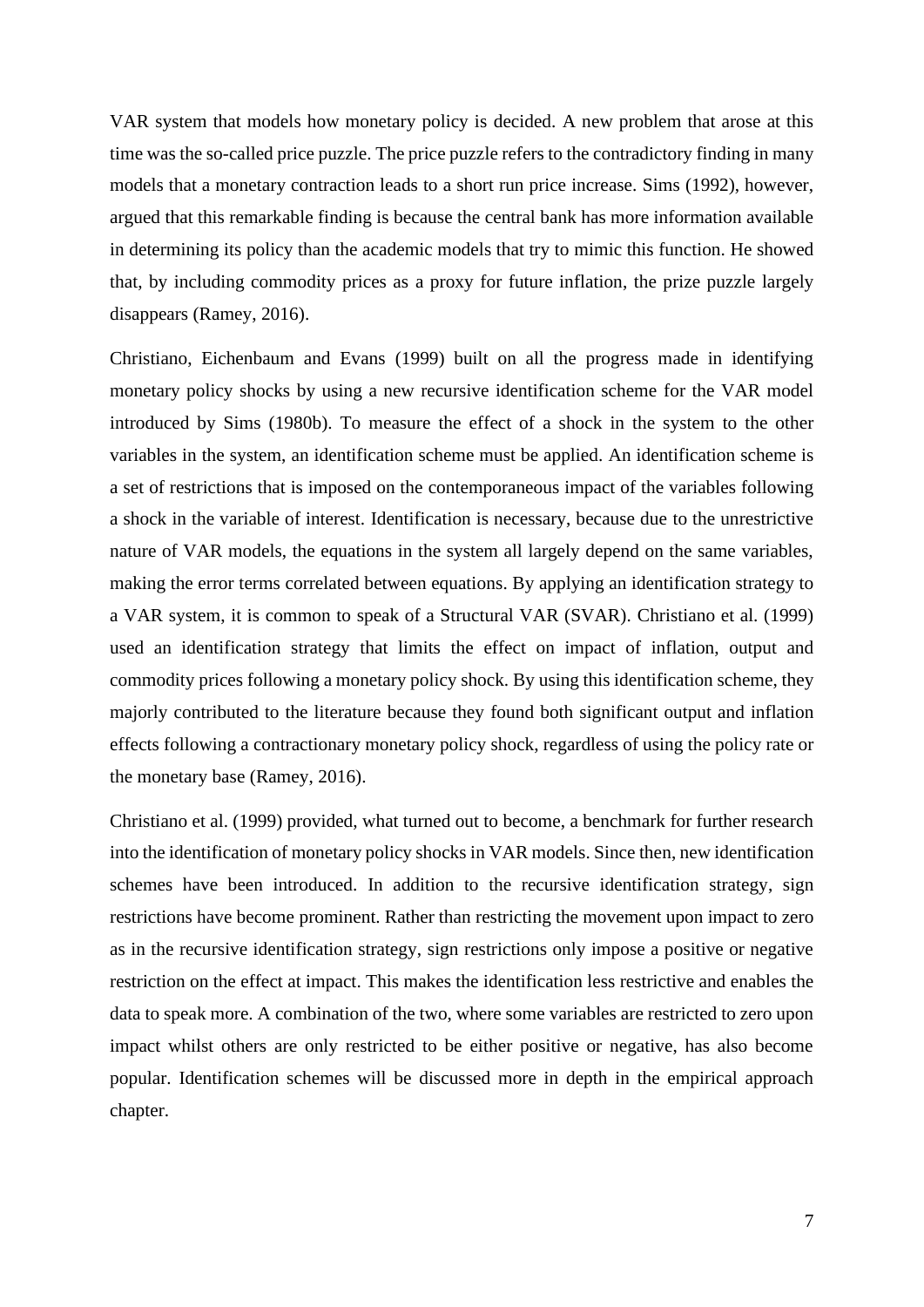#### <span id="page-7-0"></span>**2.2 UMP transmission channels**

Following the profound impact of the global financial crisis, the conduct of monetary policy has shifted. Before the crisis, monetary policy was conducted by altering the policy rate, while nowadays monetary policy is conducted mainly through asset purchasing programmes and other UMP measures. This created a new challenge for identifying the effects of monetary policy shocks and correctly specifying the monetary policy function.

To correctly specify the monetary policy function, the transmission channels of UMP must be identified. Gambetti and Musso (2017) have investigated which transmission channels are activated by UMP. They find evidence for the activation of the portfolio rebalancing channel, the exchange rate channel, the expectations channel, and the credit channel. Unconventional monetary policy transmits to the financial markets through the portfolio rebalancing channel (Altavilla, Carboni & Motto, 2015). Rebalancing happens because quantitative easing (QE) programmes buy up low-risk assets which forces investors to take on more risky equity. Within the larger category of portfolio rebalancing, another smaller channel that is activated is the exchange rate channel (Rogers, Scotti & Wright, 2014). Another channel of UMP is the signalling channel (Altavilla et al., 2015). By committing longer term to a lower inflation term, the central bank signals to the economy that it is determined to increase inflation. To this category of transmission channels belong the inflation expectations and inflation re-anchoring channels. Both these channels function in a similar fashion. By committing to inflationary policies, the central bank can affect inflation expectations of market participants. Finally, the credit channel, which is one of the main channels for conventional policy, functions for UMP as well. The central bank frees up space on the balance sheet of banks by buying up debt assets thereby creating room for supplying loans to the economy.

#### <span id="page-7-1"></span>**2.3 Measurement of UMP shocks**

Much of the literature's attention has been devoted to correctly identify and estimate the effects of an UMP shock in a VAR setting. Even though UMP has started quite some time ago already, its effect on real economic outcomes is unclear. This is because the effects that are found tend to be small or even negligible, as can be seen in table 1. Moreover, as will be further discussed later, Elbourne (2019) shows that estimations using the central bank balance sheet suffer from the foresight problem rendering the estimations of these studies uncertain. Most studies find a short-term output effect following an UMP shock whilst the effect on inflation manifests on the long-term. Given these results in the literature, Papadamou, Kyriazis and Tzeremes (2018) have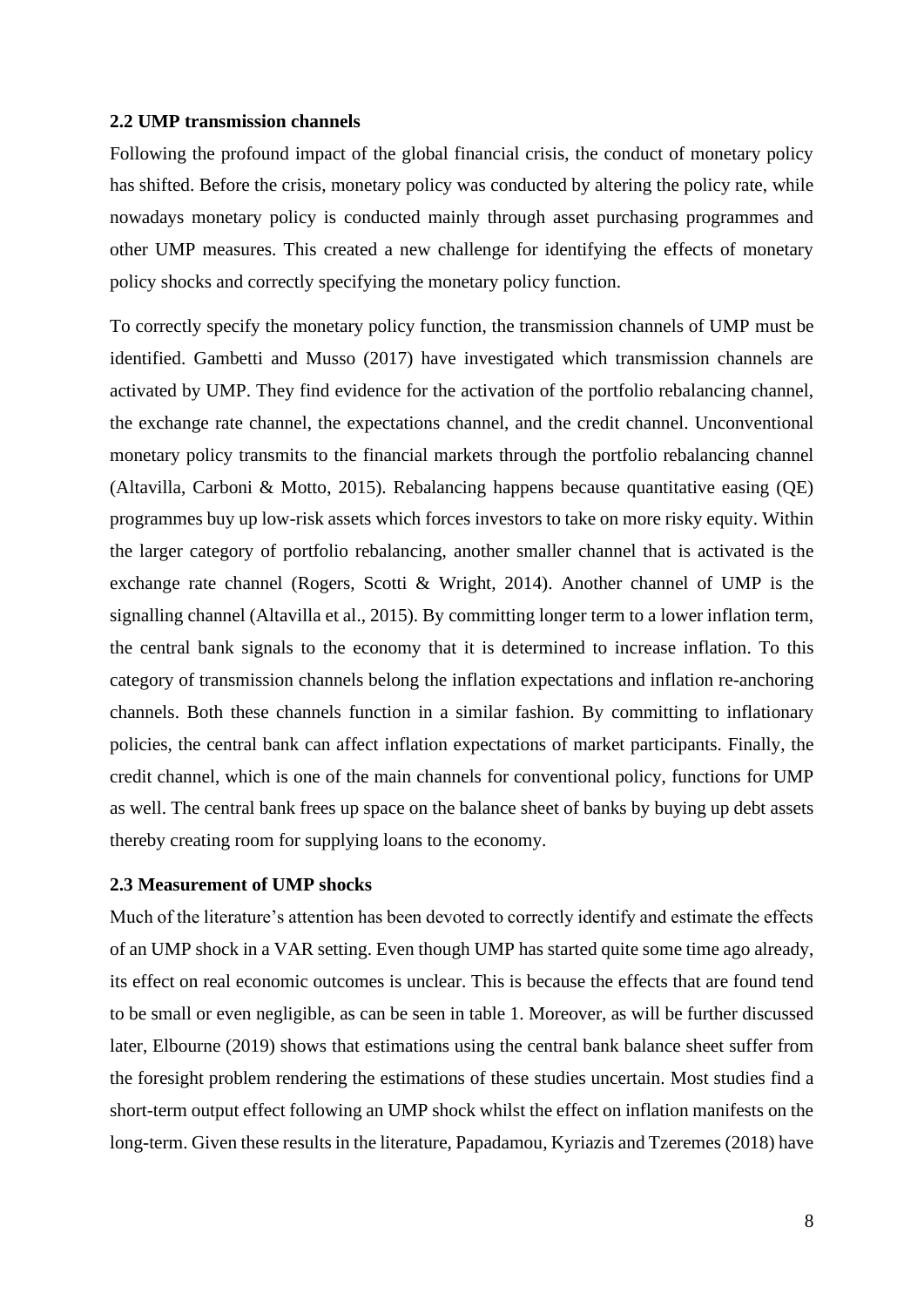conducted a meta study of the empirical results of unconventional monetary policy studies and find that many of the differences in the findings can be attributed to methodological variation.

| <b>Study</b>              | <b>Policy</b><br>variable | <b>Shock size</b> | <b>Inflation</b>  | Output            | Data<br>range |
|---------------------------|---------------------------|-------------------|-------------------|-------------------|---------------|
| Gambacorta et al. (2014)  | Balance sheet             | 3% increase       | $0.06\% - 0.11\%$ | $0.06\% - 0.15\%$ | 2008-2011     |
| Wieladek & Pascual (2016) | Balance sheet             | 1% increase       | 0.075%            | 0.11%             | 2012-2016     |
| Boeckx et al. (2017)      | Balance sheet             | 1.5% increase     | 0.1%              | 0.1%              | 2007-2014     |
| Gambetti & Musso (2017)   | Balance sheet             |                   | 0.36%             | 0.18%             | 2009-2016     |
| Burriel & Galesi (2018)   | Balance sheet             | 1% increase       | 0,05%             | 0.1%              | 2007-2015     |
| Burriel & Galesi (2018)   | Shadow rate               | 25 basis points   | 0.1%              | 2.5%              | 2007-2015     |
| Anttila (2018)            | Shadow rate               | 25 basis points   | 0.4%              | 0.2%              | 2011-2016     |
| Elbourne et al. (2018)    | Shadow rate               | 20 basis points   | Negligible        | 0.05%             | 2009-2016     |
| Zabala & Prats (2019)     | Balance sheet             |                   | 0.02%             |                   | 2007-2018     |

**Table 1 Overview of results of other studies into the effect of UMP in the eurozone**

Gambacorta, Hofmann and Peersman (2014) employ a panel VAR between 2008 and 2011 in the eurozone. In a panel VAR setting, it is possible to estimate the effect on country level rather than on aggregate eurozone level. They use the size of the ECB's balance sheet as a proxy for unconventional monetary policy. They find that a 3% increase in the size of the ECB's balance sheet results in an output increase between 0,06 and 0,15% and an inflation increase between 0,06% and 0,11%.

Wieladek & Pascual (2016) employ a Bayesian VAR model between 2012 and 2016 and use four different identification schemes. In a Bayesian VAR, the estimated coefficients of the variables in the system are treated as random variables and probabilities are assigned to these random variables using a prior. This prior is a probability distribution that expresses the expectations one has about the random variable. Bayesian VARs have become popular because they are better at handling many parameters in relatively short time frames, which is common in macroeconomics. Wieladek & Pascual (2016) find an average (over their four identification schemes) output peak response to a 1% balance sheet shock of 0,11% and for inflation 0,075%.

Boeckx, Dossche & Peersman (2017) use a combination of zero and sign restrictions to identify exogenous unconventional monetary policy shocks between 2007 and 2014 and find a similar result for output and inflation. Both increase with approximately 0,1% following an increase of 1,5% in the size of the balance sheet of the ECB. Gambetti and Musso (2017) use a combination of sign, timing, and magnitude restrictions to identify the UMP shock in 2015. This is a very strictly defined identification strategy that is much more restrictive than what other papers use.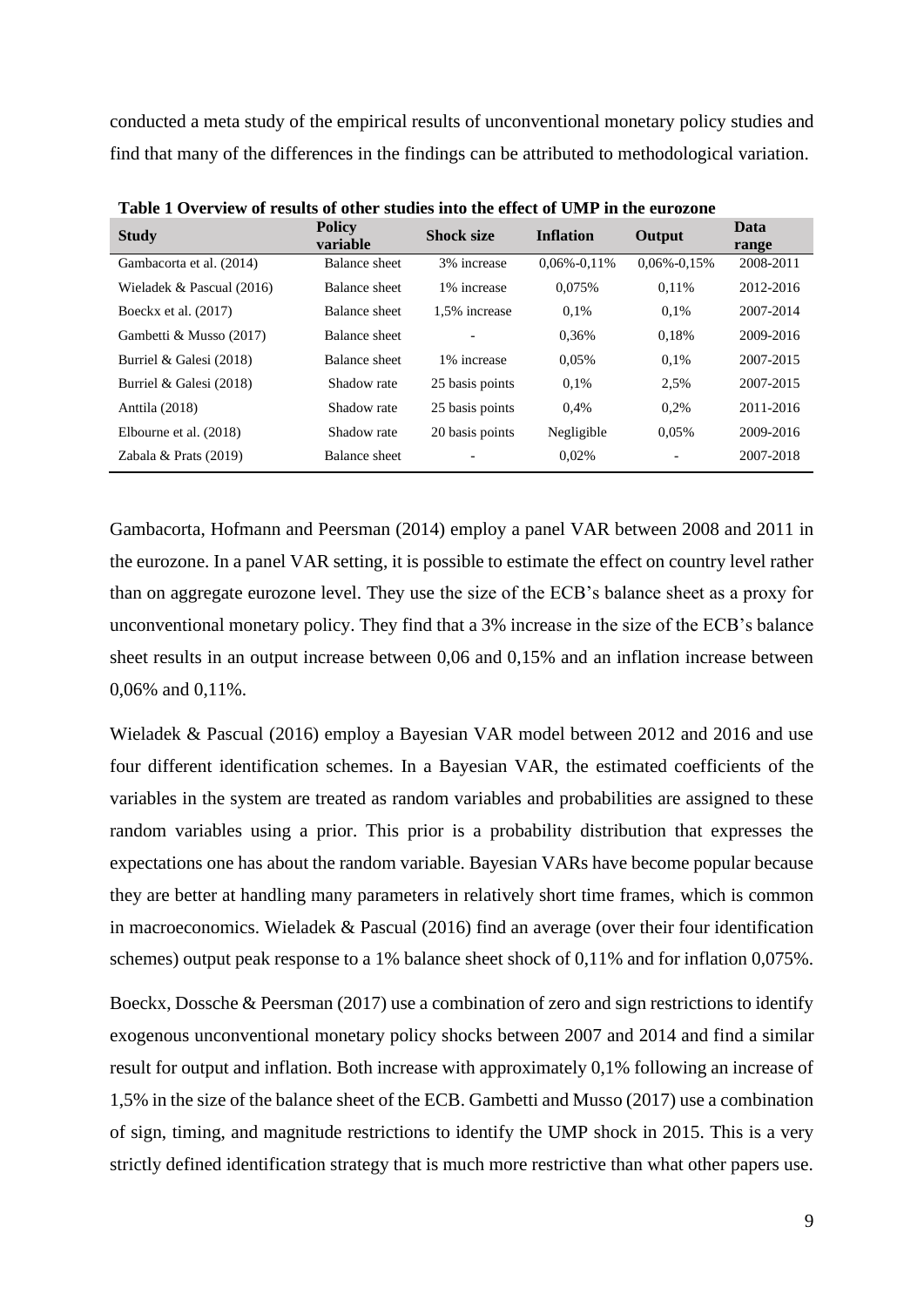They do this because they do not want to identify UMP shocks in general but are only interested in the impact of the UMP shock of 2015. They find that the UMP shock of 2015 increased output at the peak with 0,18 percentage points and inflation with 0,36 percentage points. The output effect is strongest in the short run and slowly diminishes, whilst the inflation effect becomes stronger as time passes.

Burriel and Galesi (2018) employ a Global VAR model using the same identification scheme as Boeckx et al. (2017). A Global VAR system is a two-step model. Firstly, Burriel & Galesi estimate a VAR model conditional on the global economy in a VARX model. In the second step, all national VARX models are combined in one large regular VAR. They find that output increases with 0,1% and inflation with 0,05% following a 1% increase in the size of the balance sheet.

One problem in identifying exogenous shocks in monetary policy VARs, is the element of foresight. If private agents know that a monetary policy change is coming, they adjust their behaviour following the announcement rendering estimating the shock nearly impossible. Since QE announcements are announced before they start, using the balance sheet as an indicator of UMP suffers from this problem. The shadow rate offers a potential solution to this problem. It is a good proxy of UMP, but it does not suffer from the foresight problem (Elbourne, 2019). It is because of this that Burriel  $& Galesi (2017)$  have also done their analysis using the shadow rate as the policy variable rather than the size of the balance sheet. Using the shadow rate, they find that a 25-basis point expansionary shock in the shadow rate increases GDP growth with 2,5% and inflation by 0,1%. Following Burriel & Galesi, other papers have also employed the shadow rate as the policy variable for unconventional monetary policy

Anttila (2018) used the shadow rate in a factor augmented VAR (FAVAR) model between 2009 and 2016. A FAVAR model is yet another version of the regular VAR and emerged as response to the problem of overparameterization in VARs. Also, they emerged as a response to solve the prize puzzle, which Sims(1980b) showed mainly existed because of the inclusion of too little information. FAVARs offer a way around this by including factors to the VAR that contain a lot of information about the wider economy. Anttila (2018) finds that an expansionary shadow rate shock of 25 basis points increases output by 0,2% and inflation by 0,4%.

Elbourne, Ji and Duijndam (2018) use the shadow rate in an SVAR model with zero and sign restrictions. Between 2009 and 2016, they find a peak effect of a 20-basis point shadow rate shock of 0,05% and no significant effect on inflation. They expand their baseline model to the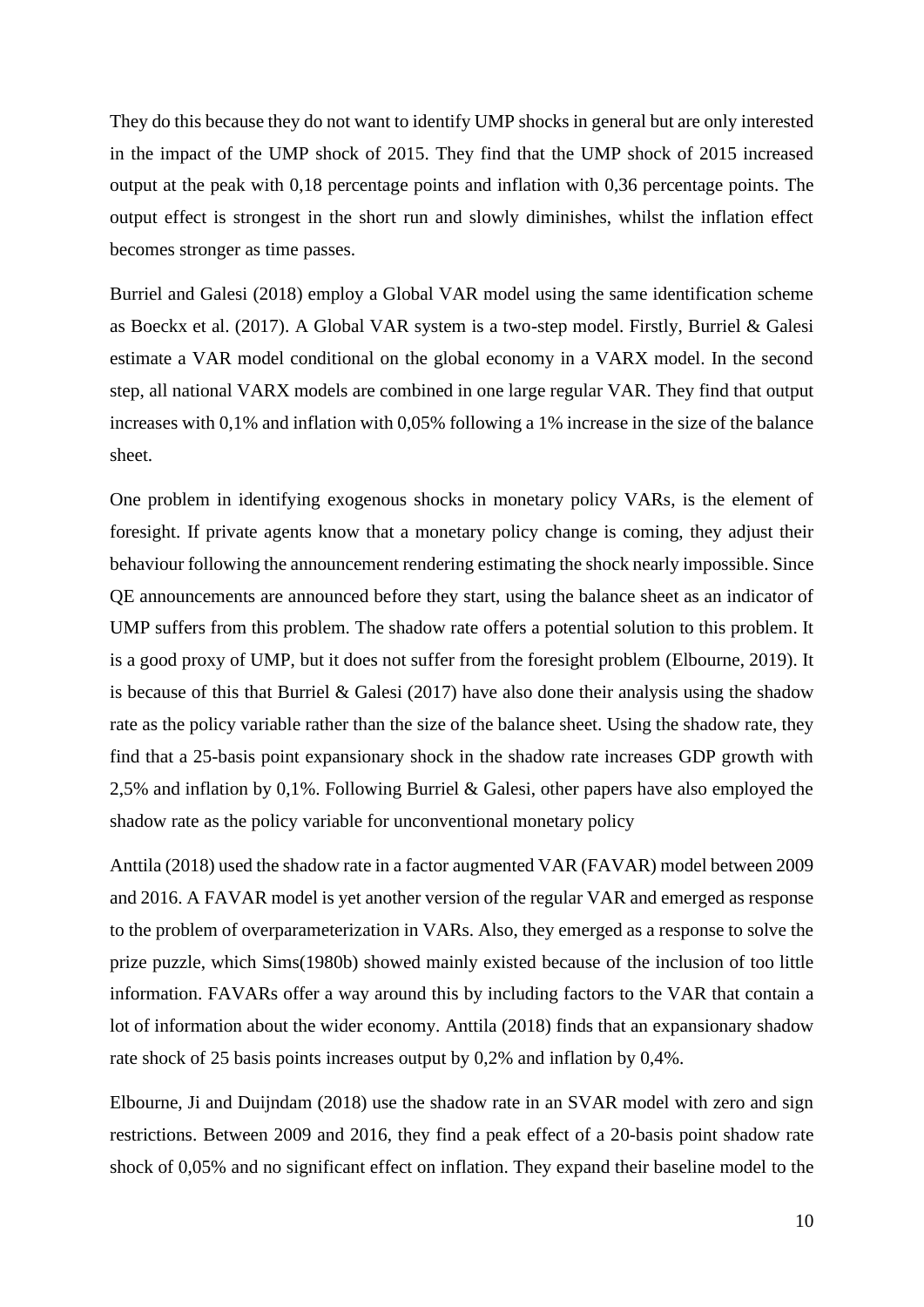country level by estimating a VARX model with the identified shocks as the exogenous variable. They find a considerable economically significant difference in the effects of UMP in eurozone countries.

Zabala and Prats (2019) estimate an SVAR model between 2007 and 2018 and use short term and long-term restrictions to identify the shocks. Instead of using only conventional or unconventional monetary policy proxy, they include both. They find no significant effect on inflation and only a very temporary small effect on GDP. They perform a robustness analysis by redoing the analysis with the shadow rate as the proxy for unconventional monetary policy but find no difference. This might be explained by the fact that they have included all their variables at first difference which removed important information on the dynamics between the variables (for a further discussion see section 3.5.1).

#### <span id="page-10-0"></span>**2.4 Monetary and fiscal interaction literature**

Since I am interested in the effect of fiscal policy on the effectiveness of UMP, next to understanding UMP transmission and estimating its impact, a proper understanding of the interactions between monetary and fiscal policy is required. There is a myriad of interactions between monetary and fiscal policies. Consequently, a large body of literature exists that can be largely divided into three categories. This thesis fits within the empirical and data driven studies that employ VAR models to understand the workings of policy interactions. The other two strands are studies that purely conduct a theoretical exercise and studies that seek to find an optimal combination of monetary and fiscal policy. These last two strands will not be further discussed, as they are not relevant for the purpose of this thesis.

#### <span id="page-10-1"></span>**2.4.1 Monetary policy affecting fiscal policy effectiveness**

The following papers have researched whether the effectiveness of fiscal policy is amplified in an environment where monetary policy is at the ELB. The reason why I discuss these papers is because they function in a similar vein as my thesis. I want to estimate the monetary policy function and measure the impact of a fiscal environment wherein the government cuts spending on monetary policy effectiveness. The following papers estimate the fiscal policy function and want to measure the impact of a monetary policy environment in which the ELB is reached on fiscal policy effectiveness.

The fiscal multiplier is affected by the ELB environment, as several papers using different methodologies have found. When the ELB is reached, the fiscal multiplier can rise above unity (Eggertson, 2011; Christiano et al., 2011; Bonam et al., 2017). There are two mechanisms under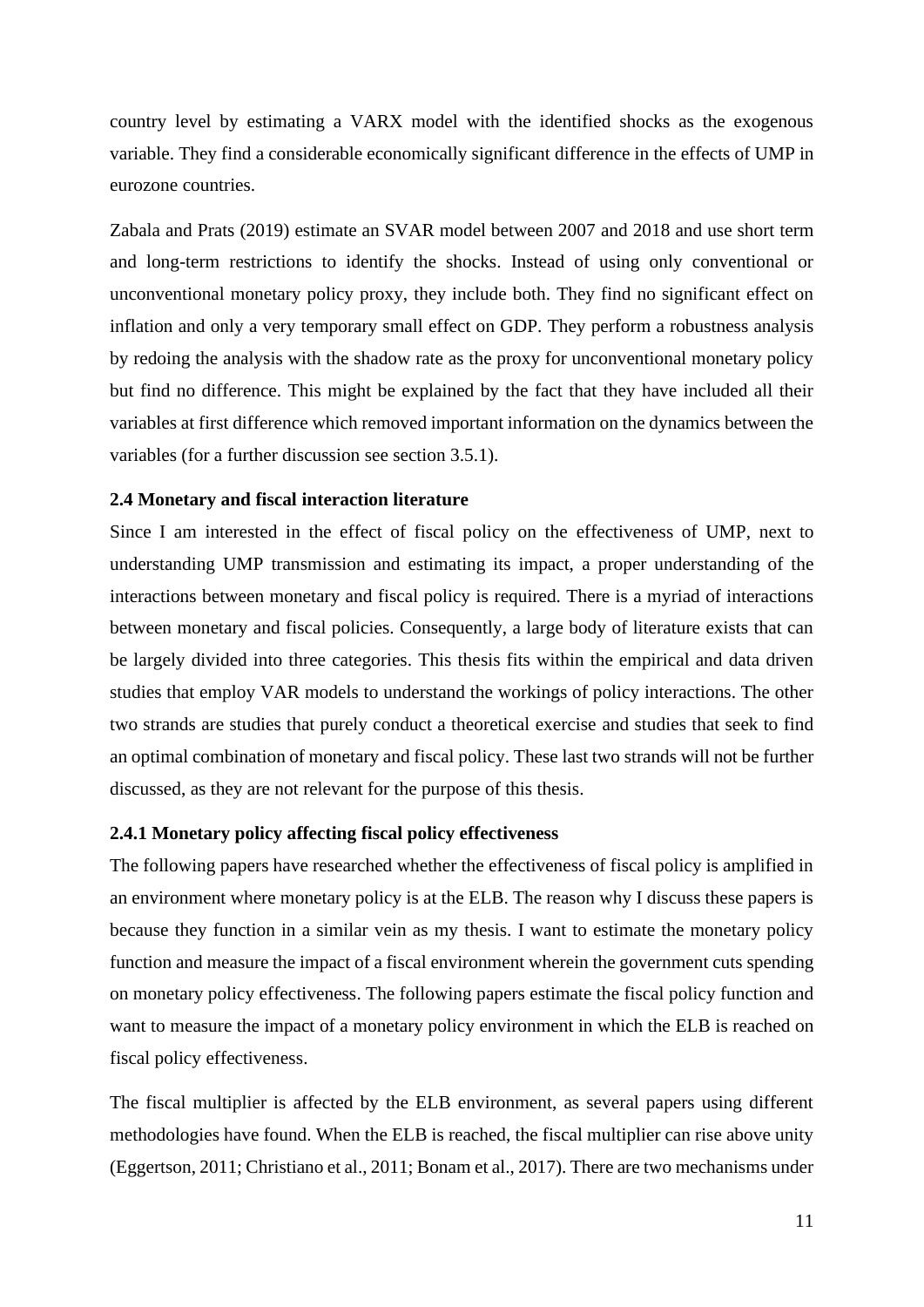the ELB that increase the effectiveness of fiscal policy. Firstly, under normal circumstances, the central bank counters the fiscal expansion by raising interest rates, crowding out domestic private demand and net exports and thereby reducing the output effects of fiscal expansion. The ELB, however, constrains the central bank to increase the interest rate allowing the fiscal expansion to be more effective (Woodford, 2011). Secondly, the fiscal expansion can fill the output gap that might exist because the central bank cannot lower the interest rate below zero (Coenen et al., 2012)

Eggertson (2011) and Christiano et al. (2011) both employ DSGE models to model the effect of the fiscal multiplier under the ELB. DSGE models and VAR models are both macroeconomic models and share similarities. One advantage of DSGE models over VAR models is that DSGE models can incorporate structural change in one part of the economy without making the rest of the model about the remaining part of the economy invalid. Bonam et al. (2017) use a VAR to model the effect of the fiscal multiplier under the ELB. They use a dummy to deal with the structural change. The dummy makes that for periods under the ELB spell a separate VAR is estimated, effectively dealing with inability of VAR models to incorporate structural change.

Furthermore, Eggertson (2011) and Albertini, Poirier and Roulleau-Pasdeloup (2014) find that the type of fiscal policy matters for the interaction with monetary policy. Eggertsson (2011) notes that government spending under the ELB is only more effective when it is used for goods that are imperfect substitutes for private consumption. That is the case because private consumption exactly offsets any effect from government spending in goods that are perfect substitutes. Albertini et al. (2014) show that productive government spending can even decrease the effectiveness of fiscal policy under the ELB. Productive spending decreases real marginal costs and therefore prices. This deflationary effect leads to a higher real interest rate which reduce private consumption, which eventually lowers the fiscal multiplier.

# <span id="page-11-0"></span>**2.3.1 Fiscal policy affecting monetary policy effectiveness**

From a monetary policy perspective, fiscal policy can affect the transmission channels of UMP. By affecting aggregate demand, fiscal policy affects the credit channel and high debt levels have the potential to interfere in the expectation channel. Besides impact on transmission channels, fiscal policy is also able to affect monetary policy effectiveness through its impact on the interest rate and inflation.

Fiscal policy impacts the credit channel because fiscal expansions or contractions alter the demand for credit. A fiscal contraction leads to lower current income and higher tax liabilities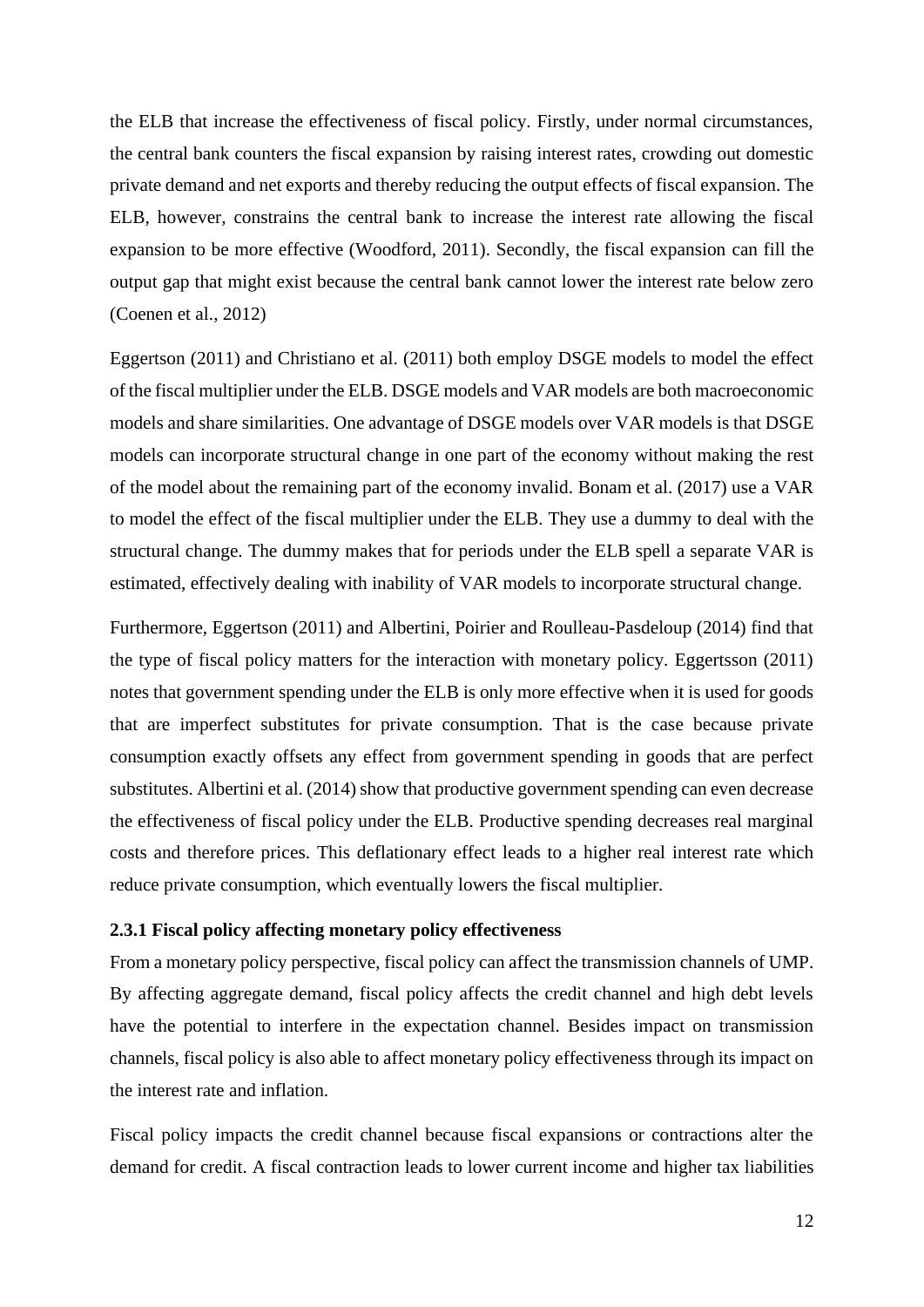of households and businesses and limits consumption. Lower consumption translates to lower credit demand which can undermine monetary policy that is dependent on increased credit demand. The effect of fiscal policy on aggregate demand and credit is sometimes downplayed but Blinder (2016) finds that the effect of fiscal policy on consumption is greater than what is often assumed by neoclassical theory. Because fiscal policy affects the demand and supply of credit, it also partly determines the interest rate level in the economy. Another way fiscal policy affects the interest rate is when debt levels rise to such a high level that the creditworthiness of a nation becomes questionable. In that scenario the sovereign risk premium would rise quickly leading to an overall interest rate hike in the economy (Tran, 2019)

The expectations channel is impacted by high debt levels and the potential presence of fiscal dominance. High debt levels can increase the doubts about a nation's creditworthiness and can bring the central bank in the position where its room for manoeuvre is highly limited. In that case, the fiscal authority is dominant over the monetary authority. Fiscal dominance limits the ability of the central bank to control the level of inflation in the economy. That is the case because a monetary expansion would lead to lower interest rates causing even higher debt levels and higher inflation and a monetary contraction would increase the debt refinancing costs, leading to higher debt levels and again higher inflation. When the fiscal authority is dominant over the monetary authority because of too high debt levels, the central bank is not able to credibly commit to any policy. Ahmed, Aizenman & Jinjarak (2019) indeed find that in advanced economies with high debt-to-GDP ratios, the policy rate tends to be lower, indicating the presence of fiscal dominance to some extent.

On a more general level, Fontana et al. (2017) argue that fiscal policy is a necessary condition for monetary policy to have an effect. They argue that a policy change by the central bank will only have real effects if fiscal policy at the same time impacts the demand and supply for credit. If it does not do so, a decrease in the policy rate will have no expansionary effects. Fiscal policy also partly determines the price level in the economy because it affects the employment level and consequently wage and price setting. A fiscal contraction is likely to decrease employment which decreases wages and prices and therefore inflation.

A different theory on prices argues that fiscal policy determines the development of inflation and not monetary policy, the so-called fiscal theory of the price level (Leeper& Leith, 2016). The theory assumes that the intertemporal budget constraint of the government needs to be in equilibrium. This implies that the government is constrained in setting its budget by current and future constraints. The theory further assumes that future budget surpluses are exogenously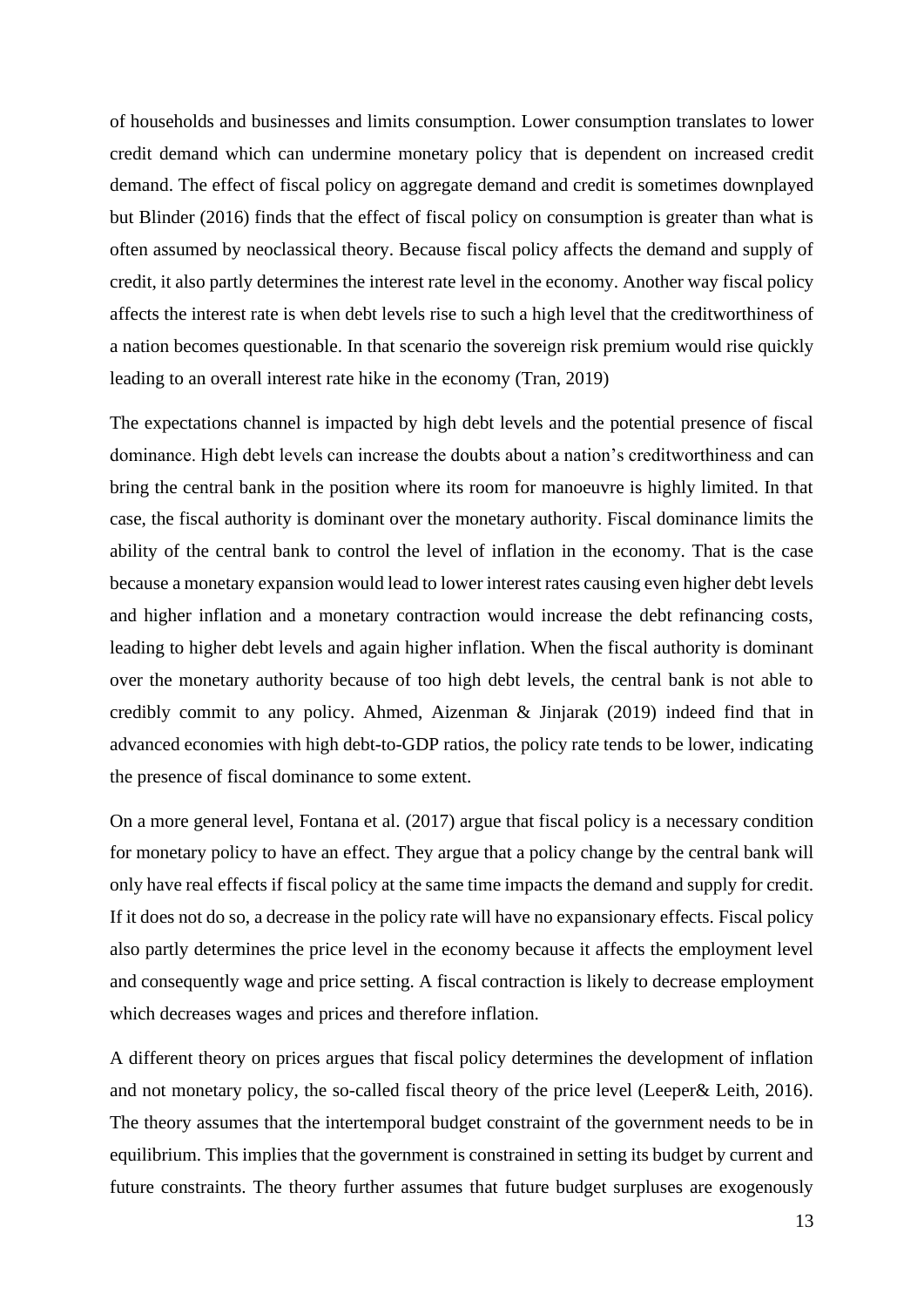given. If this is the case, then only the price level can make the future surpluses consistent with inherited debt from the past. This theory thus states that not monetary policy is predominantly responsible for inflation but the interaction between fiscal and monetary policy is.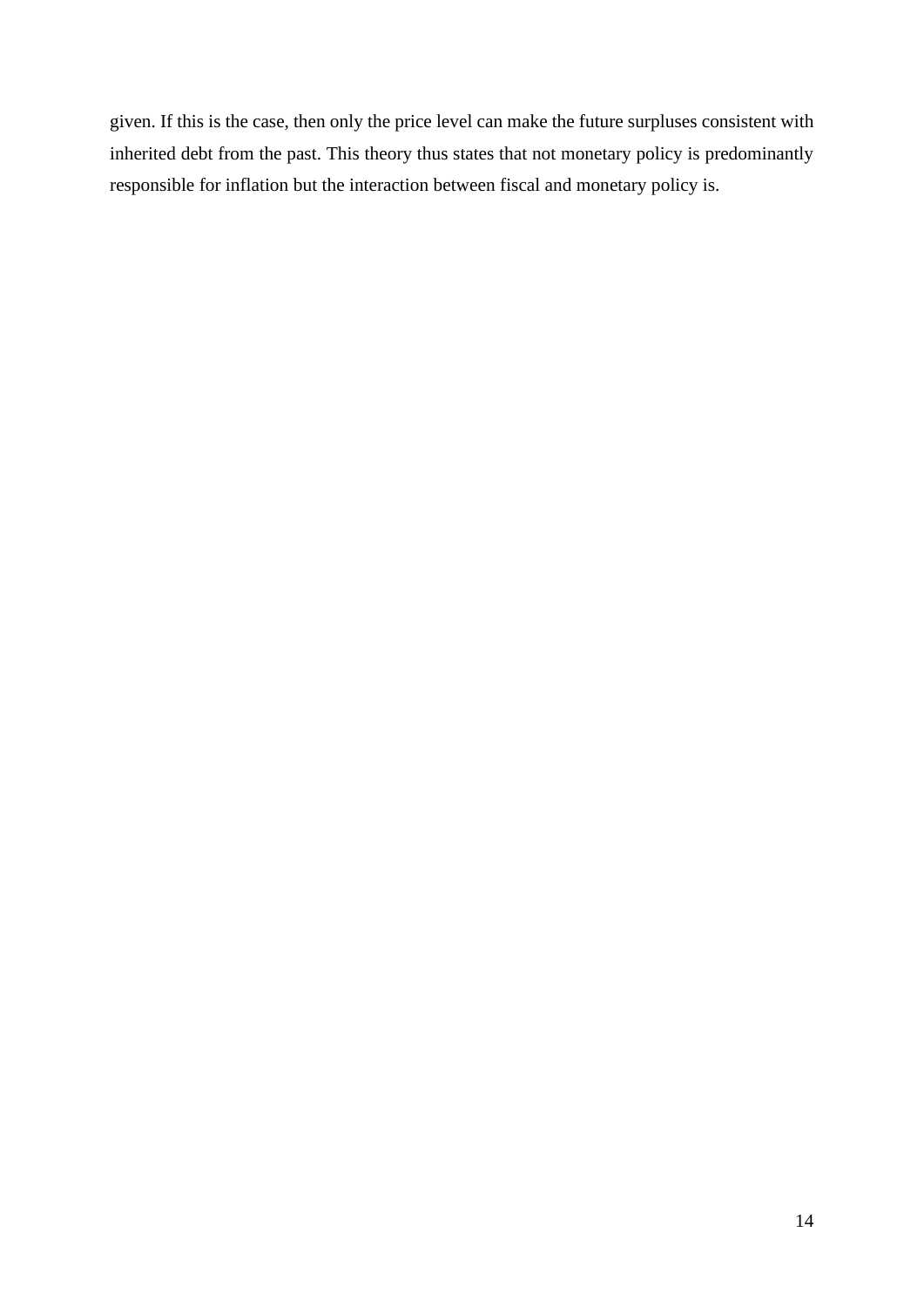# <span id="page-14-0"></span>**3. Empirical approach**

#### <span id="page-14-1"></span>**3.1 Structural Vector Autoregressive Model (SVAR)**

To answer my research question, I utilize a structural VAR model. Ever since the introduction of vector autoregressive (VAR) models by Sims in the 1980s, VARs have become extremely popular in analysing the effects of public policy. Before step-by-step explaining how I will use an SVAR model to answer my research question, I will discuss VAR models in general first.

A VAR model is a system of linear equation with *n-variables* and *n-equations.* Each variable is explained using its own lagged values and the lagged values of the other variables in the system. It is for this reason that VAR models can capture dynamic relationships between macroeconomic variables that are indistinguishable for simpler univariate models. The main asset of VAR models is at the same time its main weakness. By aiming to capture the dynamic relationship between variables, a VAR model can quickly become overparameterized. This means that more parameters must be estimated than what the data reasonably can provide. This also means that in the case of monetary policy transmission, a VAR cannot be specified in such a way that it incorporates all the transmission channels. This is the case because the necessary number of variables and lags that would have to be included makes the model overparameterized.

A standard VAR specification is not suitable for policy analysis because of correlated error terms and the absence of contemporaneous relationships. In a standard VAR specification, the error terms are correlated across the equations. This is problematic because it means that it is not possible to shock one variable without incorporating effects of other shocks of other variables too. Secondly, contemporaneous dynamics between variables are not included in the standard VAR specification. Only the lagged values of the  $n - 1$  variables appear in the  $n$  –variable equation of a standard VAR. The inclusion of contemporaneous relations is important for policy analysis. For monetary policy for example, the central bank can react immediately to changes in inflation and GDP. Therefore, the contemporaneous values of GDP and inflation must appear, or else the VAR model is not correctly specified.

A VAR model that allows for contemporaneous relationships and has uncorrelated error terms is a structural VAR (SVAR) model. Creating uncorrelated error terms and allowing for contemporaneous relations between variables creates a whole new problem that is not present in regular VAR models. In an SVAR model, restrictions must be imposed on the contemporaneous relationships between the variables and the error terms. This necessity lies in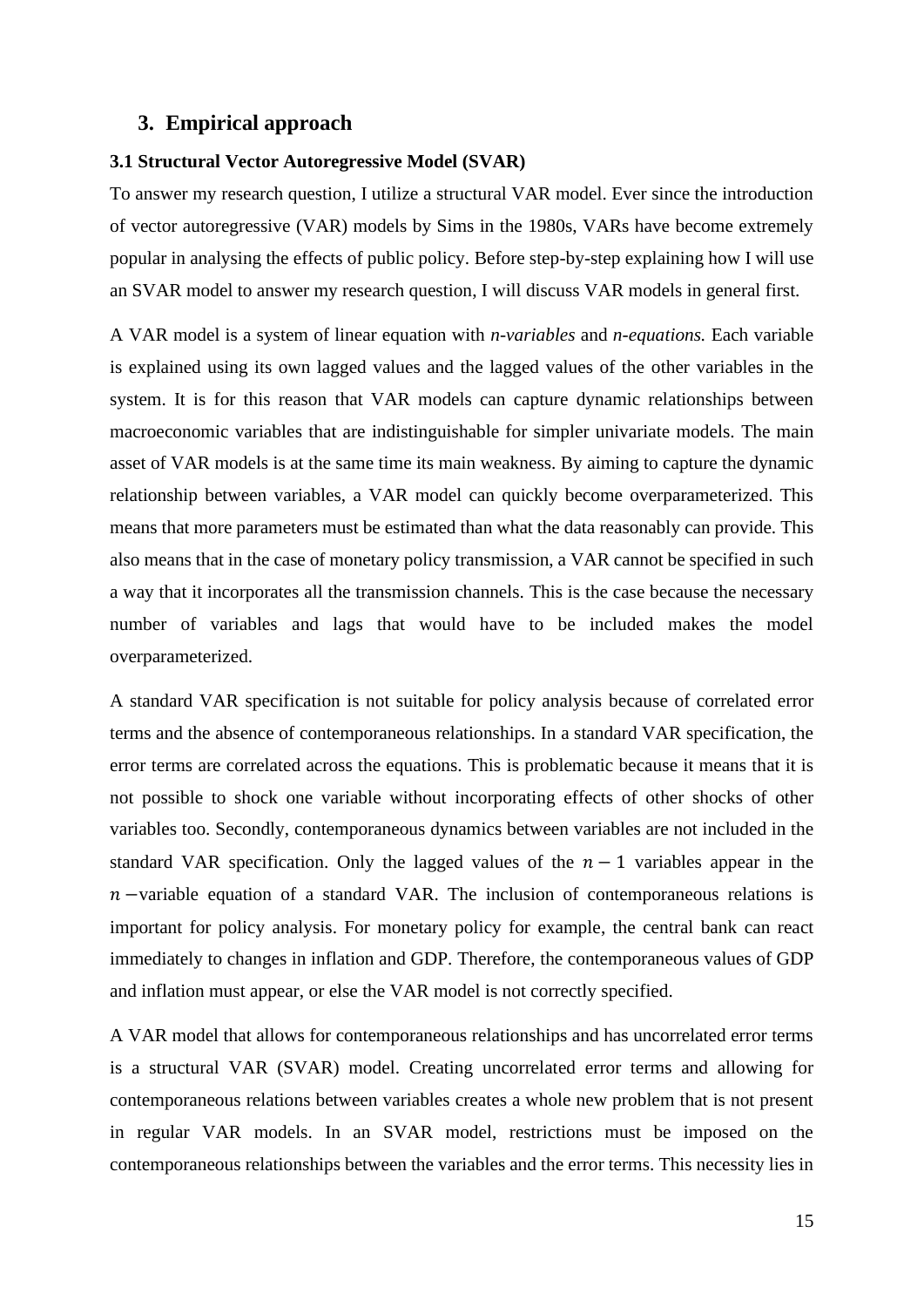the fact that the covariance matrix of the system (due to it being symmetric) only has  $n(n +$ 1)/2 pieces of information (for a 4x4 matrix, 10 unique pieces of information) whilst the matrix governing the contemporaneous relations and the matrix governing the error terms both have  $n^2$  free parameters.

This process of imposing restrictions on the VAR model is called identification. It is called this way because by imposing restrictions, the shocks in the model can be identified. Identification can be done in multiple ways. One way is to give a recursive structure to the variables in the VAR model. In this recursive ordering strategy, the contemporaneous effects of the variables are restricted. The first ordered variable is contemporaneously only affected by itself and further only by the lagged values of the remaining variables. All the other variables ordered after the first variable only respond contemporaneously to the variables ordered before them and with a lag to the variables ordered after it. The last variable in the system is the only variable that responds to *all* the other variables contemporaneously. Since the effect of a shock is completely different for every ordering, the structure given to the model must be motivated by theory.

Zero restrictions are similar to the recursive ordering in that they limit the contemporaneous responses in the system. The difference is that zero restrictions can be imposed regardless of the structure. Zero restrictions do, however, still need to adhere to the required minimum number of restrictions. In the extreme case where zero restrictions are imposed on all the variables, the SVAR effectively becomes a standard VAR without contemporaneous responses. Sign restrictions are less invasive because they do not impose a strict zero limitation on the contemporaneous effects. Rather, sign restrictions only impose a positive or negative condition on the contemporaneous effect. In the monetary policy effectiveness literature, zero and sign restrictions are often combined (see Gambacorta et al*.* 2014; Boeckx et al., 2017; Burriel & Galesi, 2018). By imposing a zero restriction on the contemporaneous impact but only a sign restriction on the further response of the variables, the model is less restricted but still in line with theory. The reason for this is that it is commonly accepted that monetary policy only affects GDP and inflation with a lag. This is a reasonable assumption as it is unlikely that prices and output react within the month to changes in monetary policy.

#### <span id="page-15-0"></span>**3.2 Baseline model**

The structural VAR model that I use in my analysis as the baseline model looks as follows

$$
AY_t = c_0 + Z_1 Y_{t-1} + \dots + Z_p Y_{t-p} + Bu_t \tag{1}
$$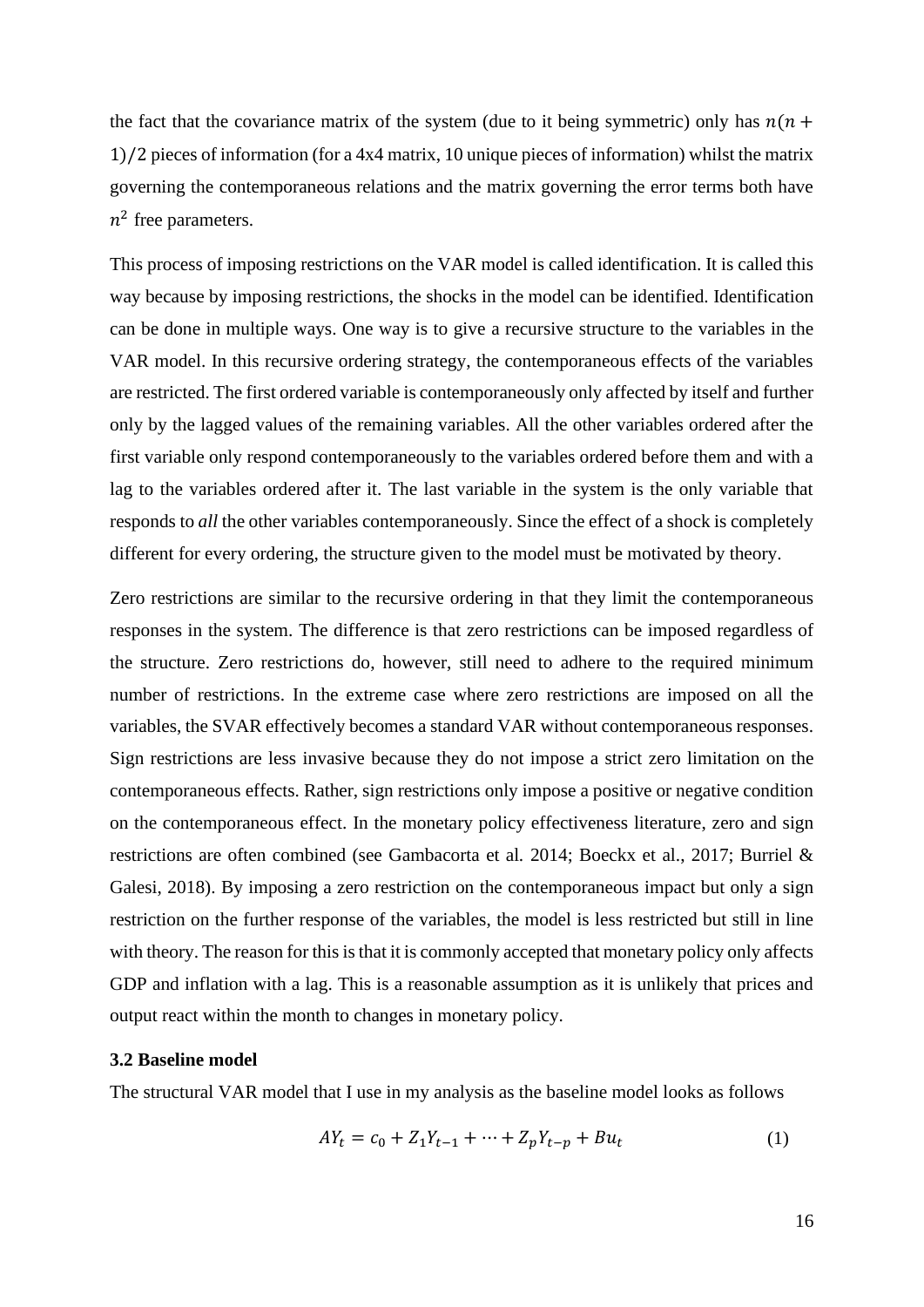Where  $y_t$  is an  $n \times 1$  vector containing the endogenous variables that are included in the baseline model at month  $t$ . The variables that are included are real GDP, inflation, a measure of sovereign stress, the shadow rate, and the money market spread defined as the spread between the Euro OverNight Index Average (EONIA) rate and the main refinancing operations (MRO) rate.  $c_0$  is a vector that contains the constant term. A is a  $n \times n$  matrix governing the contemporaneous relationships between the variables and  $B$  a  $n \times n$  matrix that governs the shocks.  $u_t$  are the structural form error terms with mean zero and covariance matrix  $\Sigma$ . Finally,  $Z_p$  is a  $n \times n$  matrix that contains the estimated coefficients. The number of lags to include in the model is determined by the Akaike information criterion (AIC) and is set at one. Although one is also the minimum number of lags to include in order to specify a VAR model, it is sufficient to apply the identification strategy and therefore accepted.

To estimate the model, the model described above must first be transformed to the reduced form. This means shifting all the contemporaneous effects to the left so that each equation is expressed as a function of the contemporaneous and lagged values of the other endogenous variables. The reduced from looks as follows

$$
Y_t = A^{-1}c_0 + A^{-1}Z_1y_{t-1} + \dots + A^{-1}Z_pY_{t-p} + A^{-1}Bu_t
$$
 (2)

Where a simplification leads to the equation

$$
Y_t = k_0 + A^* Y_{t-1} + \dots + A^* Y_{t-p} + \varepsilon_t \tag{3}
$$

$$
k_0 = A^{-1}c_0 \tag{4}
$$

$$
A^* = A^{-1}Z_t \tag{5}
$$

$$
R^* = A^{-1}R_t \tag{6}
$$

$$
\varepsilon_t = A^{-1} B u_t \tag{7}
$$

#### <span id="page-16-0"></span>**3.3 Identification strategy**

## <span id="page-16-1"></span>**3.3.1 Recursive identification**

In the reduced form, the error terms are a linear function of the structural error terms. This means that a shock to the reduced form error cannot be taken as a structural shock. The reduced form errors are related to the structural errors as can be seen in (7). By bringing the inverse of the A matrix to the other side I end up with equation (8).

$$
A\varepsilon_t = Bu_t \tag{8}
$$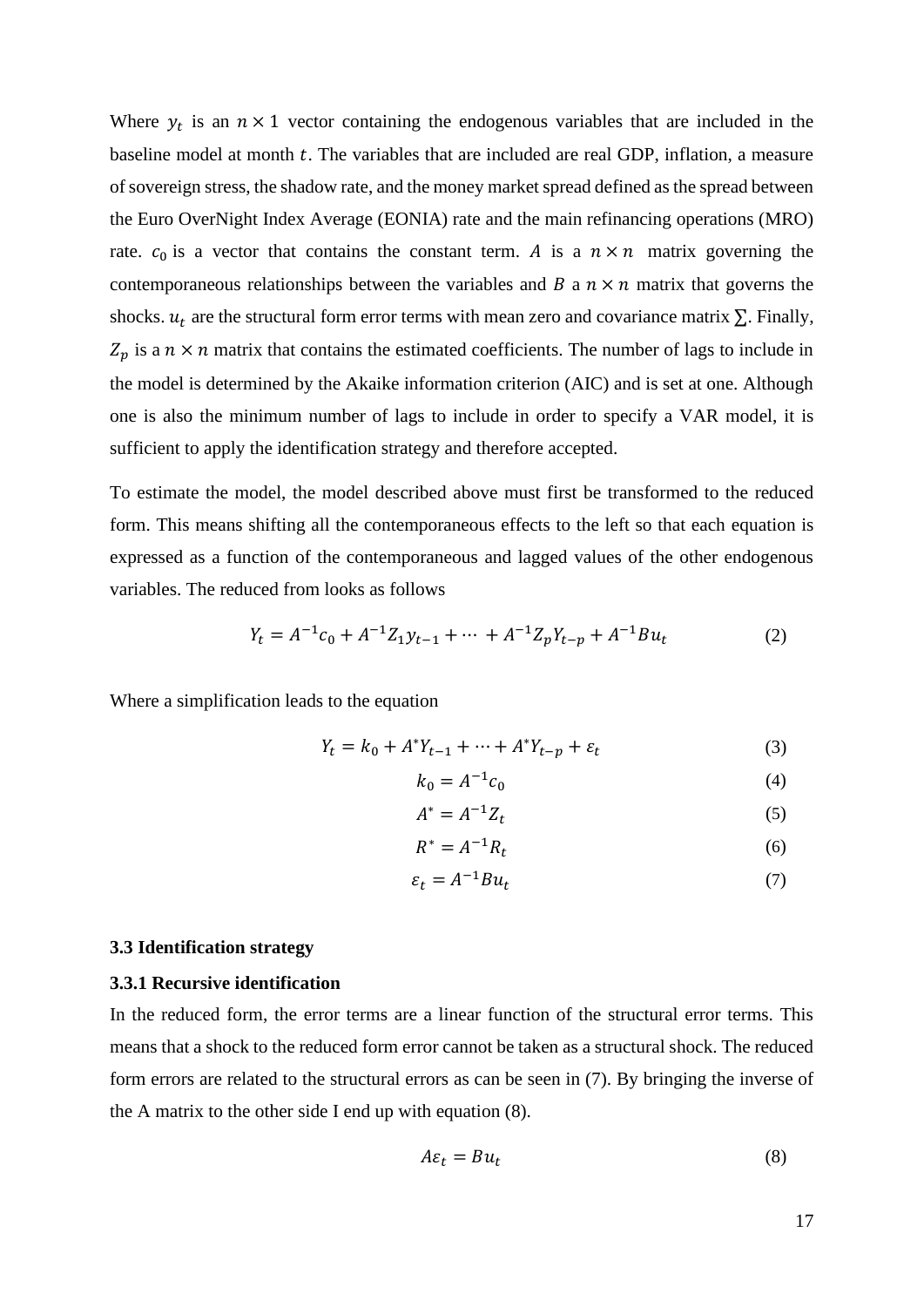To identify the shocks in the reduced form model, restrictions must be imposed on the A and B matrix. Since identification is done by imposing restrictions on A and B, this type of model is called the AB model. The recursive ordering strategy is a special case of the AB model where the A matrix is a lower triangular matrix and B an identity matrix. To recover the structural shocks from the system, a Cholesky decomposition will be applied. The identification strategy then looks as follows

$$
\begin{pmatrix}\n1 & 0 & 0 & 0 & 0 \\
a_{21} & 1 & 0 & 0 & 0 \\
a_{31} & a_{32} & 1 & 0 & 0 \\
a_{41} & a_{42} & a_{43} & 1 & 0 \\
a_{51} & a_{52} & a_{53} & a_{54} & 1\n\end{pmatrix}\n\begin{pmatrix}\n\varepsilon_{\text{inf}} \\
\varepsilon_{gdp\,t} \\
\varepsilon_{\text{sovciss}\,t} \\
\varepsilon_{\text{shadow}\,t} \\
\varepsilon_{\text{spread}\,t}\n\end{pmatrix} =\n\begin{pmatrix}\nb_{11} & 0 & 0 & 0 & 0 \\
0 & b_{22} & 0 & 0 & 0 \\
0 & 0 & b_{33} & 0 & 0 \\
0 & 0 & 0 & b_{44} & 0 \\
0 & 0 & 0 & 0 & b_{55}\n\end{pmatrix}\n\begin{pmatrix}\nu_{\text{inf}} \\
u_{gdp\,t} \\
u_{\text{ciss}\,t} \\
u_{\text{shadow}\,t} \\
u_{\text{spread}\,t}\n\end{pmatrix} (9)
$$

Because  $y_t$  is a vector of endogenous variables, the model in (3) is a simple notation of a system that consists out of five linear equations. The first equation in the system is the inflation equation. Inflation is modelled to only respond contemporaneously to its own shocks. Changes in output, monetary policy, stress in the sovereign debt market, and the EONIA-MRO spread impact inflation only with a lag. This is in line with the common assumption in macroeconomics of sticky prices which means that prices only change slowly. In the second output-equation, GDP responds immediately to changes in inflation, reflecting the downward pressure on demand following price increases. In the third equation, sovereign debt stress is modelled here to be contemporaneously affected by changes in output and inflation. Although it is economically reasonable to assume that unexpected changes in output and inflation can increase or decrease sovereign debt stress, the variable is mainly included in the model to include the sovereign spreads into the monetary policy function. The fourth equation is the monetary policy function. This equation reflects that the ECB incorporates inflation, output, and sovereign debt stress in setting monetary policy. Although this monetary policy function is likely too parsimonious to resemble the actual monetary policy function on which the ECB bases its decisions, by including the sovereign debt stress next to GDP and inflation, the main targets of the ECB are incorporated. It is therefore likely that this monetary policy function is close enough to the true function to be useful in this analysis and increases the likelihood of identifying truly exogenous shocks. The fifth equation reflects the effect of unconventional monetary policy on bringing down money market rates. The effects of UMP on financial market variables are well reported (Beirne et al. 2011; Baumeister & Benati, 2013). By explicitly modelling this effect of unconventional monetary policy on financial variables, the chance of identifying exogenous shocks is increased.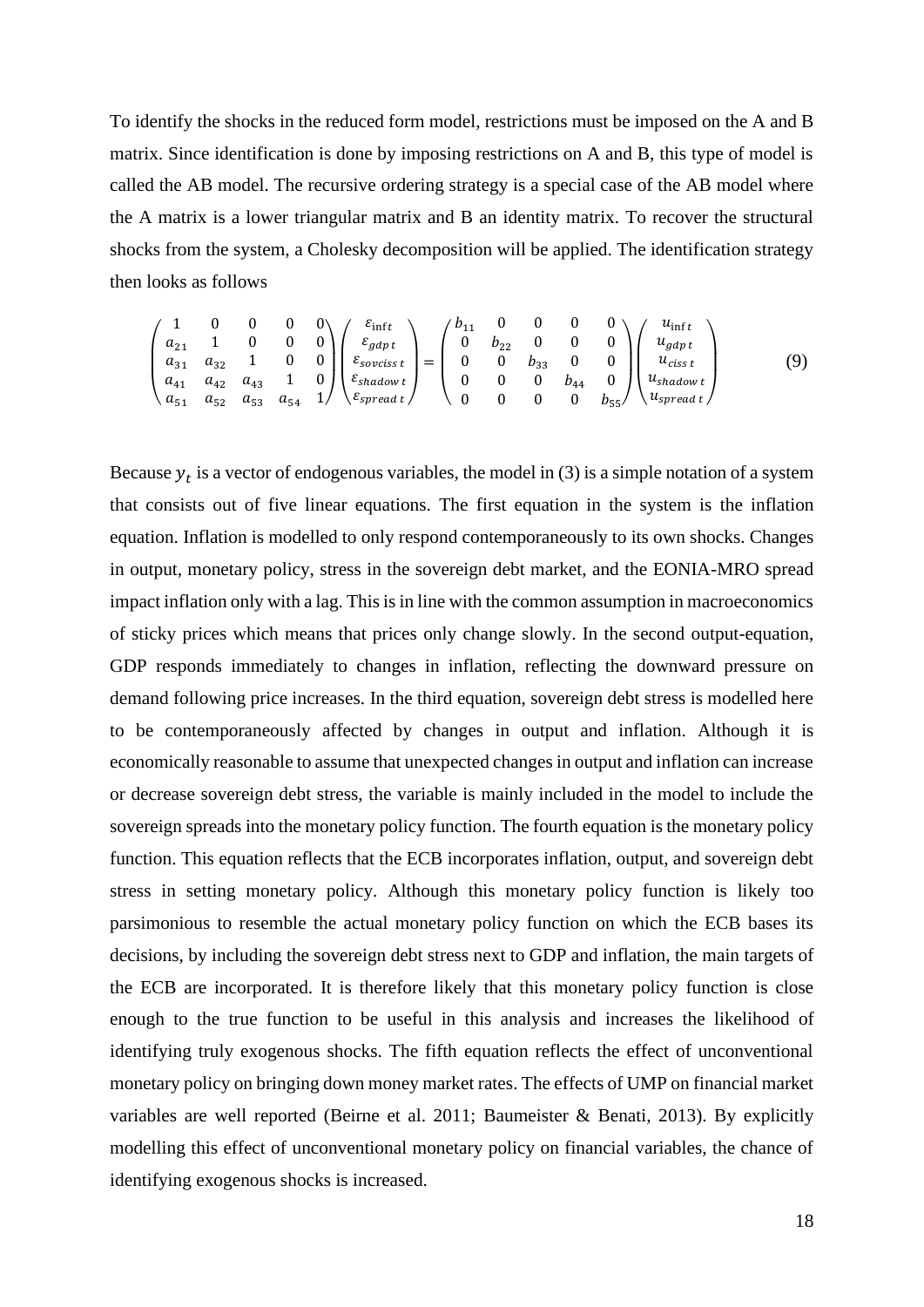#### <span id="page-18-0"></span>**3.3.2 Sign restrictions**

Besides the recursive identification strategy, I will also use sign restrictions to identify the UMP shock to increase the robustness of the findings from the recursive identification strategy. I use sign restrictions because this strategy does not suffer from the major criticism on the recursive identification strategy that often theory follows from identification rather than what should be the case, that the identification strategy follows from theory. Only if a recursive ordering in the contemporaneous relations in the system (the first variable is only affected contemporaneously by itself and the second variable contemporaneously by the first variable and itself, and so on) can be justified by theory is the recursive ordering applicable. This is often not exactly the case. If a recursive ordering is used in that case, it will lead to wrong shocks because the data is forced to behave in the way that the structure imposes. This in contrast to sign restrictions, that use prior beliefs about the structural shock to identify shocks in the model.

Sign restrictions (or any other identification strategy that includes sign restrictions) cannot be estimated in a similar fashion as the recursive ordering strategy. Instead, a Bayesian VAR (BVAR) is used where (depending on rejection criteria and the number of draws) multiple draws from the data are performed to find enough impulse responses that fulfil the criteria.

| $1400 \pm 0.60$ resulted $\mu_{\rm B}$ |           |               |                            |  |                                 |
|----------------------------------------|-----------|---------------|----------------------------|--|---------------------------------|
| <b>Shock/variables</b>                 | Inflation | <b>Output</b> | Sovereign stress indicator |  | Shadow rate Money market spread |
| Unconventional                         |           |               |                            |  |                                 |
| monetary policy                        |           |               |                            |  |                                 |

**Table 2 Sign restrictions**

My baseline model includes output, inflation, the shadow rate, a sovereign stress indicator and a money market spread. When using sign restrictions, an expansionary monetary policy shock is identified by imposing the sign restrictions depicted in table 2. A question mark means that the variable is left unrestricted. According to theory, the shadow rate decreases on impact because it is the policy rate variable. The money market spread decreases because of the dampening effect of the shock on the interest rate. The negative restrictions are imposed for one month, after which they are no longer restricted to move in any direction. Even though from theory it also follows that output and inflation would rise following an expansionary monetary shock, I explicitly leave them unrestricted as they are the variables of interest.

By leaving inflation unrestricted, one problem remains: the potential presence of the prize puzzle. In many studies into monetary policy effectiveness, a remarkable finding is that inflation temporarily increases before it decreases following an interest hike. To avoid the prize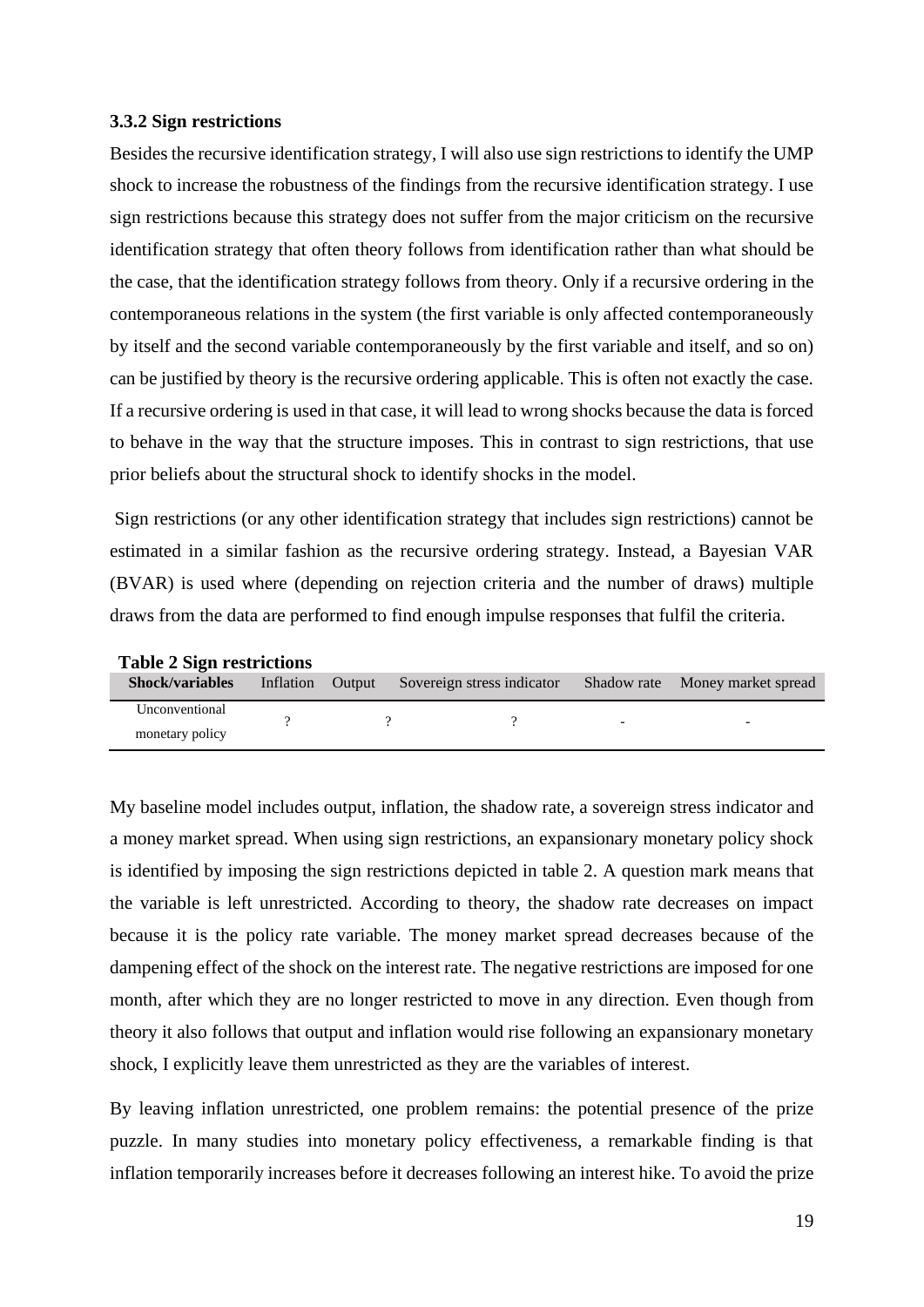puzzle, many studies opt for applying sign restrictions in combination with zero restrictions to limit the response of inflation upon impact (for example Elbourne et al., 2018; Boeckx et al., 2017; Burriel & Galesi, 2017). The reason why I leave output and inflation unrestricted is that sign restrictions emerged as a response to overidentifying strategies. By combining zero restrictions to the sign restrictions identification strategy, I potentially overidentify the shock I am trying to find. Given the fact that I conduct sign restriction identification to check for robustness of a model that potentially uses an identifications strategy that overidentifies, I want the sign restriction identification to be as parsimonious as possible.

Sign restrictions are imposed ex-post. This means that they are imposed on impulse response functions after they have been created. To do this, the VAR model needs to be estimated in a Bayesian VAR. Using the Bayesian method, many impulse response functions are estimated but only the ones that satisfy the sign restrictions are kept. This continues until a prespecified threshold for accepted draws is reached. Once enough impulse response functions have been found that meet the sign criteria, an impulse response function graph can be created using the median of the accepted impulse response functions. The sampling uncertainty is indicated by the error bands of the 16<sup>th</sup> and 84<sup>th</sup> percentile. These bands share similarities with the standard errors in a regular impulse response function graph, but there is one major difference. In the Bayesian case, the error bands do not say anything about the precision of the estimation but rather about uncertainty of the sampling (Danne, 2015). More specifically, imposing sign restrictions using a Bayesian VAR method works as follows

- 1. A structural VAR is estimated to get the coefficient matrix and the error- covariance matrix.
- 2. The errors are orthogonalized to make them uncorrelated using a Cholesky decomposition. The Cholesky decomposition is not used to identify the shocks but merely to make sure the errors terms are independent from each other.
- 3. Using the orthogonalized errors, impulse response functions are created.
- 4. The impulse response functions are multiplied with a randomly drawn impulse vector from one of the estimated structural VARs. An impulse vector is one column in the B matrix (the matrix containing the error terms).
- 5. If the impulse response function satisfies the sign restrictions it is kept, if not it is thrown away.

These steps are repeated until the threshold that has been set at the beginning of the minimum number of accepted draws has been reached. I have set this threshold at 1000. The number of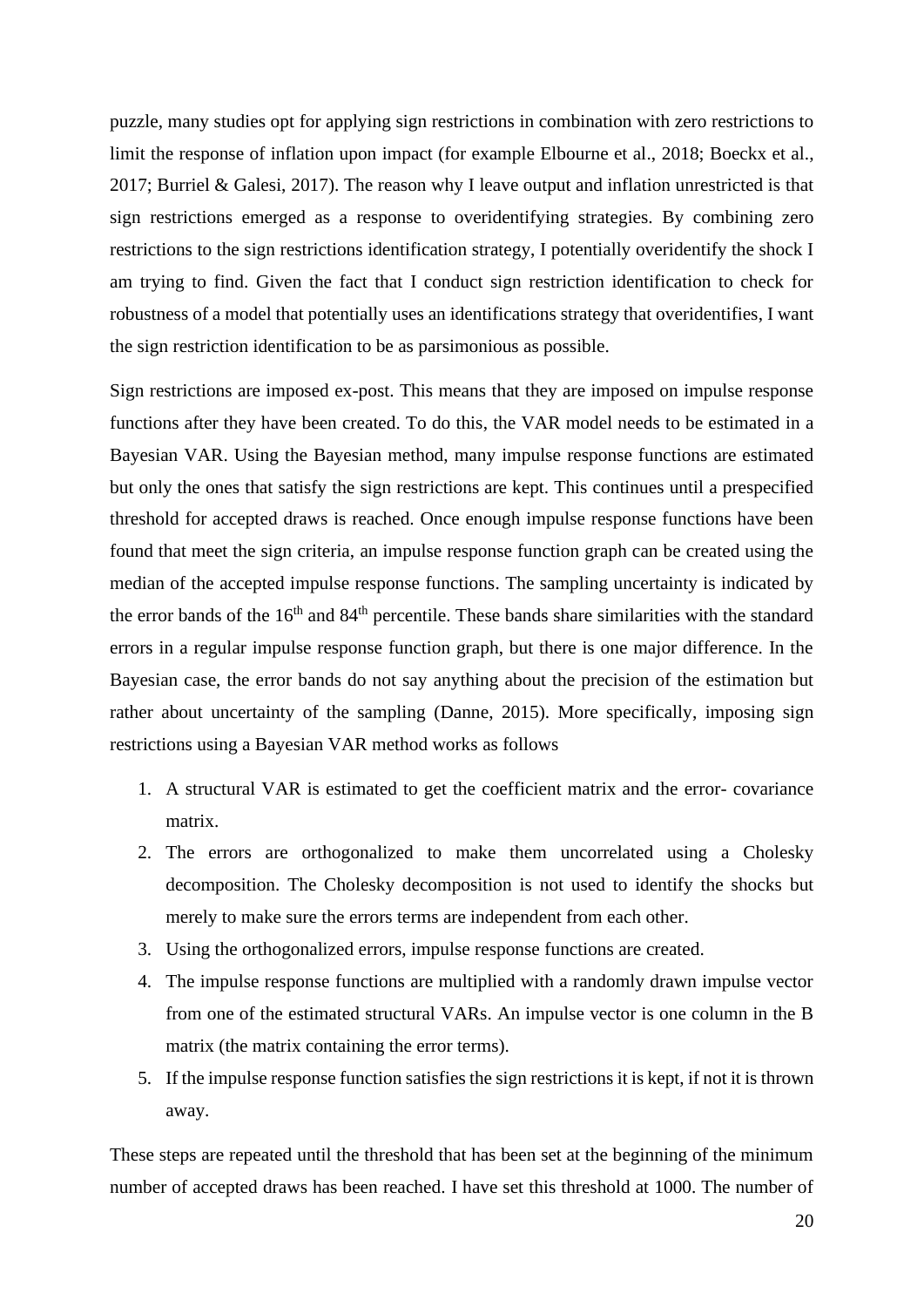draws taken from the distribution is 2000 and from this 2000 in turn 1000 sub draws are taken. The criteria for keeping and rejecting draws are set by the Penalty Function Method created by Uhlig (2005). I opted for this method specifically because it largely mitigates one major problem of sign restrictions. Using sign restrictions, impulse response functions are identified that fit the criteria, but these impulse response functions are not unique. Multiple draws can result in multiple structural equations and shocks each consistent with the data and the imposed restrictions (Danne, 2015). This causes the error bands to display model uncertainty and not, as should be, the sampling uncertainty (Danne, 2015). By creating a weighted sample of all the drawn models (including the rejected ones), the actual model that results is not one of the possible outcomes, but a weighted average of all the outcomes (Danne, 2015)

#### <span id="page-20-0"></span>**3.4 Vector autoregressive model with exogenous variables (VARX)**

To estimate the impact of fiscal policy I expand the VAR model into a VARX model by including the primary balance as an exogenous variable. The baseline model and the estimation of the impact of UMP function as the benchmark.

#### <span id="page-20-1"></span>**3.4.1 VARX model**

The structural from of the VARX model is similar to the SVAR model I use. VARX models are VAR models that include unmodelled or exogenous variables. In a SVAR, all the variables in the system are endogenous variables. This means that all variables are determined within the system. A system of endogenous variables can also be affected by other observable variables that do not appear in the system itself. Those variables are called exogenous variables.

The VARX model looks as follows. The structural form is given by (10)

$$
AY_t = c_0 + Z_1 Y_{t-1} + \dots + Z_p Y_{t-p} + R_0 x_t + \dots + R_s x_{t-s} + B u_t \tag{10}
$$

All elements remain the same compared to the baseline model, except for the added  $R_t$  and  $x_t$ . R is a  $n \times n$  matrix containing the coefficients of the exogenous variables.  $x_t$  contains the aggregate primary balance of the eurozone as the exogenous variable and is a  $n \times m$  vector, with  $m$  being the number of exogenous variables that are included. To move from the structural form to the reduced form, the right-hand side is multiplied by  $A^{-1}$ , which results in

$$
Y_t = A^{-1}c_0 + A^{-1}Z_1y_{t-1} + \dots + A^{-1}Z_pY_{t-p} + A^{-1}R_0x_t + \dots
$$
  
+  $A^{-1}R_sx_{t-s} + A^{-1}Bu_t$  (11)

Where a simplification gives the form in which the model is estimated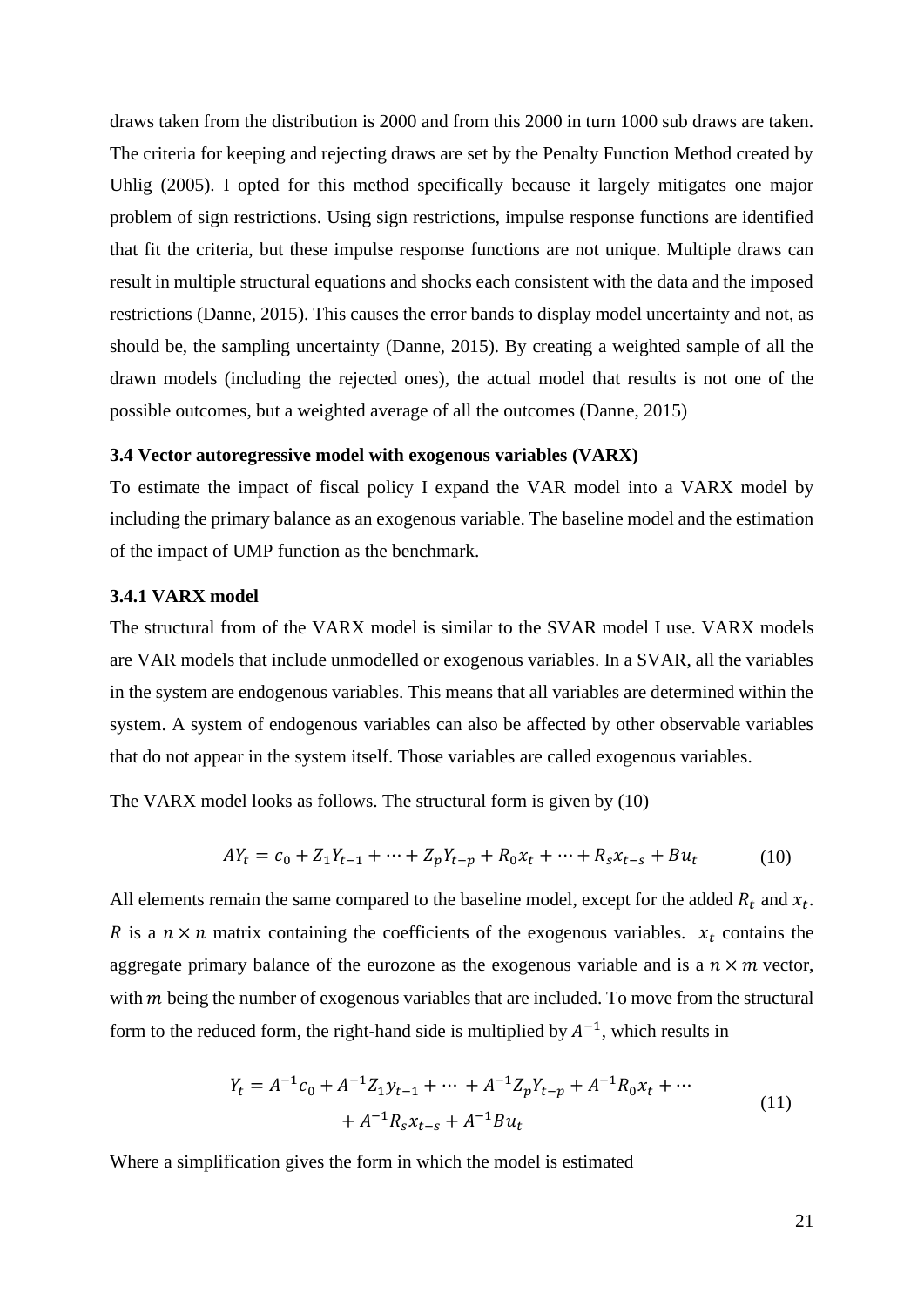$$
Y_t = k_0 + A^* Y_{t-1} + \dots + A^* Y_{t-p} + R^* x_0 + \dots + R^* x_{t-s} + \varepsilon_t \tag{12}
$$

$$
k_0 = A^{-1}c_0 \t\t(13)
$$

$$
A^* = A^{-1}Z_t \tag{14}
$$

$$
R^* = A^{-1}R_t \tag{15}
$$

$$
\varepsilon_t = A^{-1} B u_t \tag{16}
$$

To identify the structural shock to the VARX system, I will use a Cholesky decomposition. Compared to the baseline model, the identification strategy remains unchanged. Nothing changes for the identification because the exogenous variable does not appear in any of the A or B matrix. To increase comparability, I keep the VARX model as similar as possible to the baseline model. The number of lags, therefore, is also set at one in the VARX model, despite the fact that the Akaike information criteria indicated three lags for the endogenous variables in the specification with an exogenous variable.

#### <span id="page-21-0"></span>**3.4.2 Exogeneity**

For my purpose, I will include the primary balance as an exogenous variable to the monetary policy VAR system. The reason why fiscal policy does not need to be included endogenously is because I do not intend to model its generation mechanism. As long as this is not the objective is does not need to be in the endogenous vector (Lütkepohl, 2005). However, this does not mean that fiscal policy therefore can be included exogenously. Including the primary balance as an exogenous variable needs further justification.

Three types of exogeneity exist (Engle, Hendry & Richard, 1983). Weak exogeneity, strong exogeneity and super exogeneity. A variable is weakly exogenous if the current values of the endogenous variables do not affect the current values of the exogenous variables. A variable is strongly exogenous if the endogenous variables do not explain past values of the exogenous variables as well. Super exogeneity is the case when the coefficients of the relationship between the endogenous variables and the exogenous variables remain the same even if the values of the exogenous variable changes. More practically is to say that  $x_t$  is exogenous if  $x_t$  is independent of the error term  $w_t$  where  $w_t = Bu_t$  (Lütkepohl, 2005). Using this definition, the exogenous variable in the system can be thought of as *observable* inputs to the system while the error term  $w_t$  is the *unobservable* input to the system (Lütkepohl, 2005).

The use of the primary balance as an exogenous variable is justified for the following reasons. Firstly, the role division between monetary policy and fiscal policy in the eurozone is such that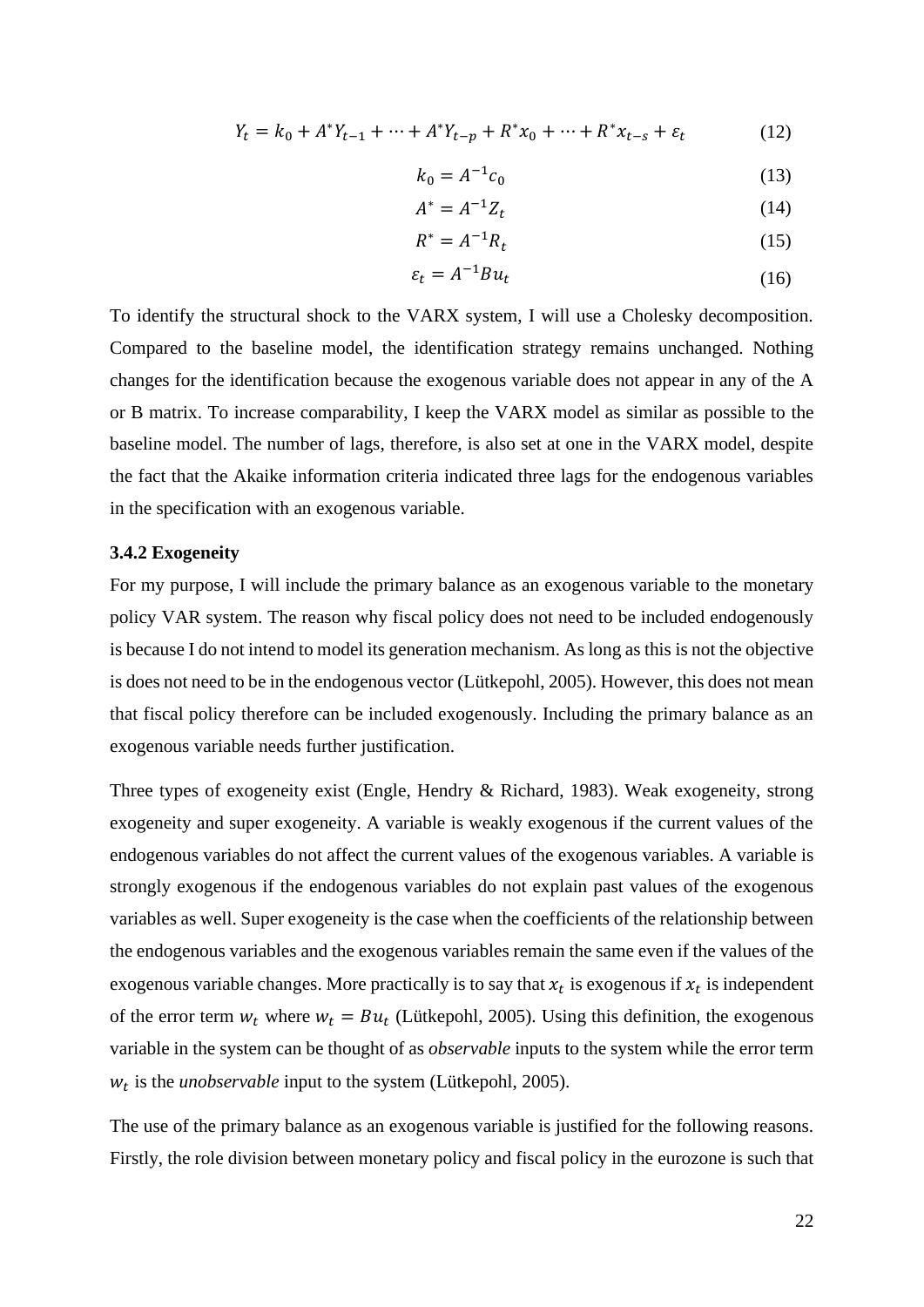fiscal policy is concerned with stabilization and monetary policy with stimulation. This means that in determining the fiscal policy, not the level of output or inflation or any other economic indicator is leading, but the level and sustainability of the deficit and the debt. In a panel data set of 28 EU countries Afonso, Alves & Balhote (2019), using regressions to estimate the fiscal policy function and monetary policy function, find evidence that the central bank is indeed mostly concerned with price stability and fiscal policy with debt sustainability. Secondly, fiscal policy is the outcome of a political process, and therefore seldomly optimally calibrated with those economic indicators that the central bank uses in setting monetary policy.

Even if the primary balance is not fully exogenous to the monetary policy, this does not have to be problematic. What is most important is that, from a theoretical perspective, inclusion is justified. Empirically, even the pragmatic definition of exogeneity by Lütkepohl is usually already too restrictive and not a necessary condition to obtain credible VARX results (Lütkepohl, 2005).

#### <span id="page-22-0"></span>**3.5 Data**

I use monthly data that ranges from January 2009 to February 2018. The choice for this period is motivated by two facts. Firstly, this data range includes the start of unconventional monetary policy and includes all major QE programmes and other unconventional measures. Secondly, it also includes a sustained period where the monetary stance was positive whilst the fiscal stance consolidative. Although these justifications are also valid for the months after February 2018, the shadow rate that I use in the analysis is not available for later dates.

To increase the data available for estimating the many parameters in the VAR system, monthly data is used. GDP is only reported in quarterly frequency, therefore the data on real GDP is interpolated using the proportional Denton method with the monthly index of industrial production as the reference series. This is expected to result in minor measurement errors that might make the monthly GDP data smoother than the true timeseries. Nonetheless, interpolation of output data is a common approach in the monetary VAR literature to increase the number of observations in timeseries analysis (see for example Boecxk et al., 2017; Elbourne et al., 2018).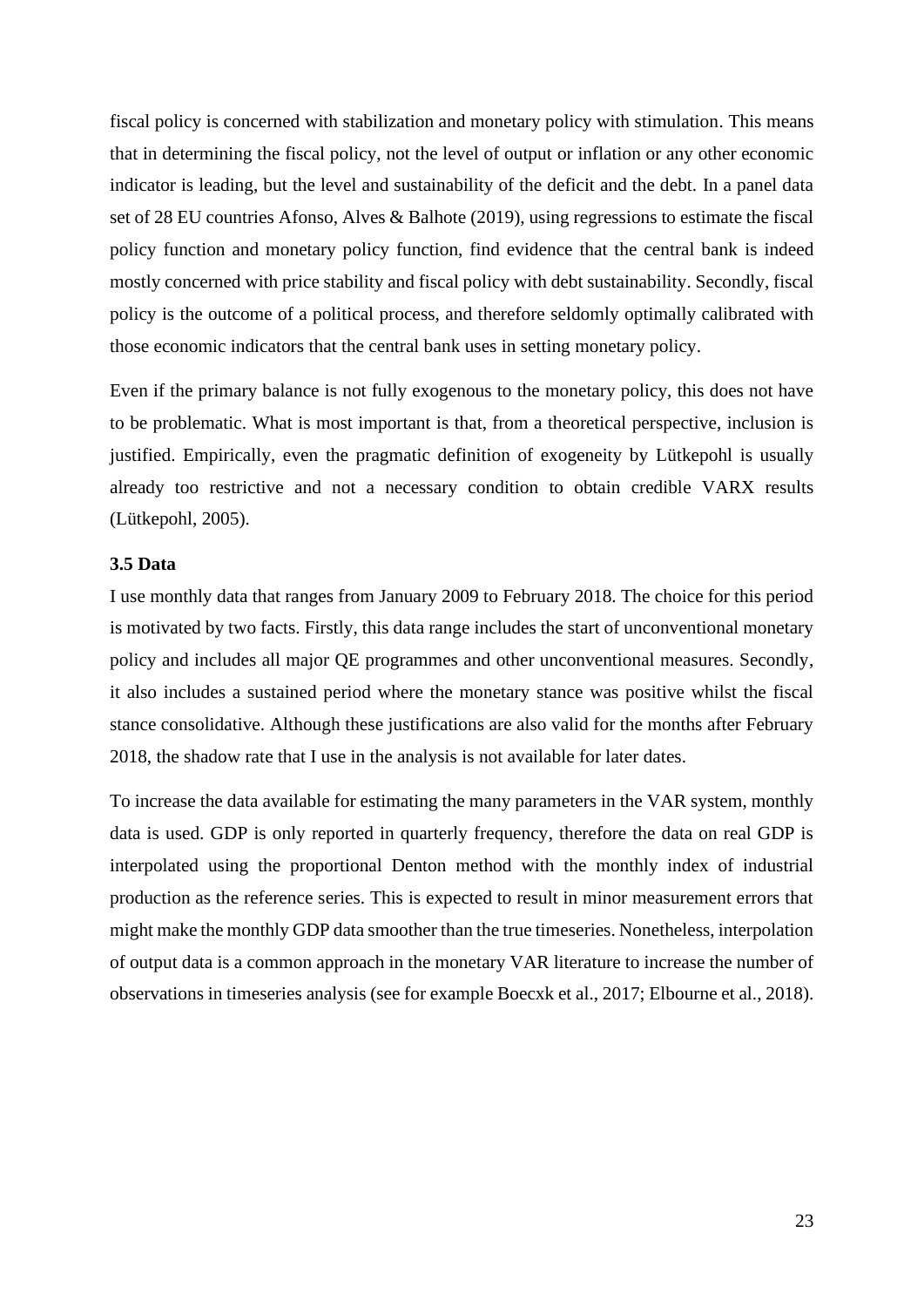

Figure 1 - Graph of the three policy rates of the European Central bank and the shadow rate by Wu and Xia (2017)

# <span id="page-23-0"></span>**3.5.1 Stationarity**

It is common to only conduct time series analysis on stationary data. However, for VAR models this is not a necessary condition. VAR models do not need to be estimated using stationary series because non-stationarity does not affect the main tool of analysis of VAR models. On the other hand, adding variables in first differences (a common approach to create stationarity) has the risk of losing important information about the dynamics contained in the data and potentially introduces a bias to the system (Sims, 2011). The coefficients in the VAR will be affected by non-stationarity, but since they contain little information due to the complex interdependencies, this is not problematic.

Conducting a VAR analysis on non-stationarity variables is not completely without problems. It can lead to unstable systems. If a system is not stable, the impulse response functions do not return to zero and the effects of a shock never fade off. To guarantee a stable system, I linearly detrended inflation, the sovereign stress indicator, and the shadow rate.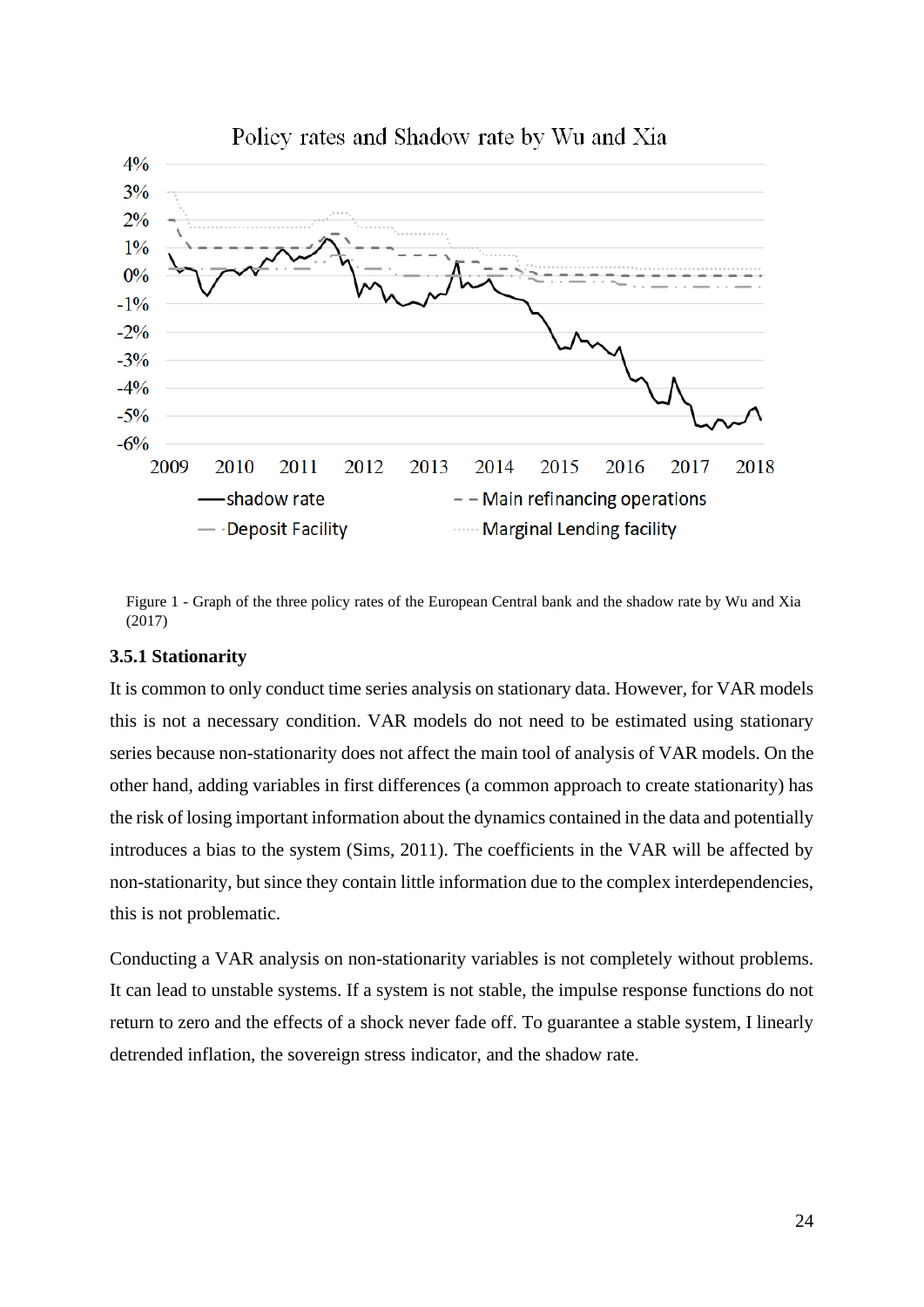

Primary Balance and Fiscal Stance

Figure 2 - Graph of the primary balance development in the Euro zone. Numbers are aggregates for the whole eurozone. Fiscal stance above zero means that the primary balance has increased compared to the previous period and vice versa

# <span id="page-24-0"></span>**3.5.2 Endogenous variables**

The endogenous variables in the baseline model are presented in table 3 and are the monthly rate of change of inflation, real GDP, the CISS indicator of sovereign stress, the shadow rate by Wu and Xia (2017) and the money market spread defined as spread between the EONIA and MRO rate. Real GDP enters the model in its natural logarithm. All variables, except the money market spread and Real GDP, are detrended. This means that a linear trend has been removed from the time series of the variable. This was necessary to make sure that all the eigenvalues are within the unit circle, a necessary condition to have a stable VAR system.

| Table 5 Endogenous valiables |                       |                                         |                       |  |  |
|------------------------------|-----------------------|-----------------------------------------|-----------------------|--|--|
| <b>Variable</b>              | <b>Measurement</b>    | <b>Definition</b>                       | <b>Transformation</b> |  |  |
| Inflation                    | Percentage            | Monthly rate of change of inflation     | Linearly detrended    |  |  |
| Output                       | Billions of euros     | Absolute value of GDP                   | Log transformed       |  |  |
| Sovereign stress indicator   | Indicator from 0 to 1 | Indicator for sovereign stress          | Linearly detrended    |  |  |
| Shadow rate                  | Percentage            | Shortest maturity interest rate on ELB- | Linearly detrended    |  |  |
|                              |                       | adjusted yield curve                    |                       |  |  |
| Money market spread          | Percentage            | Difference between EONIA-MRO            | Linearly detrended    |  |  |
|                              |                       |                                         |                       |  |  |

**Table 3 Endogenous variables**

The sovereign stress indicator is a measure of the extent of stress in the sovereign debt market and ranges from 0 to 1 with one being complete stress and zero no stress at all (Garcia-de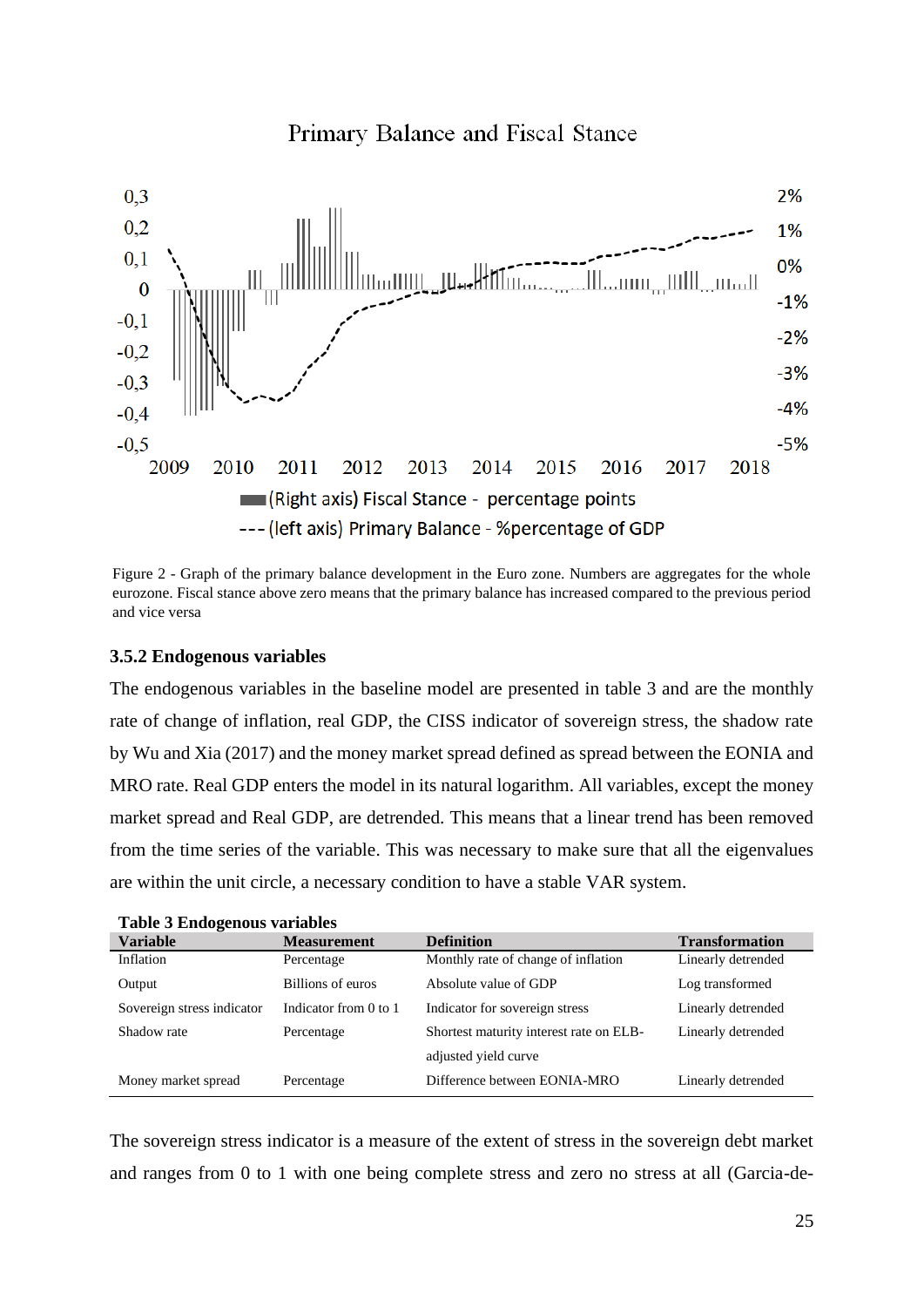Andoain & Kremer, 2017). The eurozone measure is an average of the individual eurozone countries. This makes it a proper gauge for eurozone sovereign debt stress rather than merely an indicator of sovereign stress in any one of the member states. This is important because the ECB is not allowed to buy government debt of a country in need and therefore this should not be present in my monetary policy function. The EONIA-MRO spread is also called the money market spread and is the difference between the overnight interest rate and the main refinancing operations rate set by the ECB.

#### <span id="page-25-0"></span>**3.5.3 Shadow rate**

Instead of using the policy rate as a proxy for monetary policy, I use the shadow rate by Wu and Xia (2017). The regular policy rate is not a proper indicator of the monetary stance since it is at the ELB. This refers to the situation where the policy rate is already at zero and cannot go any lower. In other studies, assets on the balance sheet of the ECB have been used as proxies for unconventional policy (for example Boeckx et al., 2017 and Wieladek & Pascual, 2016). However, QE purchases are announced in advance, rendering it difficult to model exogenous unconventional monetary policy shocks. Elbourne (2019) empirically shows that the shocks identified by papers using the central bank balance sheet suffer from the foresight problem. He demonstrates that he can create equally likely impulse response functions using random numbers as the policy instrument as the papers using the balance sheet.

The shadow rate can be interpreted as interest rates which would have occurred in the case cash would not exist. If cash does not exist, interest rates can decrease below zero (Kortela, 2016). In that sense, the major difference between the shadow rate and the regular policy rate is that the former is not constrained by the ELB. But for the shadow rate to be able to go below zero, it needs to be able to capture the effects of unconventional monetary policy. It does so by decomposing the yield curve into a shadow rate yield curve plus a call option offering a payoff to holding a physical currency (Damjanović & Masten, 2016). The call option is necessary to rule out arbitrage opportunities that might arise when the yield curve goes below zero in an ELB environment (Black, 1995). The shadow rate is defined as follows:

$$
\underline{R}(t,\tau) = R(t,\tau) + Z(t,\tau) \tag{17}
$$

Where  $R(t, \tau)$  is the shadow rate when the ELB has not been reached, and  $Z(t, \tau)$  the call option when the ELB is present (Damjanovic & Masten, 2016). The actual shadow rate that I used is derived from the shortest maturity interest rate on the ELB-adjusted yield curve (Wu & Xia, 2017).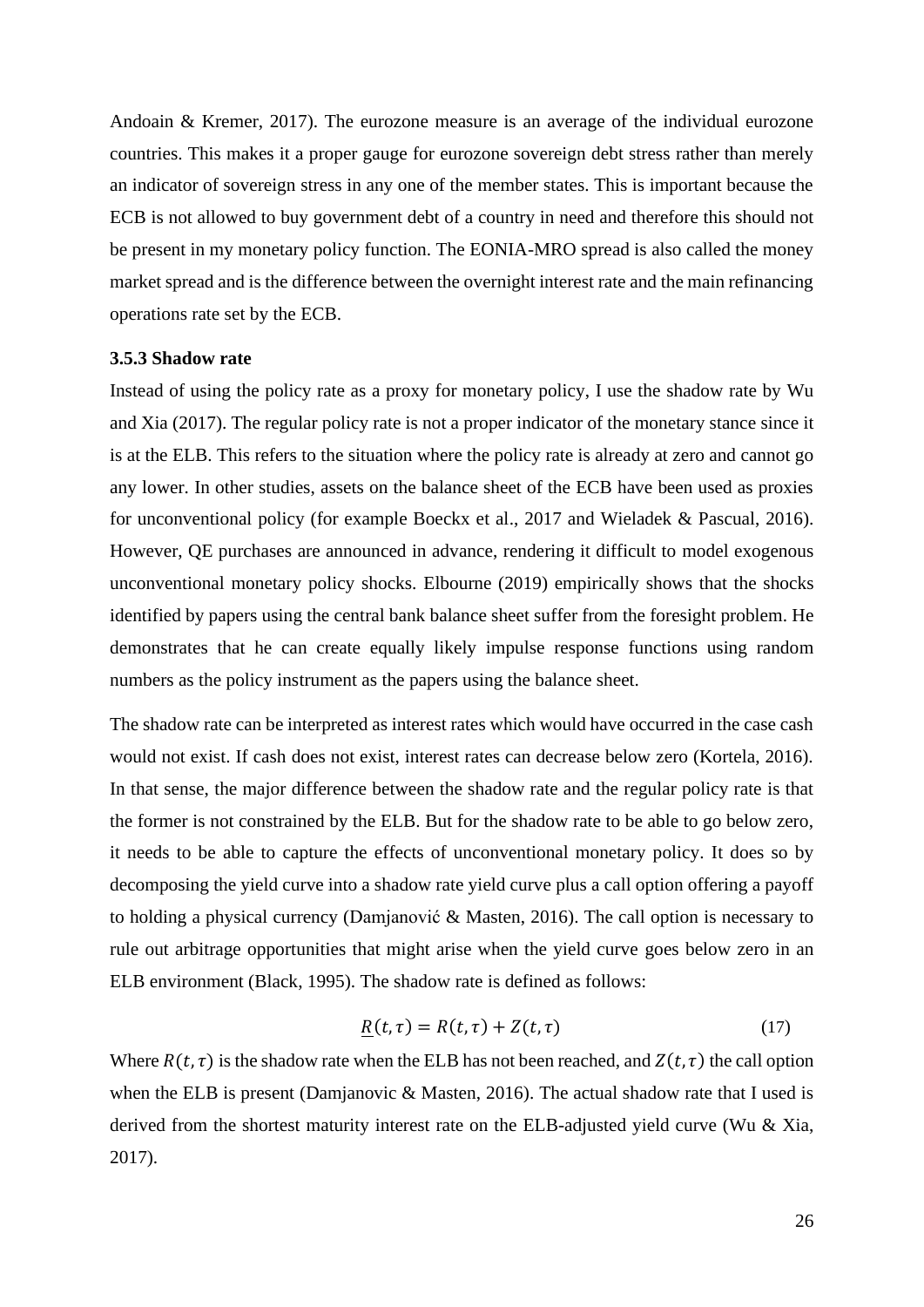A problem with the shadow rate is that it is sensitive to the choice of the lower bound (Kortela, 2016). The lower-bound needs to be correctly specified and must be close to reality to get credibly results. Fortunately, the shadow rate by Wu & Xia (2017) uses a time-varying lower bound making the problem less relevant. Moreover, the Wu & Xia shadow rate has been successfully applied in other papers already, showing that it is capable of correctly capturing the effects of the unconventional policy in the eurozone (see Elbourne et al., 2018; Antilla, 2018). This is also the reason why I opt for the shadow rate by Wu  $\&$  Xia, and not the one by Krippner (2018). Krippner's shadow rate shows monetary tightening during periods where there was no tightening. The Wu  $\&$  Xia shadow rate does not have these unexpected movements and is therefore preferred.

#### <span id="page-26-0"></span>**3.4.5 Exogenous variable - Fiscal policy**

In the VARX model, I use the primary balance as the proxy for fiscal policy. The primary balance of the eurozone is the sum of the primary balances at the national level. A positive primary balance means that, on the aggregate level, the eurozone governments are lending money. A negative primary balance means the opposite, they borrow money.

| <b>Variable</b> | <b>Measurement</b> | <b>Definition</b>                                 | <b>Transformation</b> |
|-----------------|--------------------|---------------------------------------------------|-----------------------|
| Primary balance | Percentage         | Government budget balance<br>as percentage of GDP |                       |

#### **Table 4 Exogenous variables**

Finding a proper measure of fiscal policy is not as straightforward as it may seem. Fiscal policy broadly consists of three elements, automatic stabilizers, interest payments on government debt and discretionary measures that affect the economy by altering public spending and revenue (Bankowski & Ferdinandusse, 2017). For the effect of fiscal policy, I am interested in the discretionary element of fiscal policy. Interest payments on existing debt are filtered out easily by using the primary balance, as I have done. However, identifying the discretionary element is difficult to measure in real time. This is the case because the position of a country in the business cycle is hard to determine (Bankowski & Ferdinandusse, 2017). It might thus be the case that the primary balance does not correctly indicate the fiscal stance of a country. Some papers use the change in the primary balance as an indicator of fiscal policy (Bankowski & Ferdinandusse, 2017). However, for my purpose I am interested in whether fiscal policy is accommodating or consolidating, not in the degree to which fiscal policy is accommodative or consolidative. This measure of the type of fiscal policy does not add any valuable information to my analysis.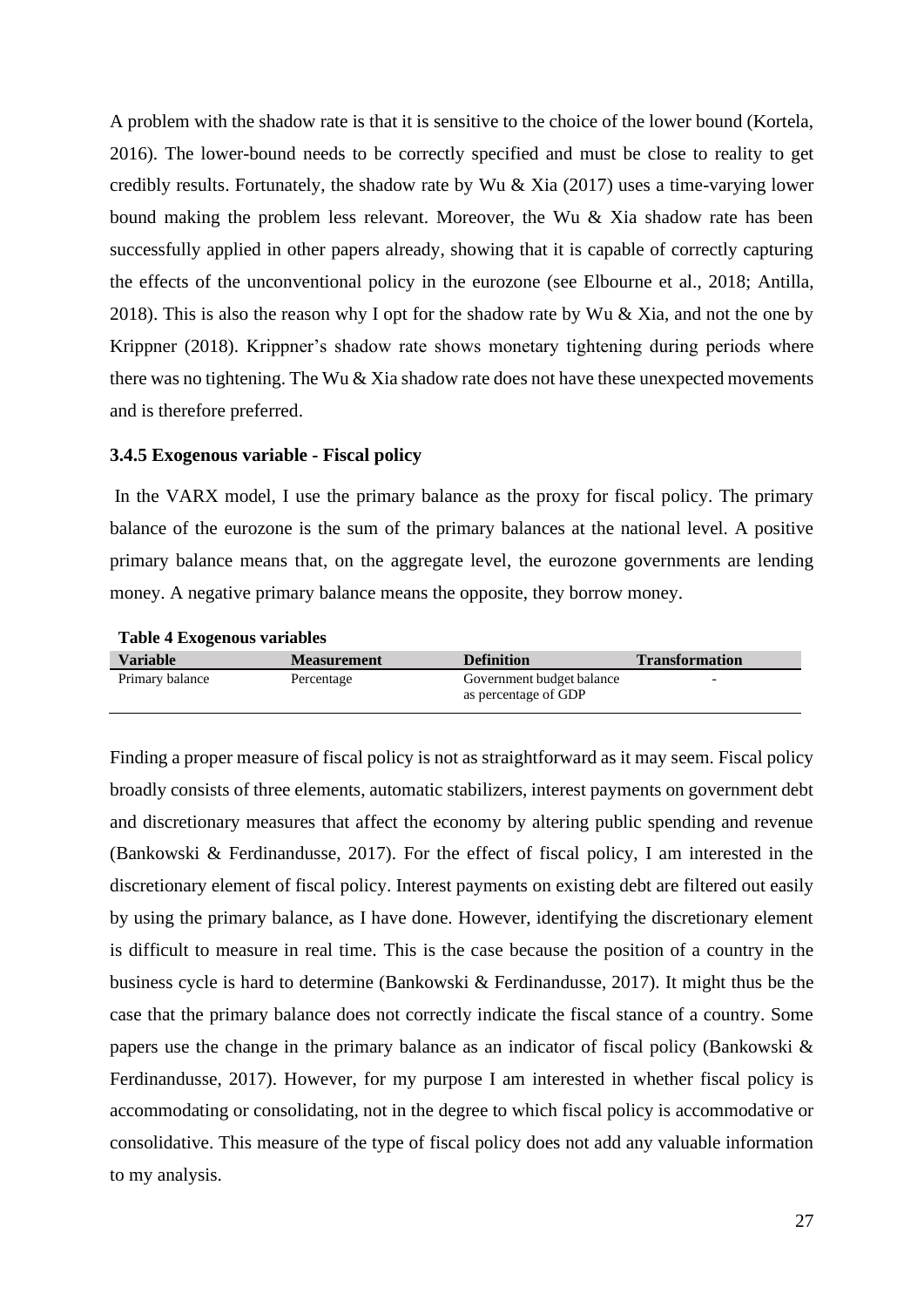# **4. Results**

<span id="page-27-0"></span>

Figure 3 Impulse response functions (red line) following a one standard deviation of the error term of the monetary policy function to the other equations in the system. Blue lines are the 90% confidence interval obtained by 1000 bootstrapping runs. Bootstrapping mitigates some of the problems with traditional way of obtaining standard errors in VAR systems, but problems remain (see Stock & Watson, 2001)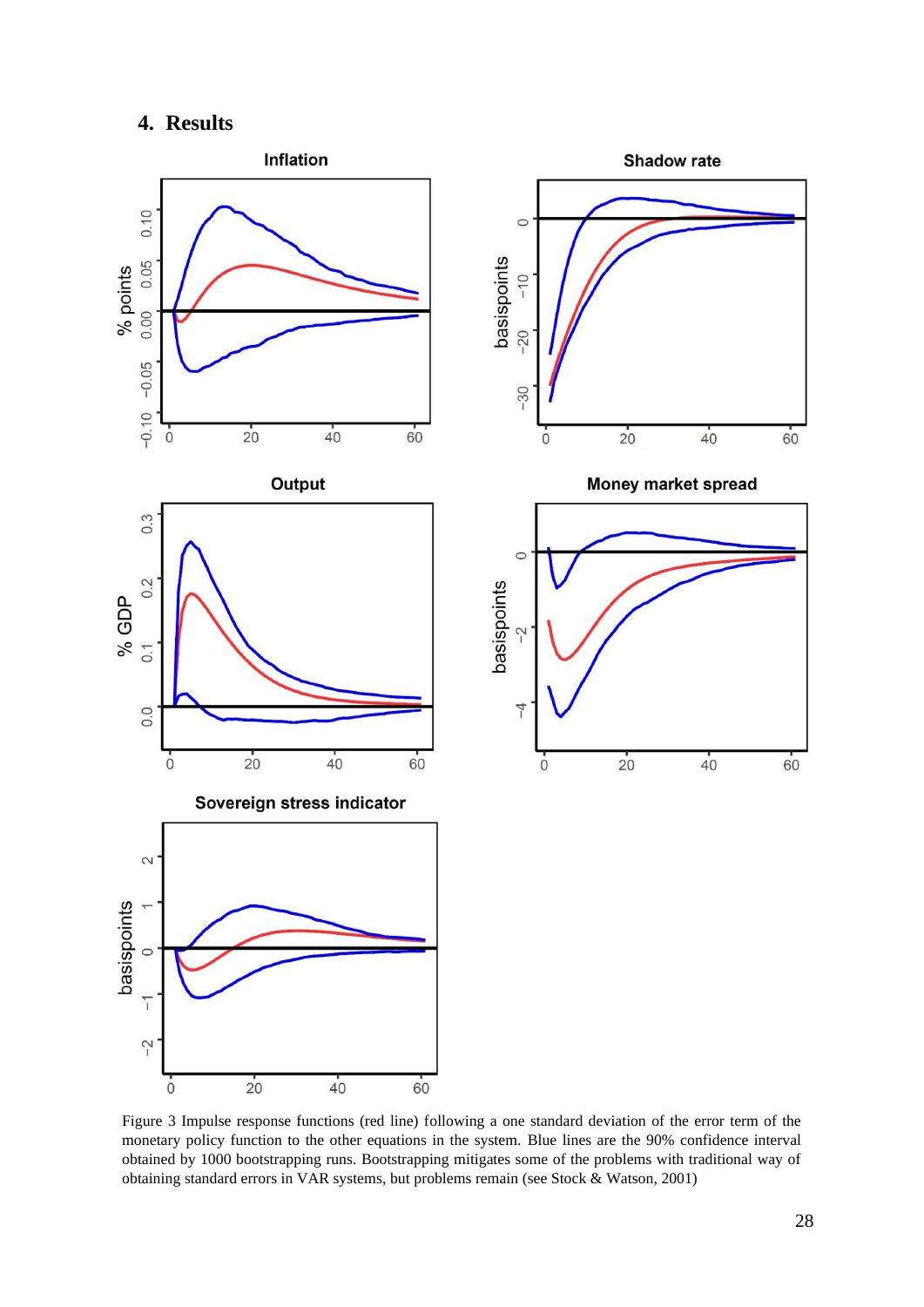In this chapter, I will first discuss the results of the baseline model using a Cholesky decomposition. After this I compare these results with the results from the baseline model using sign restrictions to assess the robustness of the results. Finally, I will discuss the results of the VARX model, that includes the impact of fiscal policy on monetary policy effectiveness.

# <span id="page-28-0"></span>**4.1 Baseline model**

In figure 3, the impulse response functions of a one standard deviation unconventional monetary policy shock are depicted. An unconventional monetary policy shock leads to a drop of 30 basis points in the shadow rate. The shadow rate returns to zero within 2.5 years, which implies that the unconventional monetary shock has a persistent character. This is consistent with the monetary policy that we have observed between 2009 and 2018, where monetary stimulus was persistent and did not return to a 'normal' after a period of monetary stimulus. A 30-basis point drop in the shadow rate leads to an increase of 0.1759% of GDP within half a year after the impact of the shock. The effect on output is still present after 5 years indicating that an expansionary unconventional shock has a persistent effect on output. However, most of the effect materializes in the short-run, showing that UMP affects output more in the short-run than in the long-run. This is compatible with the general notion that monetary policy is only able to temporarily impact output.

In contrast to the effect on output, the impact on inflation is more concentrated in the long term. Inflation increases with almost 0,045% following the shock, however, the peak is only reached after 20 months. This indicates that the inflationary impact of inflation becomes stronger over time. Moreover, its effect lasts longer as the shocks fades off in a much slower rate than for output (indicated by the flatter slope of inflation compared to output). The prize puzzle is present, as following an expansionary monetary policy shock, inflation drops slightly before it increases. The error bands in the impulse response function of inflation are nowhere above or below zero, which indicates that the effect is nowhere along the line significantly different from zero. The error bands, constructed using the standard errors, have their shortcomings for highly persistent variables (Stock & Watson, 2001) and concluding that there is no effect would be invalid. However, it does mean that effect of an unconventional monetary policy shock on inflation is inconclusive.

As in almost all studies investigating unconventional monetary policy shocks in the eurozone, I find a smaller effect on inflation than on output. My output response is somewhat higher than what has been found before. Most relevant in that respect is to compare it to Elbourne et al. (2018), a recent study where the shadow rate is used as well. However, a great deal of the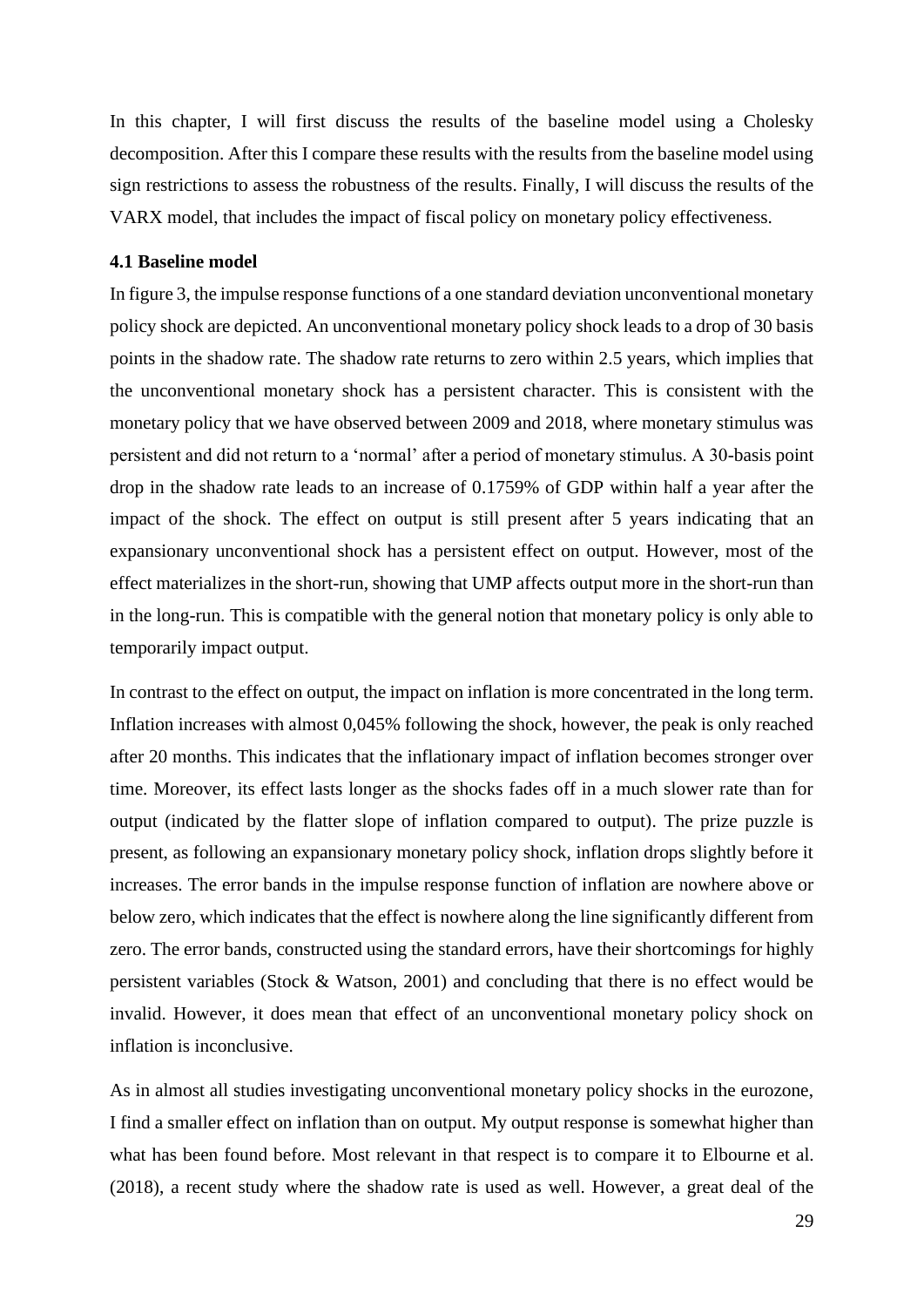unconventional policy was yet to be conducted when Elbourne et al. stopped, so it is therefore not surprising that I find a more pronounced effect.

As expected, the decrease in the shadow rate, decreases the money market spread. This means that the shadow rate is effective at lowering the interest rates in the money market. The extent to which it is able to lower the spread is small. The spread is only decreased with nearly three basis points. However, given the already low level of interest rates, it is not that surprising. Less expected is the effect of the unexpected monetary policy shock on the sovereign debt stress indicator. Following an expansionary shock, the stress is somewhat decreased but only marginally. In addition, the effect is ambiguous as the sovereign debt stress increases after 1.5 years. This suggest that the accommodative monetary policy by the ECB can take away investors' fears in the short run but not in the long run. This is not surprising given that in the long run the actual fiscal position of a country is much more important for sovereign stress than its ability to refinance its debt on the short-term.

All in all, the baseline model suggests that the unconventional monetary policy implemented between 2009 and 2018 has raised both output and inflation and lowered spreads and sovereign stress.

# <span id="page-29-0"></span>**4.2 Robustness of the baseline model**

In figure 4, the impulse response functions using the sign restriction identification scheme are depicted. First off, the results of the baseline model are largely confirmed by the model using sign restrictions. This confirms the results of the baseline model and increases the confidence in the identification scheme I use in the baseline model and I will use in the VARX model. Zooming in on the results of the model with sign restrictions, however, there are differences. Most remarkable is the drop in the peak of output. Using sign restrictions, the UMP shock increases output with only about 0,07%. Moreover, the effect fades off quicker as the effect has disappeared after three years. Another difference is the more pronounce effect on the money market spread. Following an UMP shock, the spread now decreases with 8 basis points rather than 3. However, the effect is still small. Inflation seems to have a slightly lower peak and the prize puzzle is, as expected, still present. The effect of inflation is still concentrated on the medium long term.

Overall, the results of the sign restrictions largely confirm what I found using the baseline model. The output peak is considerably smaller, but the difference is not large enough to question the trustworthiness of the baseline model. Wieladek & Pascual (2016) find similar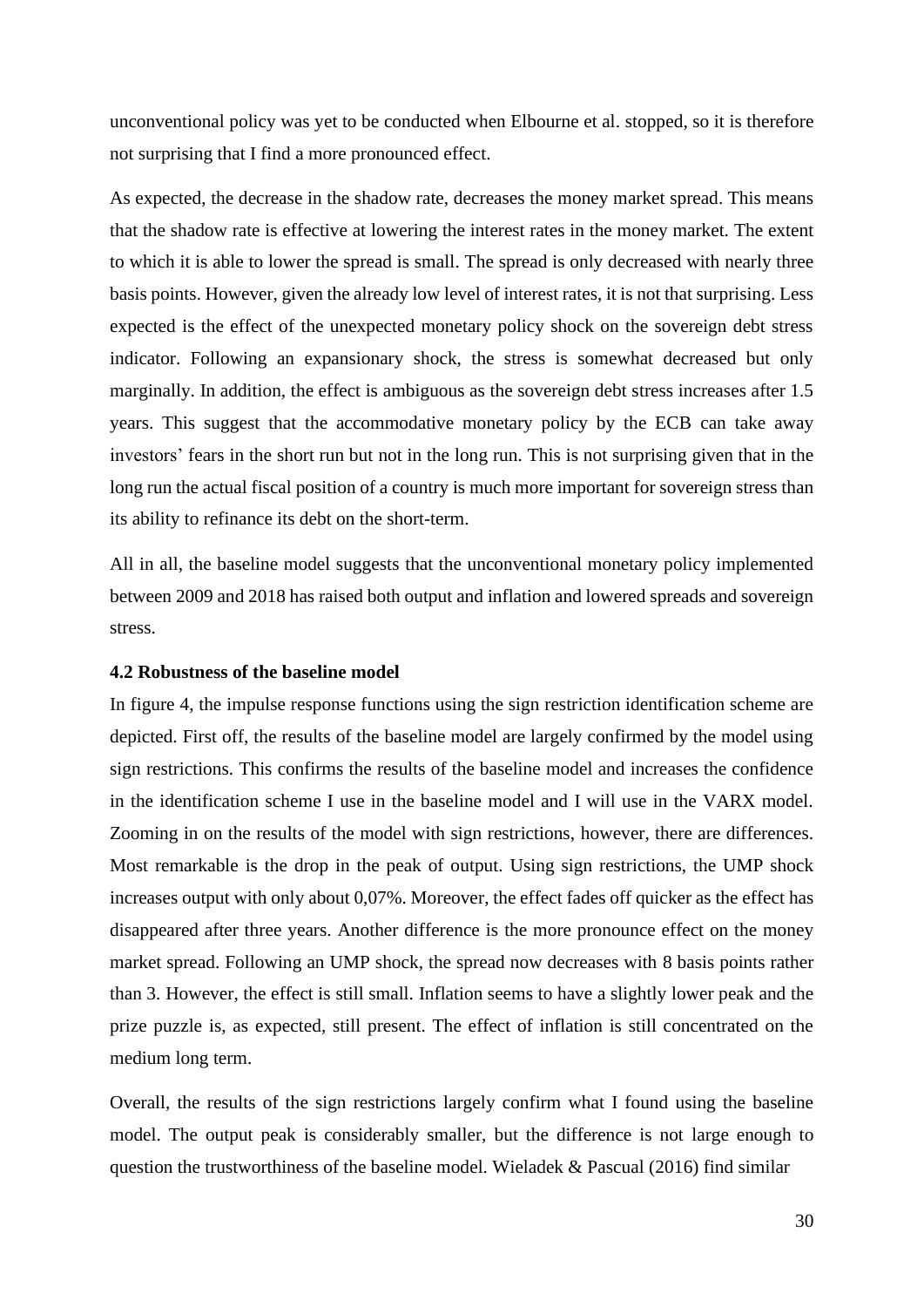![](_page_30_Figure_0.jpeg)

Figure 4 Impulse response functions following a one standard deviation of the error term of the monetary policy function to the other equations in the system. The red line is the median response and the blue lines indicate the range in which 68% of the models fall that satisfy the sign restrictions.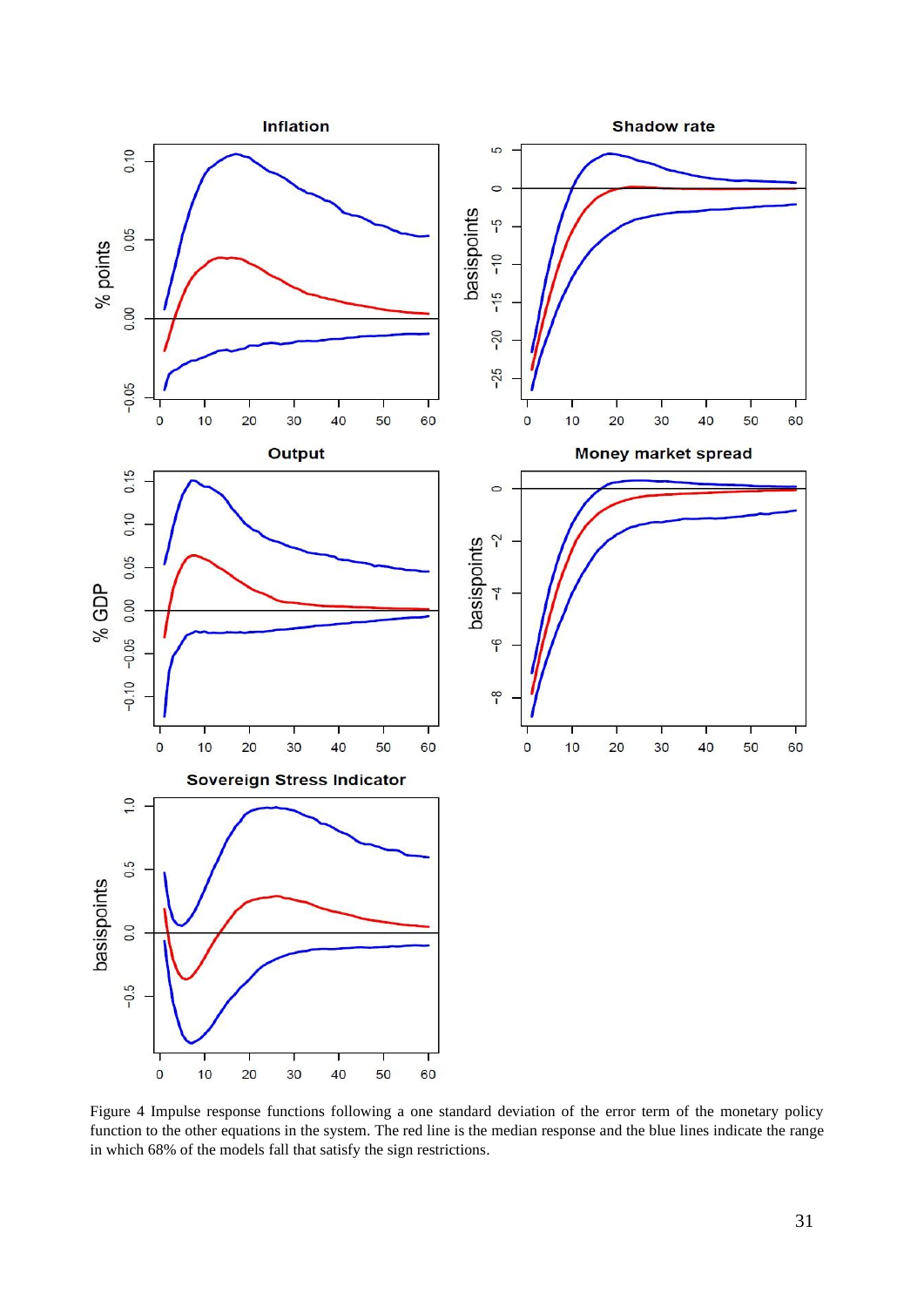differences in magnitude of output by using a recursive identification scheme and sign restrictions. Moreover, the effects might be more muted because the identified shock in the sign restrictions model is smaller than in the recursive identification scheme. Where in the sign restrictions model, the shock is 25 basis points, the shock is 30 basis points in the recursive identification model.

#### <span id="page-31-0"></span>**4.3 Effect of fiscal policy**

Now that it has been demonstrated that the baseline model produces credible results, the baseline model can be extended with the primary balance as the exogenous variable. By comparing the impulse response function and the peak response in the baseline model with the extended model, the effect of fiscal policy on the monetary policy effectiveness can be estimated.

In figure 5, the impulse response functions of the VARX model are depicted. Something that immediately stands out is the similarity between the baseline model and this model that includes the primary balance as an exogenous variable. As can also be seen in table 5, the responses for all variables except inflation are similar to the baseline model. However, one difference stands out: the inflation peak is halved compared to the baseline model. The duration of the effect on inflation has not changed, as the effect is still present after more than five years. Since the specification of the VARX model is completely equal to the baseline model, this suggest that the primary balance has a negative impact on the ability of UMP to increase inflation.

| <b>Variable</b>            | <b>Baseline model</b> | <b>VARX-model</b> |
|----------------------------|-----------------------|-------------------|
| Inflation                  | 0.04505               | 0.0208            |
| Real GDP                   | 0.1759                | 0.1624            |
| Sovereign stress indicator | $-0.4788$             | $-0.4452$         |
| Shadow rate                | $-29.9524$            | $-29.8201$        |
| Money market spread        | $-2.8680$             | $-3.1593$         |

**Table 5 Peak response comparison**

Surprisingly, output is only affected marginally with a response peak that is about 0,1% lower. Even though contractionary fiscal policy is known to affect the demand and supply of credit, I barely find any results that indicate that this type of fiscal policy has made the UMP less effective. The sovereign stress indicator is also unaffected, which points in the direction that unconventional monetary policy does not become more effective in lowering sovereign stress in an environment where it is combined with contractionary fiscal policy. This confirms the importance of actual fiscal characteristics as a factor in determining sovereign stress.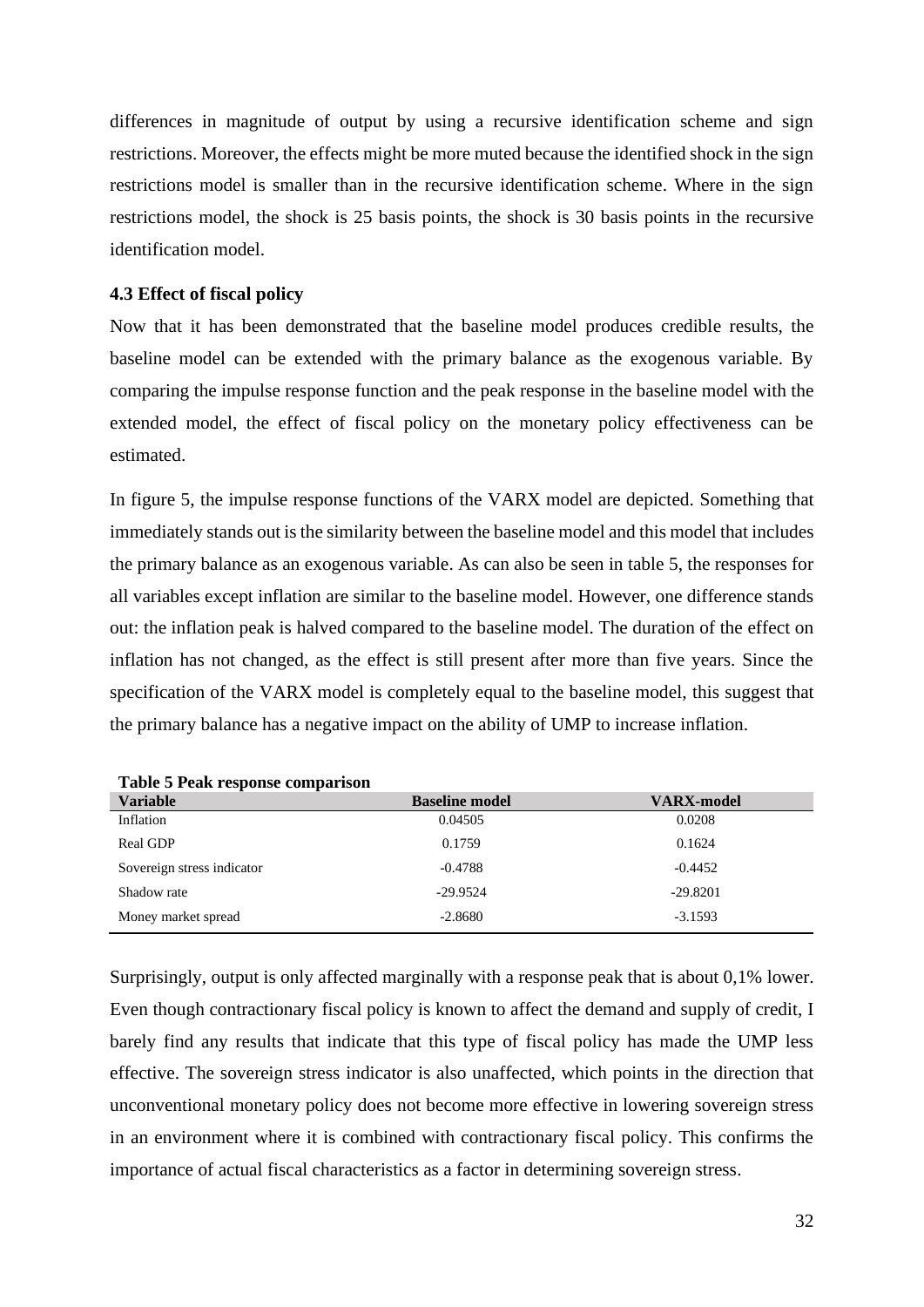![](_page_32_Figure_0.jpeg)

Figure 5 Impulse response functions (red line) following a one standard deviation of the error term of the monetary policy function to the other equations in the system. Blue lines are the 90% confidence interval obtained by 1000 bootstrapping runs.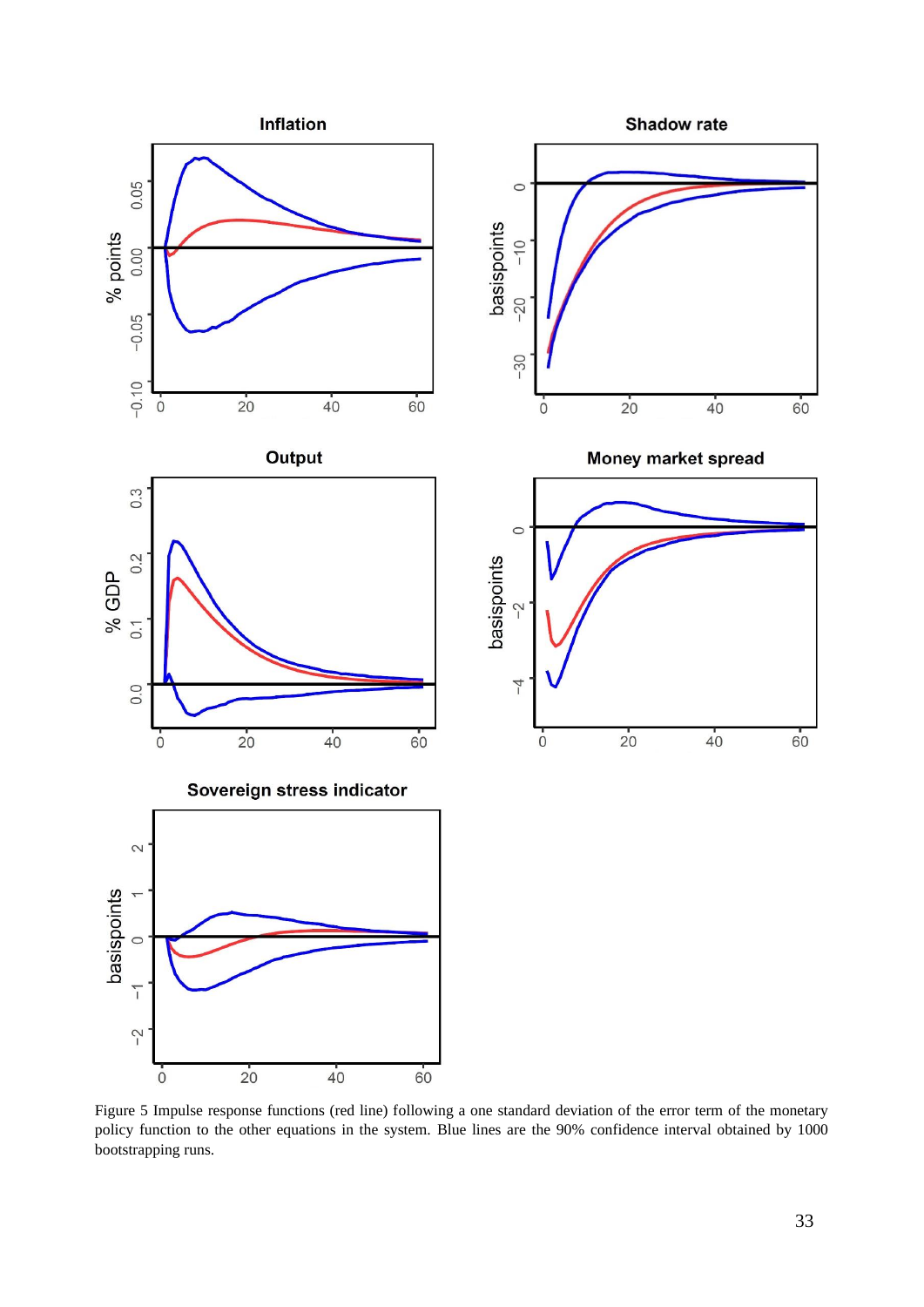# <span id="page-33-0"></span>**5. Discussion**

I find that between 2009 and 2018, fiscal policy has made unconventional monetary policy slightly less effective in raising output. Having said that, the effect however is minimal and economically insignificant. A potential explanation could be that the measure I use for fiscal policy is not good at capturing those fiscal policies that particularly affects credit demand, which are the policies that are likely to impact UMP effectiveness in raising output the most. As Eggertson (2011) and Albertini et al. (2014) have shown, the type of fiscal policy matters for the overall effectiveness of the fiscal multiplier under an ELB spell. This is likely to matter for monetary policy effectiveness under a contractionary fiscal policy spell as well. If these measures are not reflected well in the primary balance, this could explain the absence of a clear effect.

I do find an economically significant effect on inflation. The peak response of inflation following an UMP shock is halved when the model is expanded to include the primary balance, which was predominantly positive (indicating a surplus on the budget). I assert that this effect might be due to the negative inflation sentiment caused by sustained contractionary fiscal policy of the years following the global financial crisis and the resulting impairment of the functioning of the signalling channel.

UMP functions for a great deal through the signalling channel (Altavilla et al., 2015). By committing to long-term purchasing of assets on the markets, the central bank signals to the market that it is committed to keeping interest rates low and thus committed to raising inflation. This channel only functions if the commitment is deemed credible by the markets. One can question the functioning of such a delicate signalling channel if at the same time governments are cutting spending. Economic actors are very aware of the political mechanics that drive this fiscal policy and the ensuing persistence of this political conviction for the need for fiscal consolidation. This could result in an impaired transmission through the signalling channel of an expansionary UMP shock. Markets know that if governments keep cutting their spending, inflation is not likely to increase as this directly impacts the purchasing power of consumers. However, more research is necessary into the signalling effects of fiscal policy on inflation expectations by economic agents.

My results show that the ECB is currently in an awkward place. On the one hand, the ECB is concerned to end up in a situation where their discretionary room for manoeuvre becomes constrained due to rising debt levels and the ensuing presence of fiscal dominance. On the other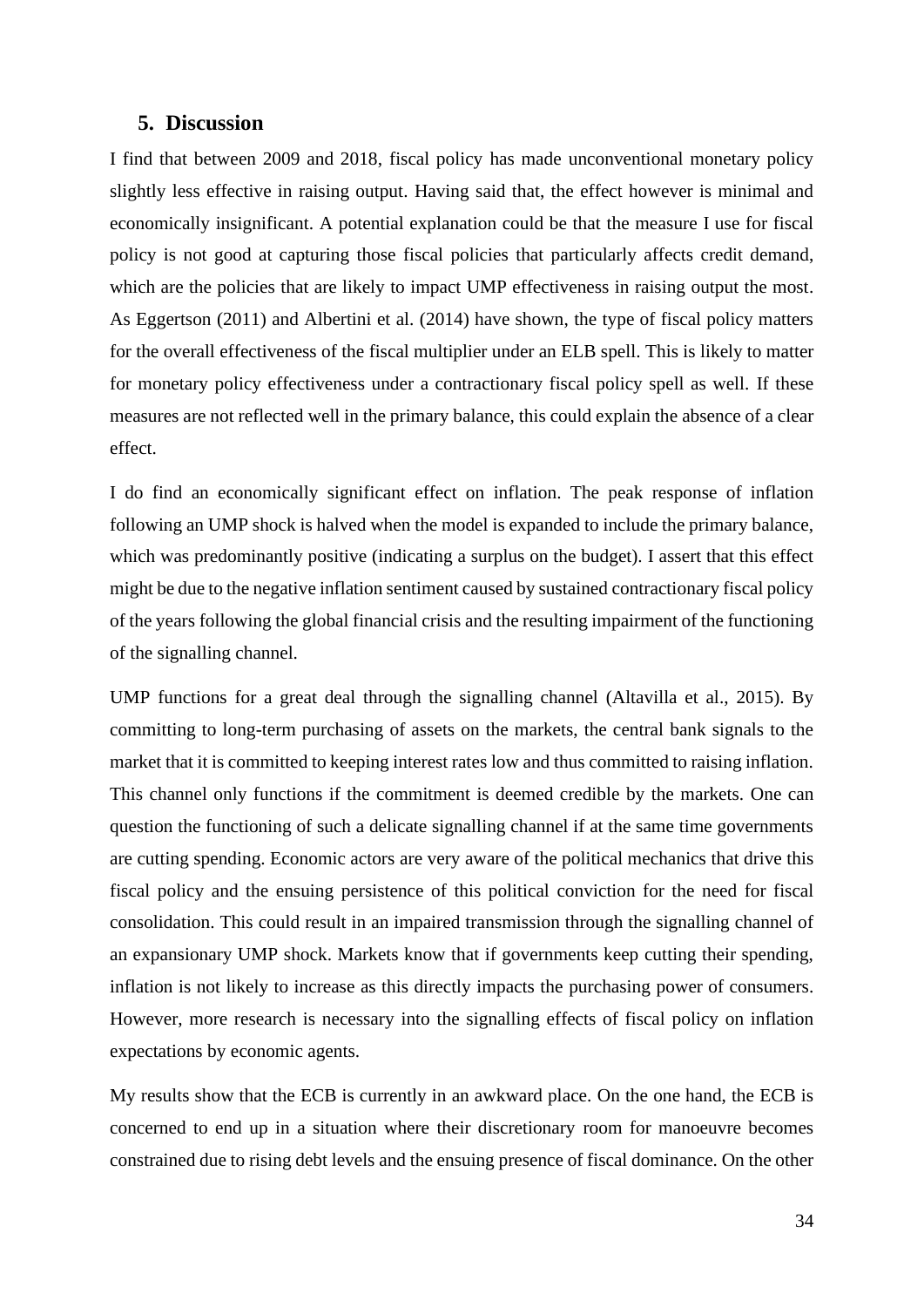hand, by maintaining positive primary balances to lower national debt levels, eurozone governments make the UMP policies of the ECB less effective rendering the ECB unable to achieve its goal of two percent inflation.

The fact that this is becoming more and more a true dilemma for the ECB and that fiscal dominance is not some distant threat that is only relevant for developing countries was demonstrated recently when Lagarde issued a statement that read that it is not the job of the ECB to close spreads. Immediately, yields on highly indebted eurozone countries started to increase and threatened the ability of these countries to refinance their debts. This indicates that even a small rise in the policy rate has the potential to trigger debt sustainability problems in the Eurozone. This could already imply that to some extent, fiscal policy is dominant over monetary policy, limiting the room for manoeuvre of monetary policy. As this situation develops, the ECB will be less and less able to credibly commit to any type of policy, creating even larger problems for the ECB and the eurozone at large.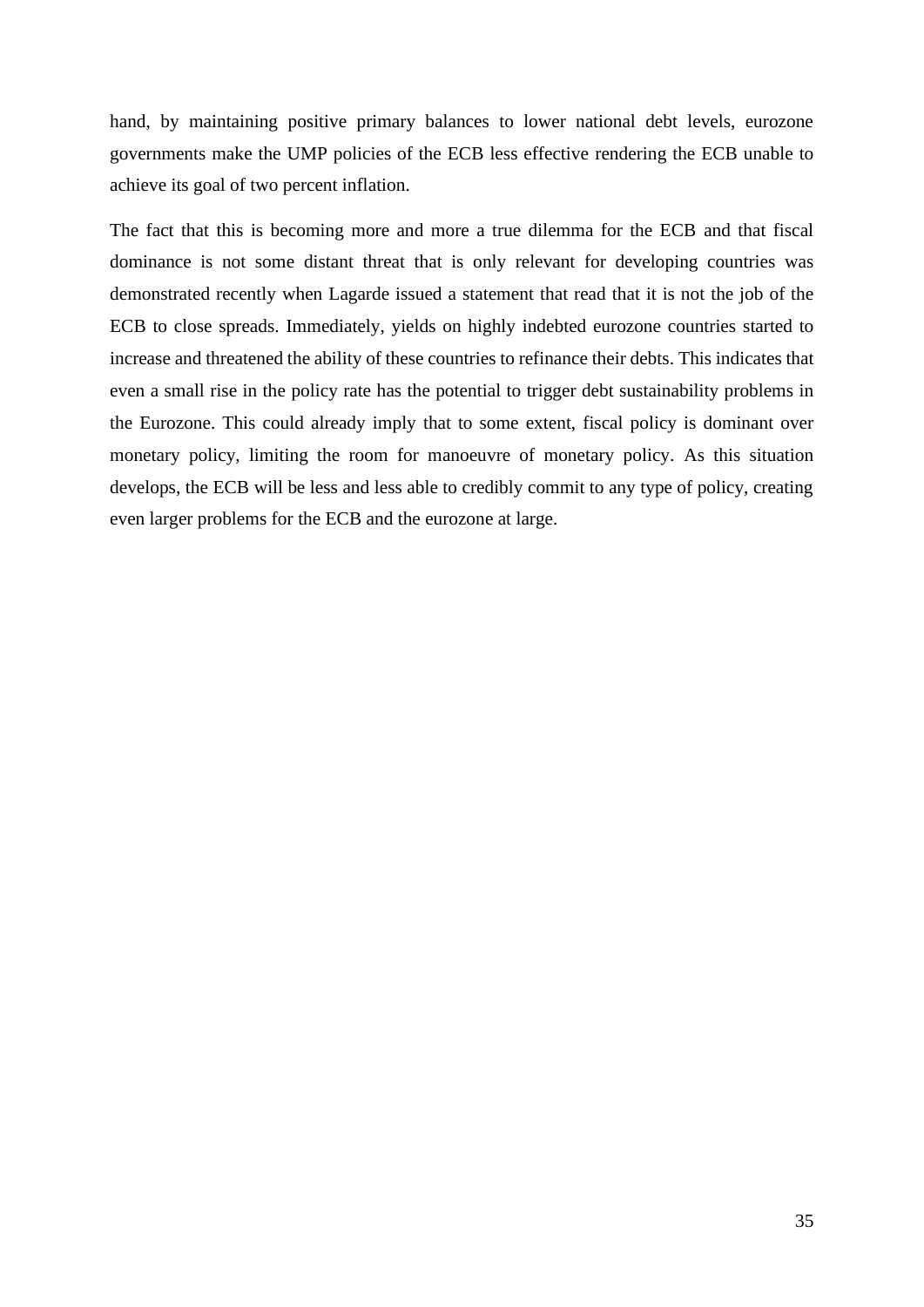# <span id="page-35-0"></span>**6. Conclusion**

The goal of this research was threefold. Firstly, I aimed to estimate the impact of UMP on output and inflation on the eurozone economy between 2009 and 2018. By employing a SVAR model to estimate the effectiveness of UMP and using a recursive identification scheme and sign restrictions, I find that an expansionary unconventional monetary policy shock increases output on average between the two identification schemes with about 0,12% and inflation with 0,4%.

Secondly, I quantified the effect of the austerity measures taken between 2009 and 2018 on the effectiveness of UMP. By employing a VARX model, I find that the peak output response is affected marginally while the persistence of the output effects remains unaffected. The peak inflation response is affected considerably as it is halved compared to the baseline model. This indicates that the fiscal policy between 2009-2018 has made the UMP less effective in increasing inflation.

Thirdly, I aimed to contribute to the understanding of the muted effect of UMP in the eurozone. My results do not contribute greatly to the understanding of why the output effects of UMP are mediocre, as fiscal policy does not seem to affect the ability of UMP to increase output to a great extent. I do find an explanation for the muted effect of UMP on inflation, as I find that fiscal policy lowers UMP's ability to increase prices.

This thesis is a first effort in quantifying the effects of the austere fiscal policies in the eurozone on the effectiveness of the unconventional monetary policies by the ECB. As such, it is a general model specification where the main objective was to investigate whether there is an effect at all. I find some evidence that points in the direction that fiscal policy has impaired the effectiveness of the UMP.

An interesting research setup to follow up on my results would be to adopt the methodology of Bonam et al. (2017). They apply a VAR model to investigate the impact of the ELB on the size of the fiscal multiplier. They use a dummy to indicate the time periods when the ELB was present. In the setting of my thesis, this methodology could be used in a panel VAR setting over a time period that spans several decades, just like Bonam et al. (2017).Rather than letting the dummy indicate ELB spells, it would indicate periods where fiscal policies were contractionary. It is interesting to see if this effect can be found for longer time periods as well.

This suggested research design, besides offering more insight, also solves one major weakness of my design. I implicitly assume that the mechanism of how UMP functions is the same under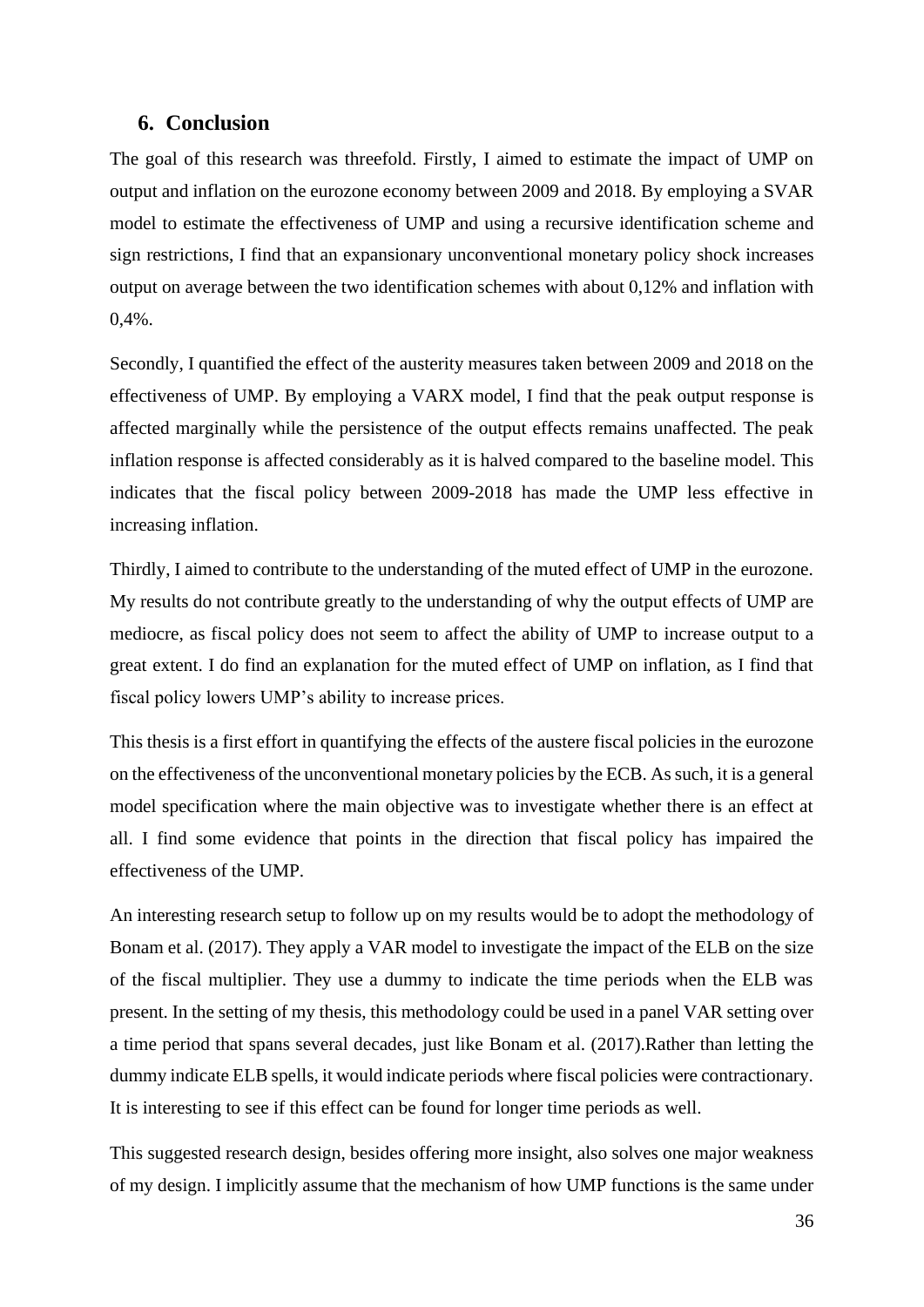accommodative and contractionary fiscal policy. It could be the case that due to the sustained fiscal contraction, monetary policy transmission functions differently in this scenario. In that case, fiscal policy not only affects the outcomes but also the functioning of monetary policy. The suggested research design solves this problem because the dummy makes sure that for period with fiscal contraction, a whole new SVAR is estimated compared to the period when it is not present.

Building on this, it would be interesting to investigate the mechanisms more closely in a VAR setting. Interesting to know would be what transmission channels of monetary policy are mainly affected by fiscal policy. This could be done by adding variables that represent a transmission channel to the VAR that includes a dummy, as just discussed. Using this methodology, my assertion that the signalling channel is affected can be empirically tested.

Overall, my findings are useful for policy makers in the eurozone but do not offer a unidirectional advice about what policy to pursue. On the one hand, my findings suggest that to not harm monetary policy effectiveness, the ECB needs to call upon national governments to increase fiscal spending. On the other hand, if this causes debt levels to rise even further, fiscal dominance might become a real impediment to the operational freedom of the ECB. This suggests that the ECB should only call upon those governments that have enough fiscal space to increase fiscal spending.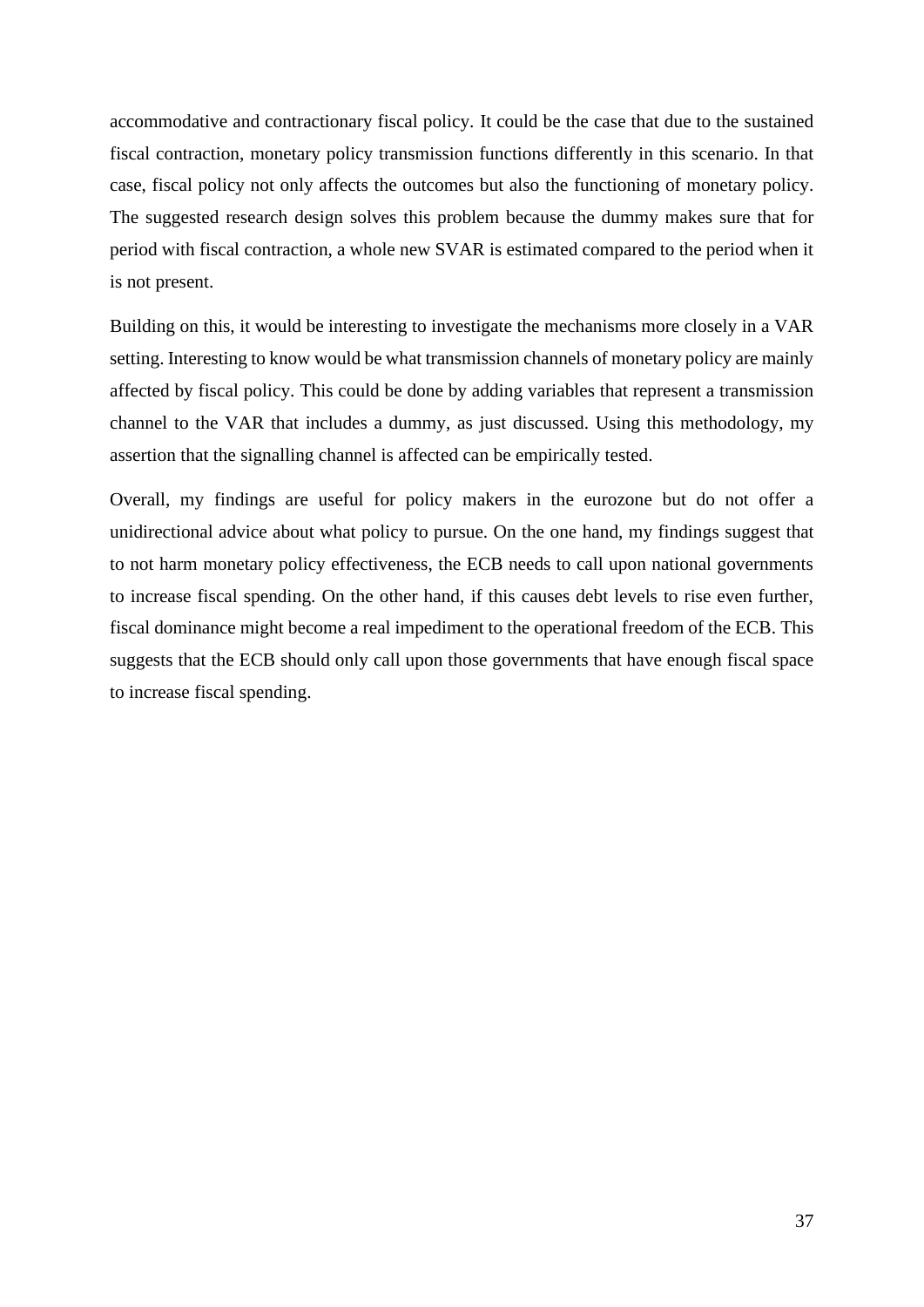### <span id="page-37-0"></span>**7. References**

Afonso, A., Alves, J., & Balhote, R. (2019). Interactions between monetary and fiscal policies. *Journal of Applied Economics*, *22*(1), 132-151.

Ahmed, R., Aizenman, J., & Jinjarak, Y. (2019). *Inflation and exchange rate targeting challenges under fiscal dominance* (No. w25996). National Bureau of Economic Research.

Albertini, J., Poirier, A., & Roulleau-Pasdeloup, J. (2014). The composition of government spending and the multiplier at the zero-lower bound. *Economics Letters*, *122*(1), 31-35.

Altavilla, C., Carboni, G., & Motto, R. (2015). Asset purchase programmes and financial markets: lessons from the euro area.

Bańkowski, K., & Ferdinandusse, M. (2017). *Euro area fiscal stance* (No. 182). ECB Occasional Paper.

Baumeister, C., & Benati, L. (2013). Unconventional monetary policy and the great recession: Estimating the macroeconomic effects of a spread compression at the zero-lower bound. *International Journal of Central Banking*, 9(2):165-212.

Beirne, J., Dalitz, L., Ejsing, J., Grothe, M., Manganelli, S., Monar, F., Sahel, B., Susec, M., Tapking, J. & Vong, T. (2011). The impact of the Eurosystem's covered bond purchase programme on the primary and secondary markets. *ECB occasional paper*, (122).

Blinder, A. S. (2016). Fiscal policy reconsidered. *Policy Proposal*, *5*.

Boeckx, J., Dossche, M., & Peersman, G. (2017). Effectiveness and Transmission of the ECB's Balance Sheet Policies. *International Journal of Central Banking*.

Bonam, D., de Haan, J., & Soederhuizen, B. (2017). The effects of fiscal policy at the effective lower bound.

Burriel, P., & Galesi, A. (2018). Uncovering the heterogeneous effects of ECB unconventional monetary policies across euro area countries. *European Economic Review*, *101*, 210-229.

Christiano, L. J., Eichenbaum, M., & Evans, C. L. (1999). Monetary policy shocks: What have we learned and to what end?. *Handbook of macroeconomics*, *1*, 65-148.

Christiano, L., Eichenbaum, M., & Rebelo, S. (2011). When is the government spending multiplier large?. *Journal of Political Economy*, *119*(1), 78-121.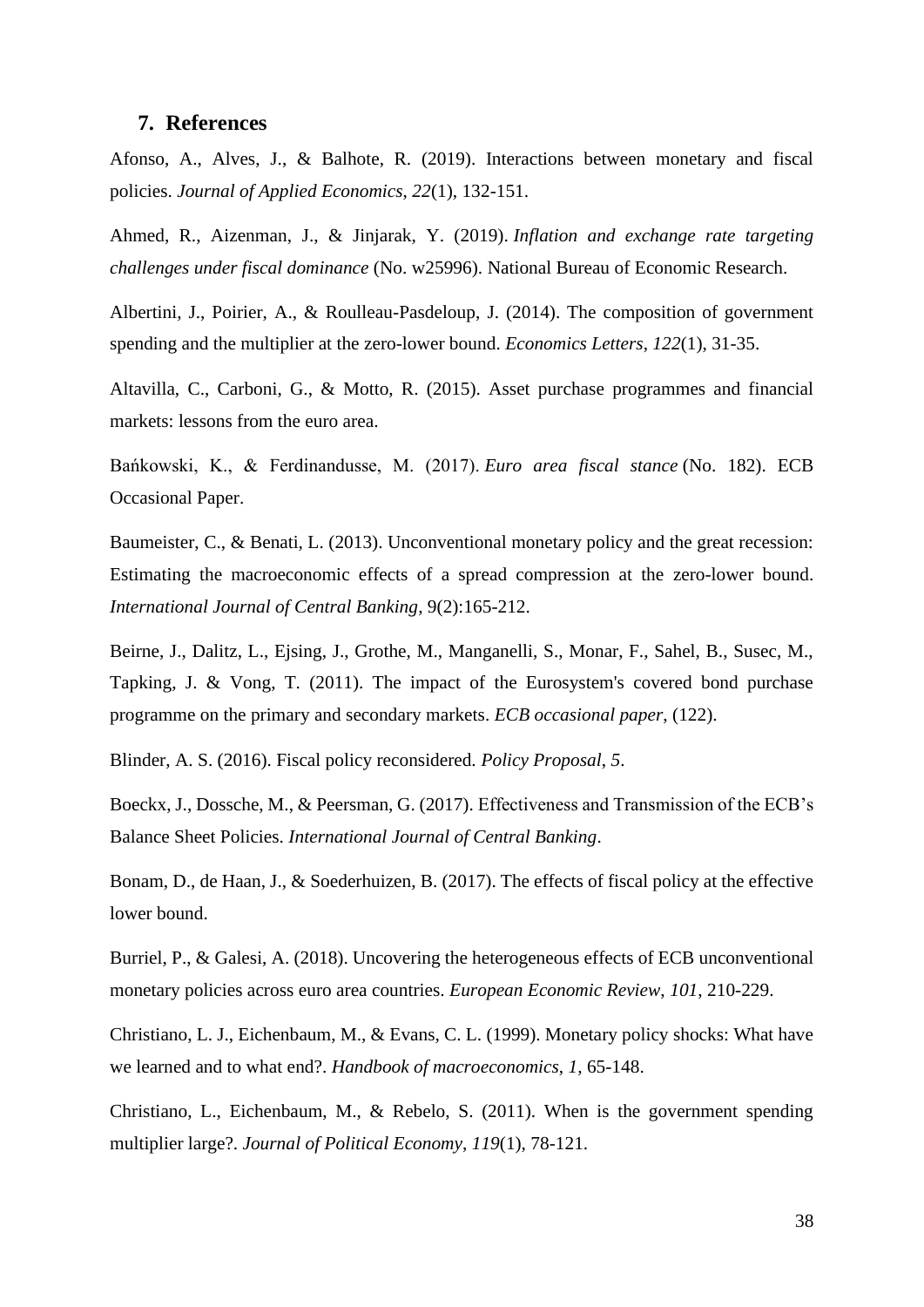Coenen, G., Erceg, C. J., Freedman, C., Furceri, D., Kumhof, M., Lalonde, R., Laxton, D., Lindé, J., Mourougane, A., Muir, D., Mursula, S., de Resende, C., Roberts, J., Roeger, W., Snudden, S., Trabandt, M., in't Veld, J. (2012). Effects of fiscal stimulus in structural models. *American Economic Journal: Macroeconomics*, *4*(1), 22-68.

Damjanović, M., & Masten, I. (2016). Shadow short rate and monetary policy in the Euro area. *Empirica*, *43*(2), 279-298.

Danne, C. (2015). VARsignR: Estimating VARs using sign restrictions in R.

Eggertsson, G. B. (2011). What fiscal policy is effective at zero interest rates?. *NBER Macroeconomics Annual*, *25*(1), 59-112.

Elbourne, A., Ji, K., & Duijndam, S. (2018). *The effects of unconventional monetary policy in the euro area* (No. 371. rdf). CPB Netherlands Bureau for Economic Policy Analysis.

Elbourne, A. (2019). *SVARs, the central bank balance sheet and the effects of unconventional monetary policy in the euro area* (No. 407. rdf). CPB Netherlands Bureau for Economic Policy Analysis.

Engle, R. F., Hendry, D. F., & Richard, J. F. (1983). Exogeneity. *Econometrica: Journal of the Econometric Society*, 277-304.

Fontana, G., Pacella, A., & Realfonzo, R. (2017). Does fiscal policy affect the monetary transmission mechanism? A monetary theory of production (MTP) response to the new consensus macroeconomics (NCM) perspective. *Metroeconomica*, *68*(2), 378-395.

Gambacorta, L., Hofmann, B., & Peersman, G. (2014). The effectiveness of unconventional monetary policy at the zero lower bound: A cross‐country analysis. *Journal of Money, Credit and Banking*, *46*(4), 615-642.

Gambetti, L., & Musso, A. (2017). The macroeconomic impact of the ECB's expanded asset purchase programme (APP).

Garcia-de-Andoain, C., & Kremer, M. (2017). Beyond spreads: Measuring sovereign market stress in the euro area. *Economics Letters*, *159*, 153-156.

Kortela, T. (2016). A shadow rate model with time-varying lower bound of interest rates. *Bank of Finland Research Discussion Paper*, (19).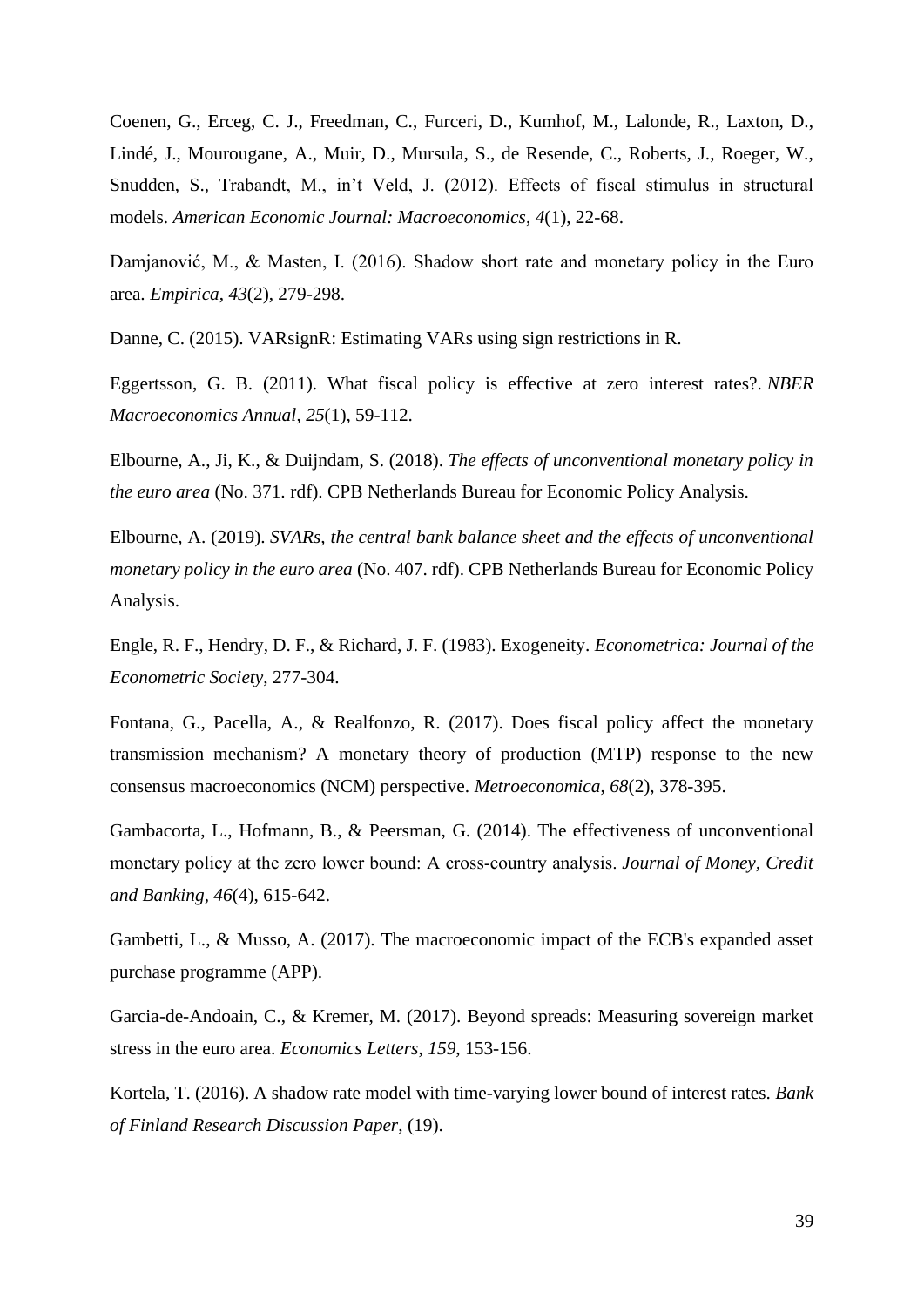Krippner, L. (2015). *Zero lower bound term structure modeling: A practitioner's guide*. Springer.

Leeper, E. M., & Leith, C. (2016). Inflation through the lens of the fiscal theory. *Handbook of Macroeconomics*, *2*.

Lütkepohl, H. (2005). *New introduction to multiple time series analysis*. Springer Science & Business Media.

Papadamou, S., Kyriazis, Ν. A., & Tzeremes, P. G. (2019). Unconventional monetary policy effects on output and inflation: A meta-analysis. *International Review of Financial Analysis*, *61*, 295-305.

Ramey, V. A. (2016). Macroeconomic shocks and their propagation. In *Handbook of macroeconomics* (Vol. 2, pp. 71-162). Elsevier.

Rogers, J. H., Scotti, C., & Wright, J. H. (2014). Evaluating asset-market effects of unconventional monetary policy: a multi-country review. *Economic Policy*, *29*(80), 749-799.

Romer, C. D., & Romer, D. H. (1989). Does monetary policy matter? A new test in the spirit of Friedman and Schwartz. *NBER macroeconomics annual*, *4*, 121-170.

Sims, C. A. (1980a). *Comparison of interwar and postwar business cycles: Monetarism reconsidered* (No. w0430). National Bureau of Economic Research.

Sims, C. A. (1980b). Macroeconomics and reality. *Econometrica: journal of the Econometric Society*, 1-48.

Sims, C. A. (1992). Interpreting the macroeconomic time series facts: The effects of monetary policy. *European economic review*, *36*(5), 975-1000.

Sims, E. (2011). Graduate Macro Theory II: Notes on Time Series. *Rap. tech., University of Notre Dame, URL http://www3. nd. edu/~ esims1/time\_series\_notes. pdf*.

Stock, J. H., & Watson, M. W. (2001). Vector autoregressions. *Journal of Economic perspectives*, *15*(4), 101-115.

Tran, N. (2019). Asymmetric effects of fiscal balance on monetary variables: evidence from large emerging economies. *Empirical Economics*, *57*(3), 1045-1076.

Uhlig, H. (2005). What are the effects of monetary policy on output? Results from an agnostic identification procedure. *Journal of Monetary Economics*, *52*(2), 381-419.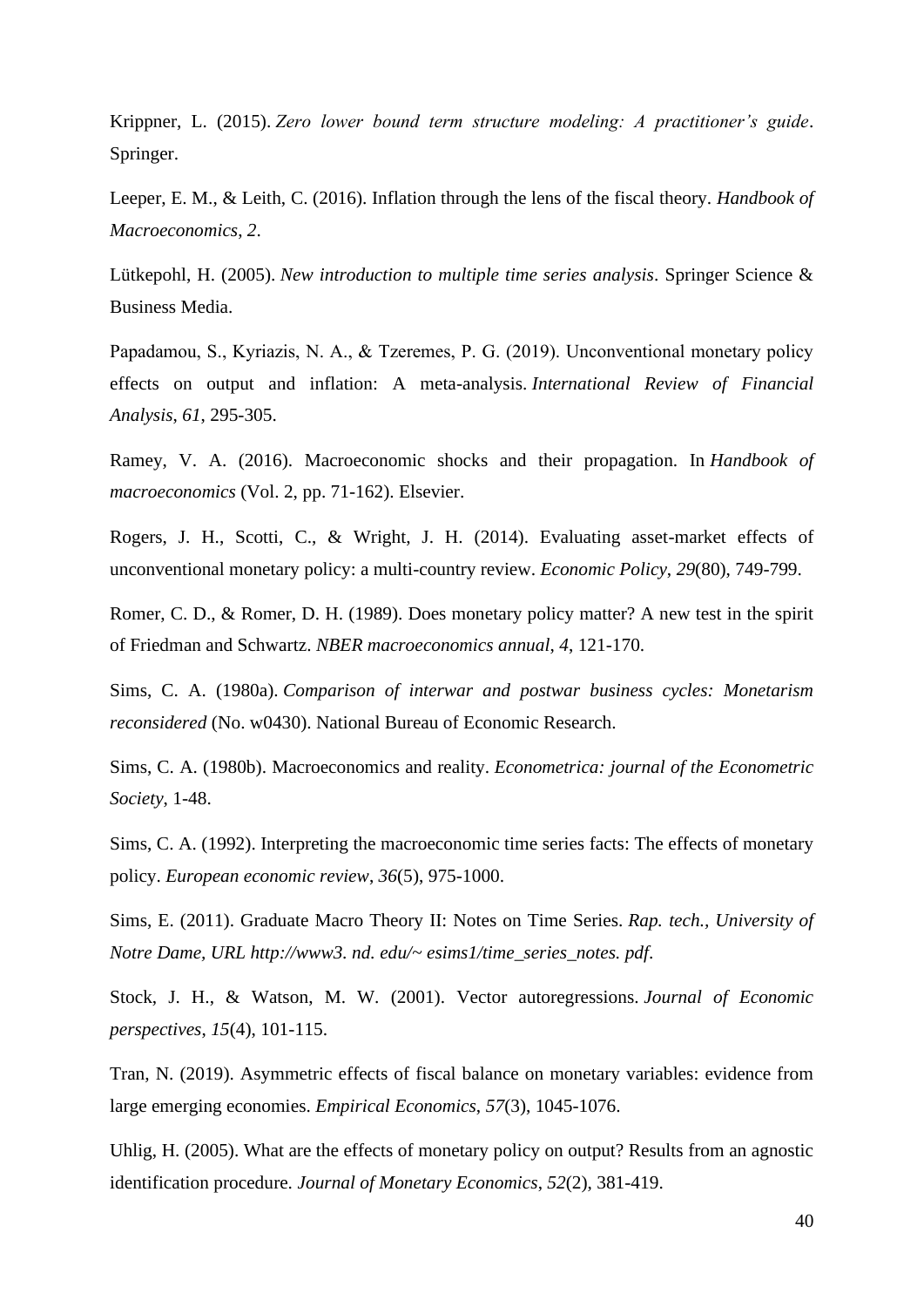Wieladek, T., & Garcia Pascual, A. I. (2016). The European Central Bank's QE: A New Hope.

Woodford, M. (2011). Simple analytics of the government expenditure multiplier. *American Economic Journal: Macroeconomics*, *3*(1), 1-35.

Wu, J. C., & Xia, F. D. (2017). Time-varying lower bound of interest rates in Europe. *Chicago Booth Research Paper*, (17-06).

Zabala, J. A., & Prats, M. A. (2020). The unconventional monetary policy of the European Central Bank: Effectiveness and transmission analysis. *The World Economy*, *43*(3), 794-809.